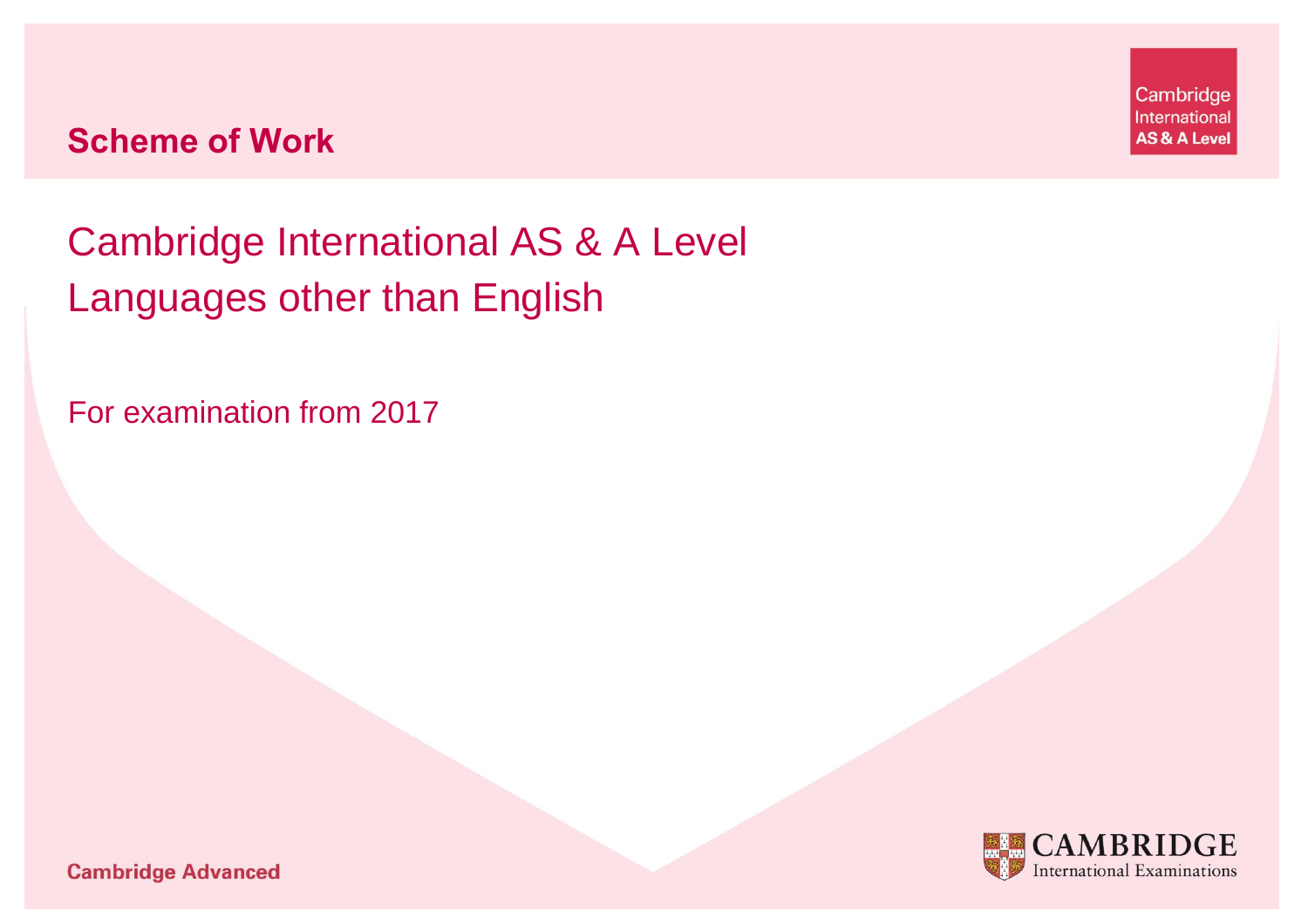# <span id="page-1-0"></span>**Contents**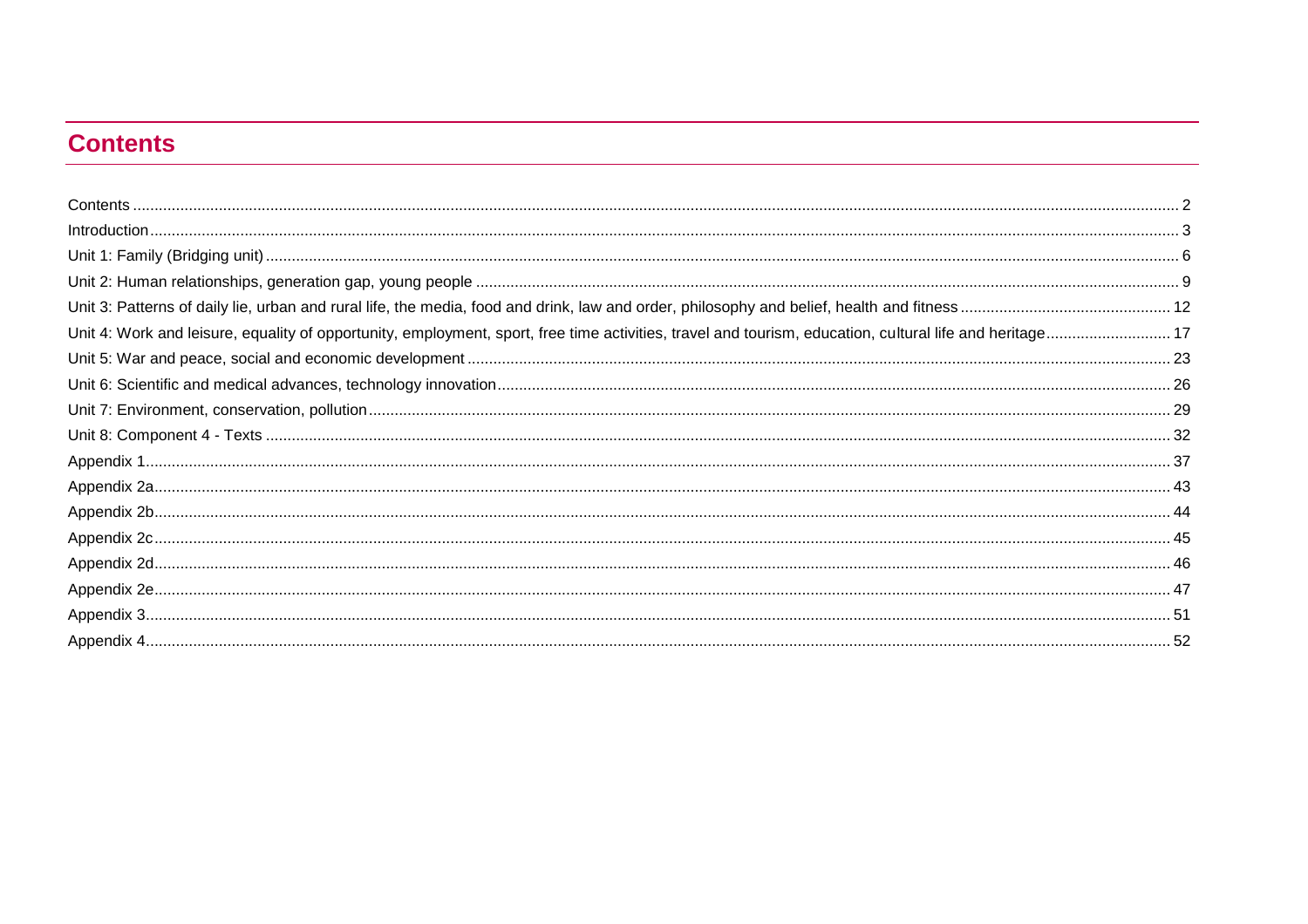# <span id="page-2-0"></span>**Introduction**

This scheme of work is applicable to all Cambridge International AS and A Level syllabuses in languages other than English. For this reason there are no specific examples or resources for a particular language.

All textual material used in the examinations will be drawn from the topic areas listed in the syllabus, with reference to the country or countries where the language is spoken. The topic areas have been grouped together to form Units 1–7 of this scheme of work (see below). References to 'Contemporary aspects of the country or countries where the language is spoken' will be made in every unit, as appropriate to the topic material. For the full list of subtopics, please refer to the syllabus on our website at [www.cie.org.uk](http://www.cie.org.uk/)

#### **Recommended prior knowledge**

Learners should have GCSE/IGCSE/O Level (or equivalent) at minimum Grade C in the language to be studied.

#### **Syllabus aims**

Cambridge International AS and A Level syllabuses in languages other than English aim to:

develop the ability to understand a language from a variety of registers

enable learners to communicate confidently and clearly in the target language

form a sound base of skills, language and attitudes required for further study, work and leisure

develop insights into the culture and civilisation of the countries where the language is spoken, including the study of literary texts where appropriate (this does not apply to AS Language qualifications)

encourage positive attitudes to language learning and a sympathetic approach to other cultures and civilisations

support intellectual and personal development by promoting learning and social skills.

#### **Assessment objectives**

The examinations are designed to assess candidates' linguistic competence and their knowledge of contemporary society. In the exams, candidates will be expected to:

understand and respond to texts written in the target language, drawn from a variety of sources such as magazines, newspapers, reports, books and other forms of extended writing

manipulate the target language accurately in spoken and written forms, choosing appropriate examples of lexis and structures

select information and present it in the target language

organise arguments and ideas logically.

#### **Rationale for this scheme of work**

The examination syllabus and the scheme of work are both derived from a view of language teaching at the advanced level which is based upon the use of authentic texts organised according to topics and allowing a progression in skills and knowledge. The rationale of the scheme of work has been set out at some length in Appendix I.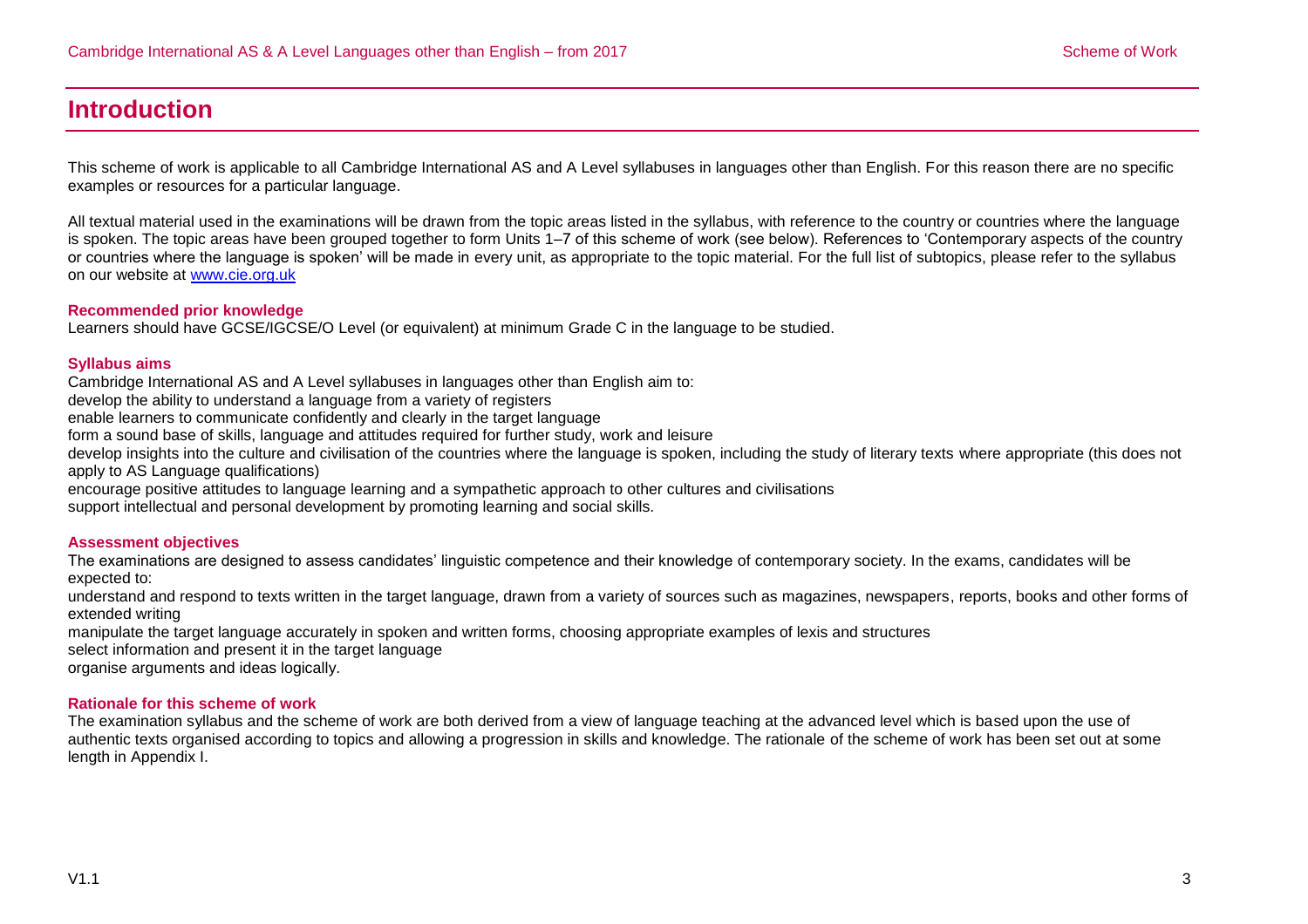#### **Outline**

The contents of this scheme of work are listed below. Note that for AS Language qualifications only Units 1–7 are applicable; for AS Literature qualifications only Unit 8 is applicable.

- Unit 1: Family (Bridging Unit)
- Unit 2: Human relationships, generation gap, young people
- Unit 3: Patterns of daily life, urban and rural life, the media, food and drink, law and order, philosophy and belief, health and fitness
- Unit 4: Work and leisure, equality of opportunity, employment and unemployment, sport, free time activities, travel and tourism, education, cultural life and heritage
- Unit 5: War and peace, social and economic development
- Unit 6: Scientific and medical advances, technological innovation
- Unit 7: Environment, conservation, pollution
- Unit 8: Component 4 Texts
- Appendix I: Teaching methods / Types of grammar practice
- Appendix II: Sample worksheets for Component 4
- Appendix III: Grid to record quotations from Component 4 set texts
- Appendix IV: Games and other activities for teaching Component 4

### **Teaching order**

For learners following the two-year A Level course the suggested sequence for teaching the topics is as follows:

**Unit 1** is intended to last two weeks.

**Units 2, 3 and 4** will be taught in the rest of the first year of the course.

**Units 5, 6 and 7** will be taught in the second year of the course.

Teachers are advised to leave some time for revision and review at the end of the second year.

**Unit 8** can be taught throughout the course alongside the above units.

Timings of Units 1–7 will need to be adjusted accordingly for learners following the one-year AS Language course.

The resources listed in each unit suggest the type of material that could be used – examples of which can be found in most textbooks by searching for the topic area. It should be possible for teachers to draw up a list of items from their own materials, textbooks and Internet resources alongside the suggested activities which will then produce a custom-made scheme of work. The ideas in each unit form an outline which teachers can use and adapt to suit their own requirements and circumstances.

Centres are strongly advised to consult the published mark schemes (where available) and to share these with learners. This ensures that learners are aware of the standards required for the examination. When practising past exam papers, these should where possible, be marked using the corresponding mark scheme.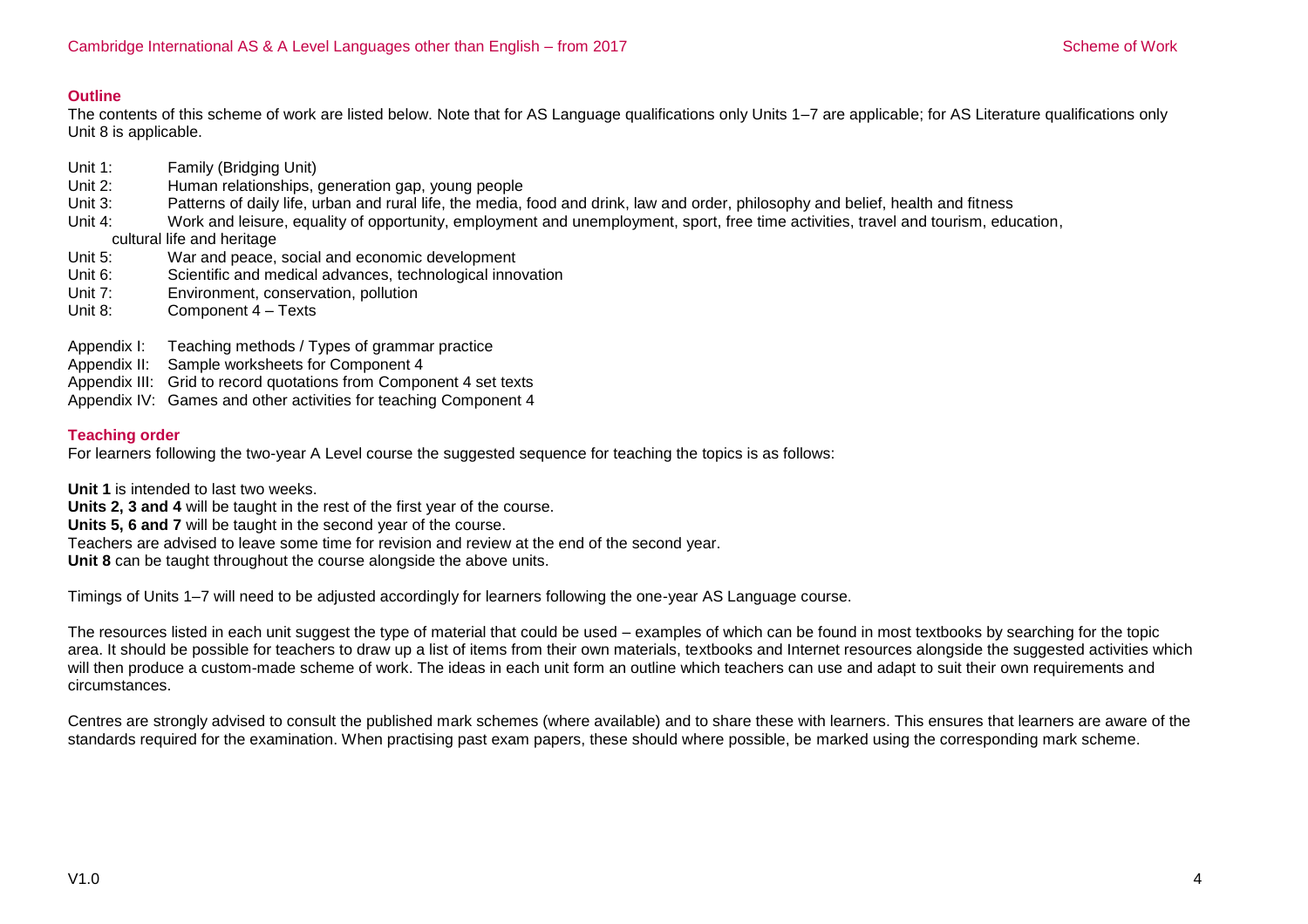Structure of Units 1–7

Each unit is intended to give a practical outline for teaching. General information and guidance on the rationale for the choice of material and ways of ensuring progression can be found in Appendix I.

Units 1–7 include the following:

- Introductory activity to present the unit, which is based on learners' previous learning, establishing a direct link with the kind of material and activities associated with GCSE/IGCSE/O Level and their own experience. This will serve as a diagnostic tool for the teacher to identify strengths and weaknesses and as a way of engaging the learners' interest in the topic.
- A series of activities to practise the skill areas and the syntax and grammar required.
- The type of resources needed to deliver the topic will be listed. The progression in text-type and length, skills development and grammatical knowledge are assured by using the relevant resources available in a number of textbooks. Teachers can search textbooks and other materials to source these.

In the early units, indication of specific language practice is given where appropriate. There will be a clear requirement to present or revise particular structures in individual languages in many contexts. These are not given but will be clear to the teacher or can be found in material sourced from text books. Teachers are encouraged to match past examination paper material to topic areas and to use this as homework or additional practice as part of the teaching programme.

#### **Teacher support and resources**

As this scheme of work is not language specific, the resources recommended below relate to aspects of language learning in general. [www.all-languages.org.uk](http://www.all-languages.org.uk/) ALL (Association for Language Learning) [www.languageawareness.org](http://www.languageawareness.org/) Association for Language Awareness [www.bbc.co.uk/education](http://www.bbc.co.uk/education) BBC (offers news broadcasts in many languages) [www.channel4learning.com](http://www.channel4learning.com/) Channel 4 Learning [www.cilt.org.uk](http://www.cilt.org.uk/) CILT (Centre for Information on Language Teaching and Research) [www.europeanbookshop.com/](http://www.europeanbookshop.com/) The European Bookshop (UK foreign language bookseller) [www.eurobooks.co.uk](http://www.eurobooks.co.uk/) European Schoolbooks Ltd (UK agents for many foreign publishers) [www.grantandcutler.com](http://www.grantandcutler.com/) Grant & Cutler (UK's largest foreign language bookseller) [www.linguanet-worldwide.org](http://www.linguanet-worldwide.org/) Lingu@net worldwide gives access to many language teaching sites and forums [www.tes.co.uk](http://www.tes.co.uk/) Times Educational Supplement (weekly publication with large bank of online resources)

Teacher Support is a secure online resource bank and community forum for Cambridge teachers. Go to [http://teacher.cie.org.uk](http://teacher.cie.org.uk/) for access to syllabus-specific support such as past question papers and examiner reports on previous examinations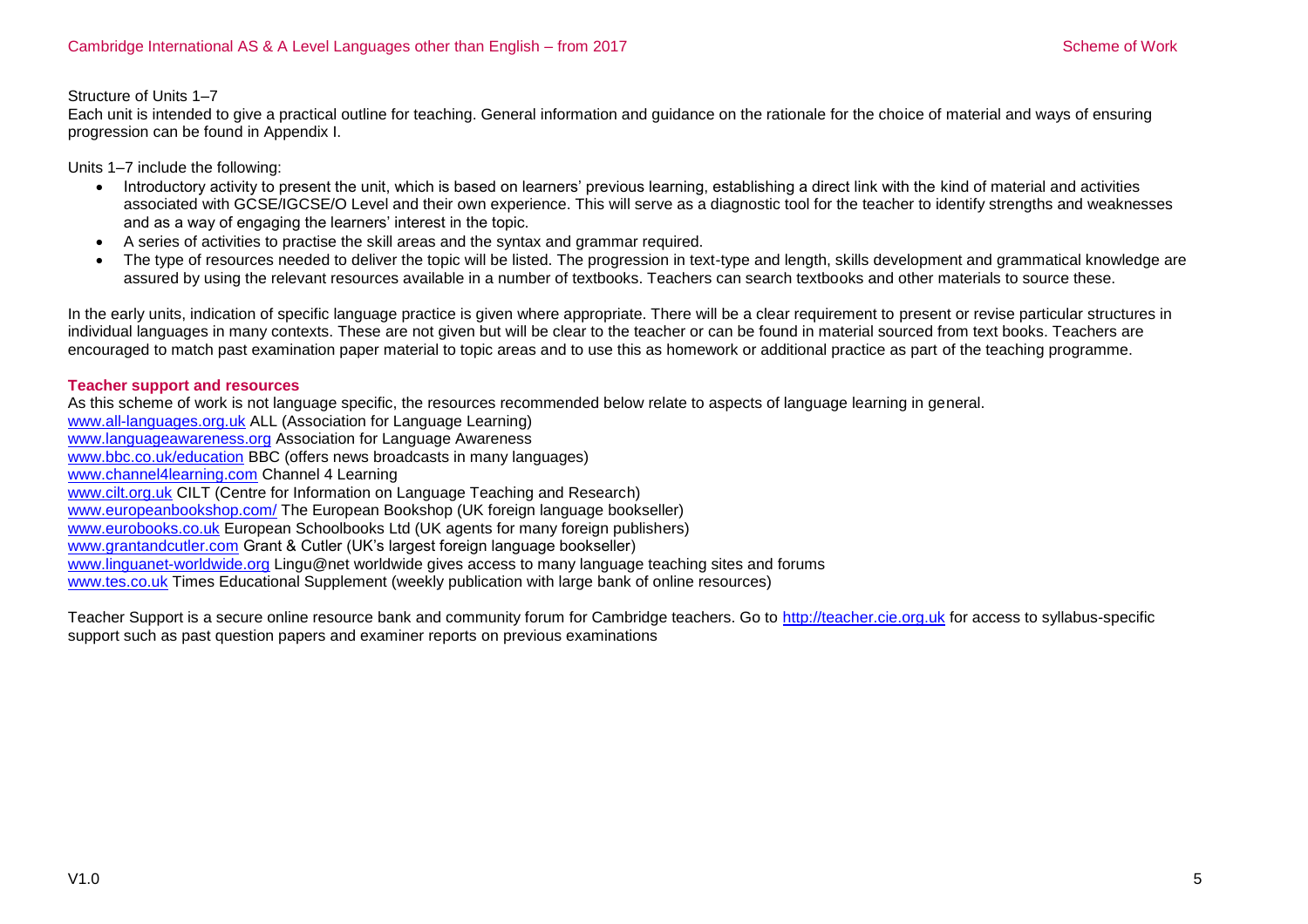# <span id="page-5-0"></span>**Unit 1: Family (Bridging unit)**

#### **Context**

This unit should be seen as a bridging unit to move learners from GCSE/IGCSE/O Level to AS and A Level. It establishes starting points and begins to set targets and expectations. The aims are both motivational, to engage the learners in their new course, and diagnostic, seeking to establish current levels of skill and knowledge before moving on.

| <b>Learning objectives</b>                                                                                                                                                                                                                                                                                                                | <b>Suggested teaching activities</b>                                                                                                                                                                                                                                                                                                                                                                                                                                                                                                                                                                                                                                                                                                                                                                                                                                                                                                                                                                                                                                                                                                                                                                                                                   | <b>Required resources/Teaching</b><br>focus                                                                                                                                                                                                                    |
|-------------------------------------------------------------------------------------------------------------------------------------------------------------------------------------------------------------------------------------------------------------------------------------------------------------------------------------------|--------------------------------------------------------------------------------------------------------------------------------------------------------------------------------------------------------------------------------------------------------------------------------------------------------------------------------------------------------------------------------------------------------------------------------------------------------------------------------------------------------------------------------------------------------------------------------------------------------------------------------------------------------------------------------------------------------------------------------------------------------------------------------------------------------------------------------------------------------------------------------------------------------------------------------------------------------------------------------------------------------------------------------------------------------------------------------------------------------------------------------------------------------------------------------------------------------------------------------------------------------|----------------------------------------------------------------------------------------------------------------------------------------------------------------------------------------------------------------------------------------------------------------|
| By the end of this unit,<br>learners will be able to:<br>discuss the<br>importance of<br>family life in their<br>country and<br>compare and<br>contrast it with<br>family life in the<br>country or countries<br>where the foreign<br>language is spoken<br>describe and<br>discuss the life<br>story of a member<br>of their family or a | <b>Introductory activity</b><br>$\mathbf 1$ .<br>Teacher shows photographs of some famous families. In groups, learners have to prepare<br>the members of the families - name, age, occupation, physical<br>information about<br>description, personality etc. Each group in turn  presents one item of information. The other<br>groups then have to cross this off their list. A group earns a point<br>for information no one<br>else has.<br>2.<br>Learners work in groups. Each learner chooses to be a member of a family from the ones<br>already discussed. The other members of the group have to guess who they are. The learner<br>can only answer 'yes' or 'no'.<br>3.<br>Learners work in pairs. Each learner chooses a family and compares/contrasts it to their own<br>family. If preferred, they may choose another famous or fictional family instead. Learners help<br>one another to prepare this - there should be up to 10 separate points made. Learners then<br>swap partners. Each learner then tells the new partner the points prepared. The partner must<br>note them down correctly, and then give his/her information. At the end of the activity learners<br>check that they understood and noted information correctly. | Photographs/images (from<br>internet).<br>These could be real or fictional<br>families.<br>Language practice - adjectival<br>agreements, possessive pronouns,<br>occupations, present tense verbs.<br>Language - interrogatives.<br>Language - interrogatives. |
| famous person<br>talk about causes of<br>conflict within families<br>use past and<br>present tenses                                                                                                                                                                                                                                       | 4.<br>Teacher presents article about a family and their relationships, from the target country(ies).<br>Learners research vocabulary.<br>Teacher presents list of reading comprehension questions on article(s). Learners work in<br>pairs to complete this. Note any cultural differences.<br>Each learner then adapts the text to fit his/her own circumstances and presents a written<br>piece of work.                                                                                                                                                                                                                                                                                                                                                                                                                                                                                                                                                                                                                                                                                                                                                                                                                                             | Article(s) or letters giving<br>information about the<br>relationships within a family -<br>conflicts, disagreements as well as<br>positive support.<br>Language practice - cause and                                                                          |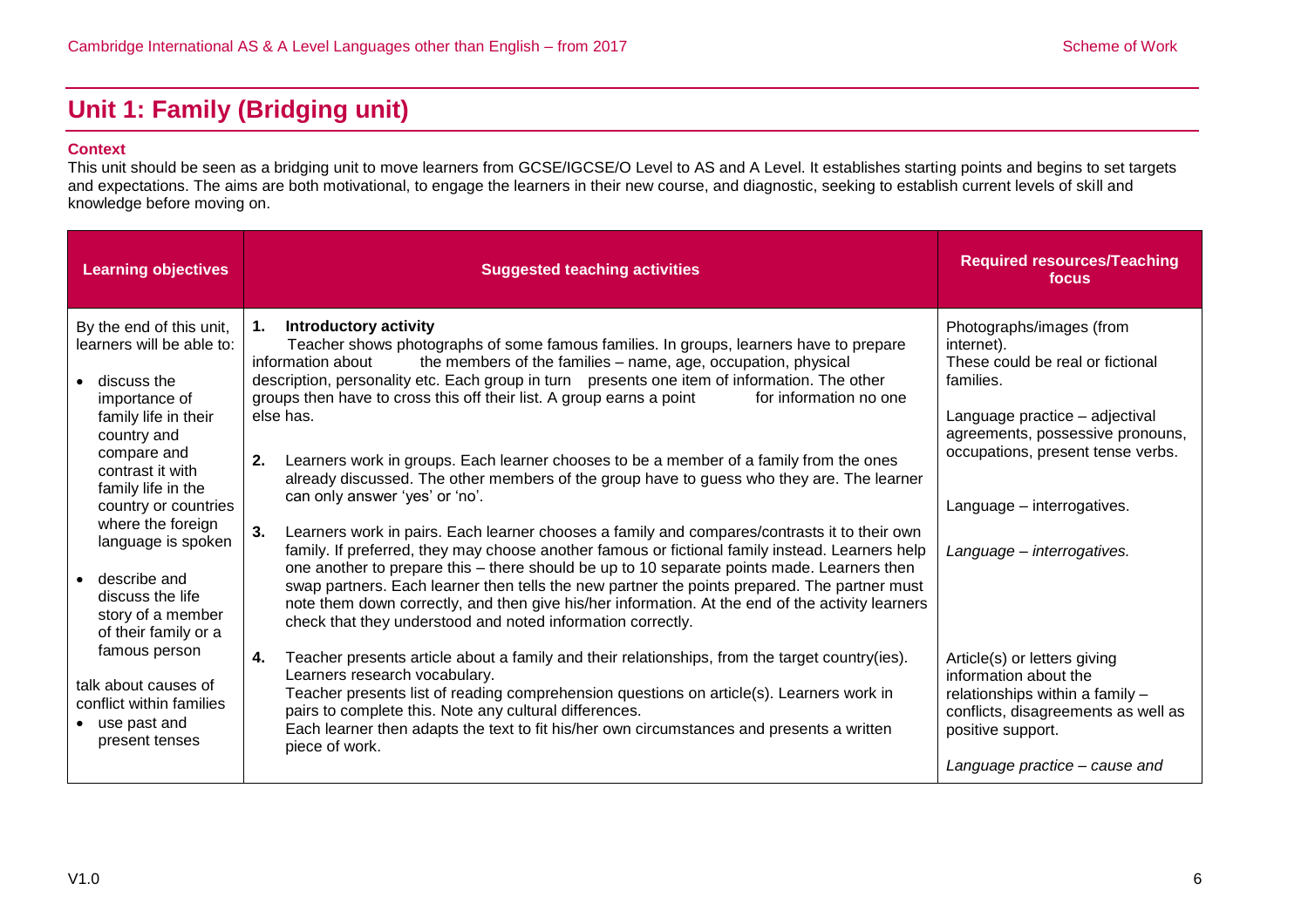| <b>Learning objectives</b>                                                              | <b>Suggested teaching activities</b>                                                                                                                                                                                                                                                                                                                                                                                                                                                                                                                                                                                                                                                                                                                                                                                                                                                                                                                                                                                                                                                                                                                                                                  | <b>Required resources/Teaching</b><br>focus                                                                                                                                                                                                                                                                                                                                                    |
|-----------------------------------------------------------------------------------------|-------------------------------------------------------------------------------------------------------------------------------------------------------------------------------------------------------------------------------------------------------------------------------------------------------------------------------------------------------------------------------------------------------------------------------------------------------------------------------------------------------------------------------------------------------------------------------------------------------------------------------------------------------------------------------------------------------------------------------------------------------------------------------------------------------------------------------------------------------------------------------------------------------------------------------------------------------------------------------------------------------------------------------------------------------------------------------------------------------------------------------------------------------------------------------------------------------|------------------------------------------------------------------------------------------------------------------------------------------------------------------------------------------------------------------------------------------------------------------------------------------------------------------------------------------------------------------------------------------------|
| conduct an<br>interview<br>research and adapt<br>material from texts<br>or the Internet | 5.<br>Life story - comprehension<br>Teacher presents the life story of a well-known person from the country/countries where the<br>target language is spoken.<br>Learners have summary of the life story, with gaps. As they watch/read the presentation, they<br>fill in the gaps. (Depending on the ability of the group, the teacher may give the missing<br>words in random order at the bottom of the page. This could also be a differentiated activity<br>within the class.)<br>The learners discuss their answers with a partner, then with the whole class.<br>Note any cultural points.<br>6.<br>Life story - research and presentation<br>Each learner chooses a member of their own family or a person from the target country(ies)<br>and researches his or her life story. The teacher may prepare a worksheet giving essential<br>vocabulary and expressions (this could have been completed in the 'Life story' activity<br>above).<br>The learner then prepares a PowerPoint presentation or an oral presentation for the class.<br>The teacher may prefer to make this a 'pairs' task to aid confidence, with two learners sharing<br>the preparation and presentation of the task. | effect (I like because), other<br>expressions of feelings, indirect<br>commands (my father wants me<br>$to$ ).<br>Film/television<br>programme/interview/article/ power<br>point presentation with the life story<br>of well known person from target-<br>language country(ies).<br>Language practice - past tenses,<br>expressions of time (sequence and<br>duration), opinions and feelings. |
|                                                                                         | 7.<br>Relationships within a family - discussion and presentation<br>Teacher shows an episode/episodes from a soap opera (this could be in the learners' native<br>language at this stage of the course).<br>Learners to note down information about the relationships and possible reasons why.<br>Discussion in class.<br>Learners to prepare short role plays using characters from the soap opera, perhaps following<br>on from the episode shown, or another situation, to show that they can portray the characters<br>and their relationships correctly. This can be done in pairs or groups.                                                                                                                                                                                                                                                                                                                                                                                                                                                                                                                                                                                                  | Language practice - colloquial<br>language, exclamations, reactions.                                                                                                                                                                                                                                                                                                                           |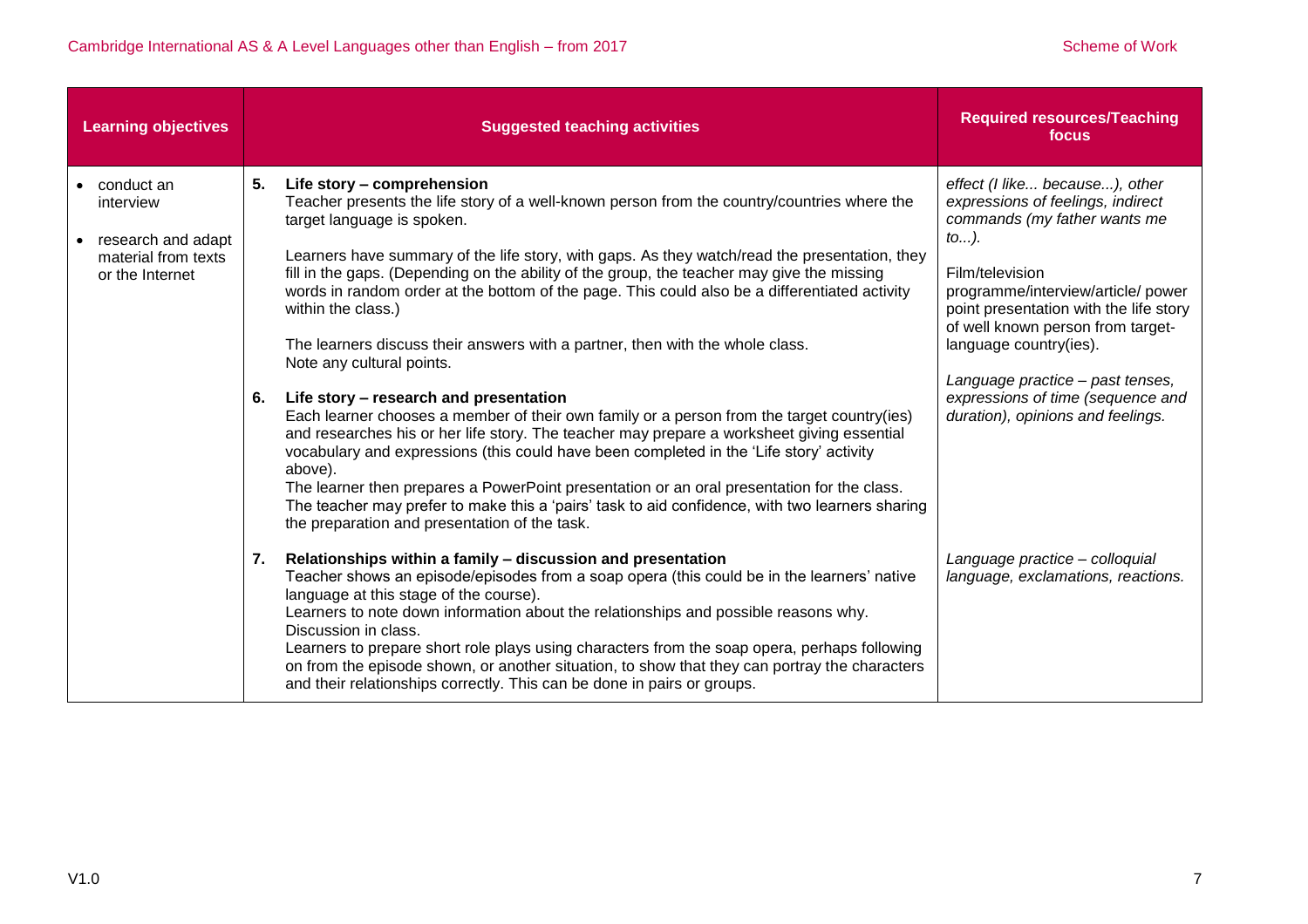#### **Unit 1 Summary of skills**

#### **Speaking**

- presenting short items of information
- discussing in pairs, small group and class
- preparing and delivering a longer presentation
- devise and take part in controlled role play

#### **Listening**

active listening for information and gauging opinions in pair, group and class activities

### **Reading and Writing**

- taking notes from listening and written material and video/film/television
- developing strategies for reading comprehension
- writing a sequential task life story
- writing a list of positive and negative commands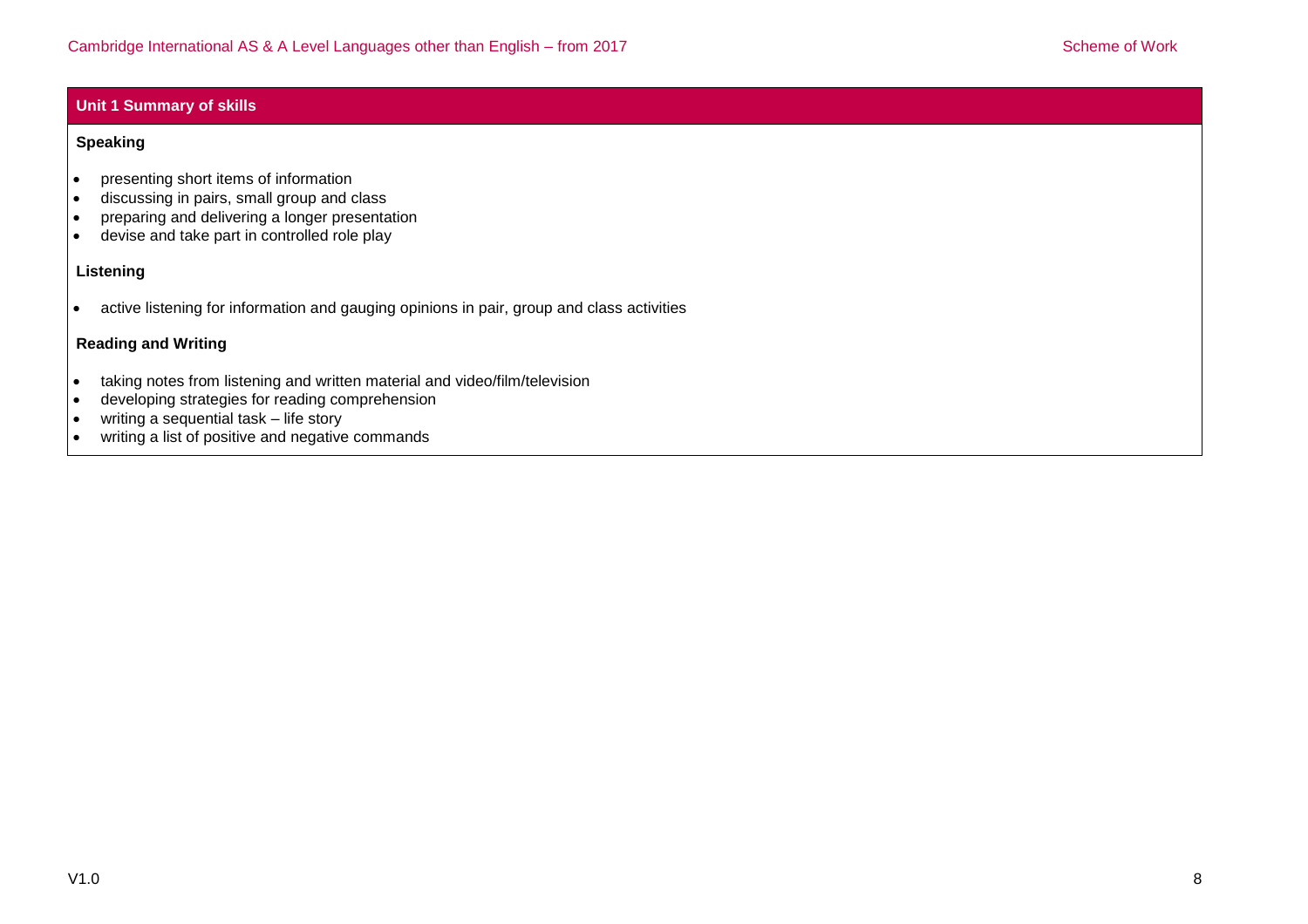# <span id="page-8-0"></span>**Unit 2: Human relationships, generation gap, young people**

| <b>Learning objectives</b>                                                                                                                                                                                                                                                                                                                                                                                      | <b>Suggested teaching activities</b>                                                                                                                                                                                                                                                                                                                                                                                                                                                                                                                                                                                                                                                                                                                                                                                                                                                                                                                                                                                                                                                                                                                                                                                                                                                                                                                                | <b>Required resources/Teaching</b><br>focus                                                                                                                                                                                                                                                                                                                                                                                                                                                                                                                                                 |
|-----------------------------------------------------------------------------------------------------------------------------------------------------------------------------------------------------------------------------------------------------------------------------------------------------------------------------------------------------------------------------------------------------------------|---------------------------------------------------------------------------------------------------------------------------------------------------------------------------------------------------------------------------------------------------------------------------------------------------------------------------------------------------------------------------------------------------------------------------------------------------------------------------------------------------------------------------------------------------------------------------------------------------------------------------------------------------------------------------------------------------------------------------------------------------------------------------------------------------------------------------------------------------------------------------------------------------------------------------------------------------------------------------------------------------------------------------------------------------------------------------------------------------------------------------------------------------------------------------------------------------------------------------------------------------------------------------------------------------------------------------------------------------------------------|---------------------------------------------------------------------------------------------------------------------------------------------------------------------------------------------------------------------------------------------------------------------------------------------------------------------------------------------------------------------------------------------------------------------------------------------------------------------------------------------------------------------------------------------------------------------------------------------|
| By the end of this unit,<br>learners will be able to:<br>• discuss the values<br>of young people<br>examine the<br>importance of<br>friendships<br>comment on<br>specific differences<br>between the<br>generations in the<br>learners' native<br>country and target-<br>language<br>country(ies)<br>express opinions<br>and beliefs<br>use the conditional<br>tense<br>• use imperatives<br>research and adapt | <b>Introductory activity</b><br>$\mathbf{1}$ .<br>Teacher gives class a list of adjectives which describe personality traits, e.g. generous,<br>cheerful. Learners work in pairs to match someone from their family to each adjective, and<br>say why. The activity is then open to the whole class.<br>2.<br><b>Values</b><br>Learners and teacher devise a questionnaire to find out what items people value the most;<br>what they could live without; what is essential to them. The learners question some of their<br>peers, some family members older than themselves and some younger.<br>3.<br>Values - justification<br>Role plays in pairs.<br>Teacher prepares outline role play scenarios in which one learner plays him/herself and the<br>other plays the role of a parent. For example:<br>Learner asks parent to:<br>buy an item for him/her<br>allow him/her to visit a particular place<br>allow him/her to do a specific activity<br>Parent does not agree.<br>Learner has to persuade parent to change his/her mind by justifying the request.<br>Learners take it in turns to act out both roles.<br>Values - written activity<br>4.<br>Teacher presents 'agony aunt' letters from a teenage magazine in which young people<br>complain about difficulties with parents. Learners write a reply, advising individuals what they<br>should do. | List of adjectives<br>Language practice - adjectival<br>agreement, synonyms and<br>antonyms<br>Language practice - comparatives<br>and superlatives, conditional tense,<br>interrogatives.<br>Teacher prepares role play<br>scenarios.<br>Listening resources as model from<br>textbook or internet.<br>Language practice - asking<br>permission, presenting argument,<br>challenging statements, expressing<br>agreement/disagreement.<br>'Agony aunt' type letters (i.e. letters<br>describing a problem and asking for<br>advice).<br>Language practice - giving advice,<br>imperatives. |
| materials                                                                                                                                                                                                                                                                                                                                                                                                       |                                                                                                                                                                                                                                                                                                                                                                                                                                                                                                                                                                                                                                                                                                                                                                                                                                                                                                                                                                                                                                                                                                                                                                                                                                                                                                                                                                     |                                                                                                                                                                                                                                                                                                                                                                                                                                                                                                                                                                                             |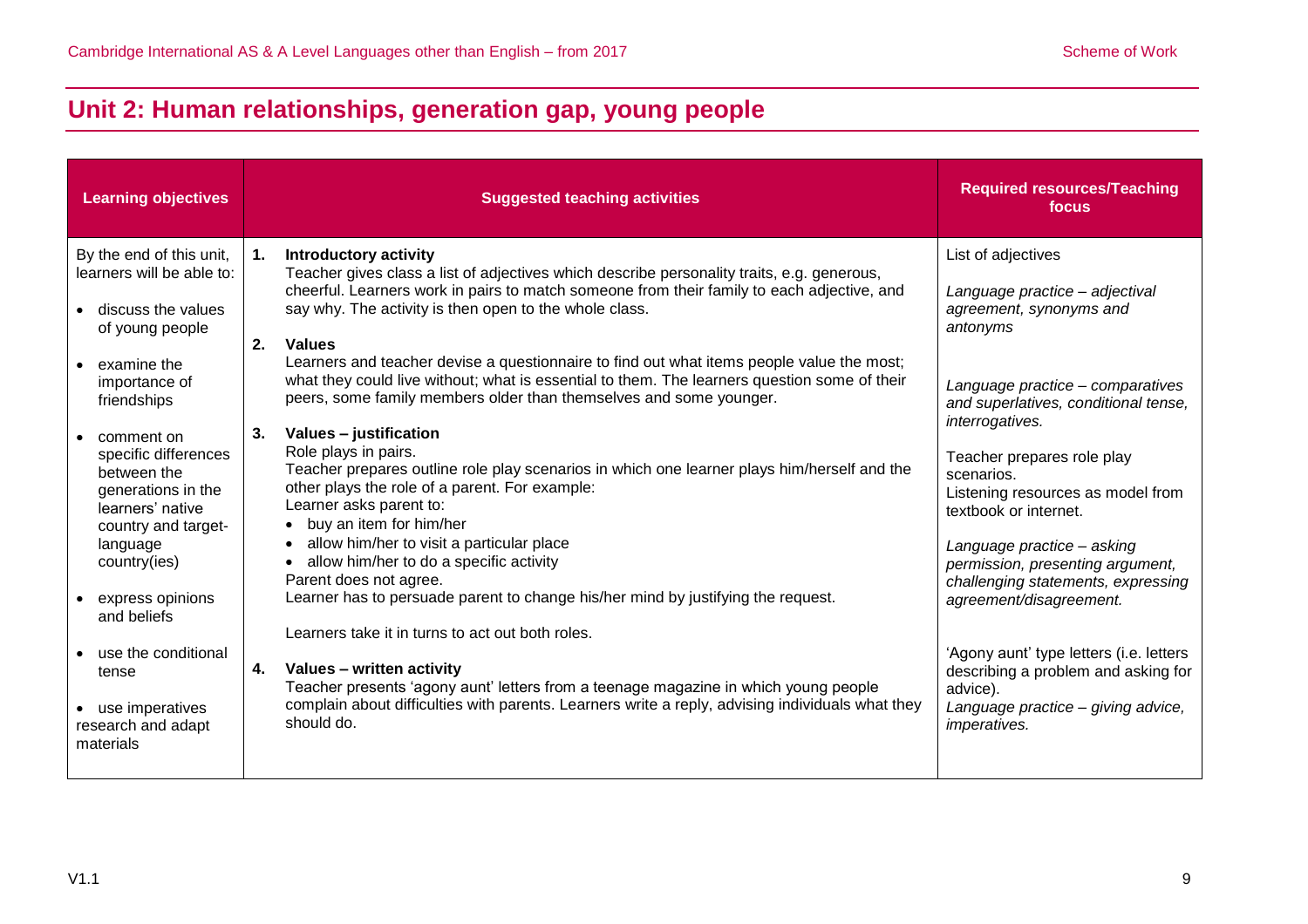| <b>Learning objectives</b> |    | <b>Suggested teaching activities</b>                                                                                                                                                                                                                                                                                                                                                                                                                                                                                                                                    | <b>Required resources/Teaching</b><br>focus            |
|----------------------------|----|-------------------------------------------------------------------------------------------------------------------------------------------------------------------------------------------------------------------------------------------------------------------------------------------------------------------------------------------------------------------------------------------------------------------------------------------------------------------------------------------------------------------------------------------------------------------------|--------------------------------------------------------|
|                            | 5. | <b>Family and friends</b><br>Teacher sources material in which young people talk about wider relationships within the<br>family - grandparents, aunts, uncles, cousins, etc. How do these relationships differ?                                                                                                                                                                                                                                                                                                                                                         | Listening/reading material on<br>extended family.      |
|                            |    | Comprehension exercise - question/answer; gap fill; explain key phrases.<br>Learners research information about family structure in target-language country(ies) and<br>report back to class. Draw up a table of information as a brainstorming activity in class.                                                                                                                                                                                                                                                                                                      | Language practice - positive and<br>negative commands. |
|                            | 6. | <b>Future plans</b><br>Would you like to move away from your home area in the future?<br>In pairs, make a list of dos and don'ts for a young person who has been offered a job or an<br>opportunity to study far away from their home area. Compile a list from the whole class and<br>select the best, after discussion or vote.                                                                                                                                                                                                                                       | Language practice - future and<br>conditional tenses.  |
|                            |    | Learner to write a piece of work entitled 'I would like to move away/I do not want to move<br>away, because'.                                                                                                                                                                                                                                                                                                                                                                                                                                                           |                                                        |
|                            | 7. | <b>Consolidation</b><br>Learners prepare answers to questions and are peer assessed.<br>Sample questions:<br>Do most young people share the same values as their parents?<br>Are friends more important than family for young people?<br>Is marriage important?<br>What are the main causes of conflict in families?<br>Is there such a thing as a normal or typical family?<br>What makes a happy family?<br>Why are grandparents important?<br>Assessment based on:<br>Ideas, opinions, relevance /10<br>Fluency, spontaneity /10<br>Range and quality of language /5 |                                                        |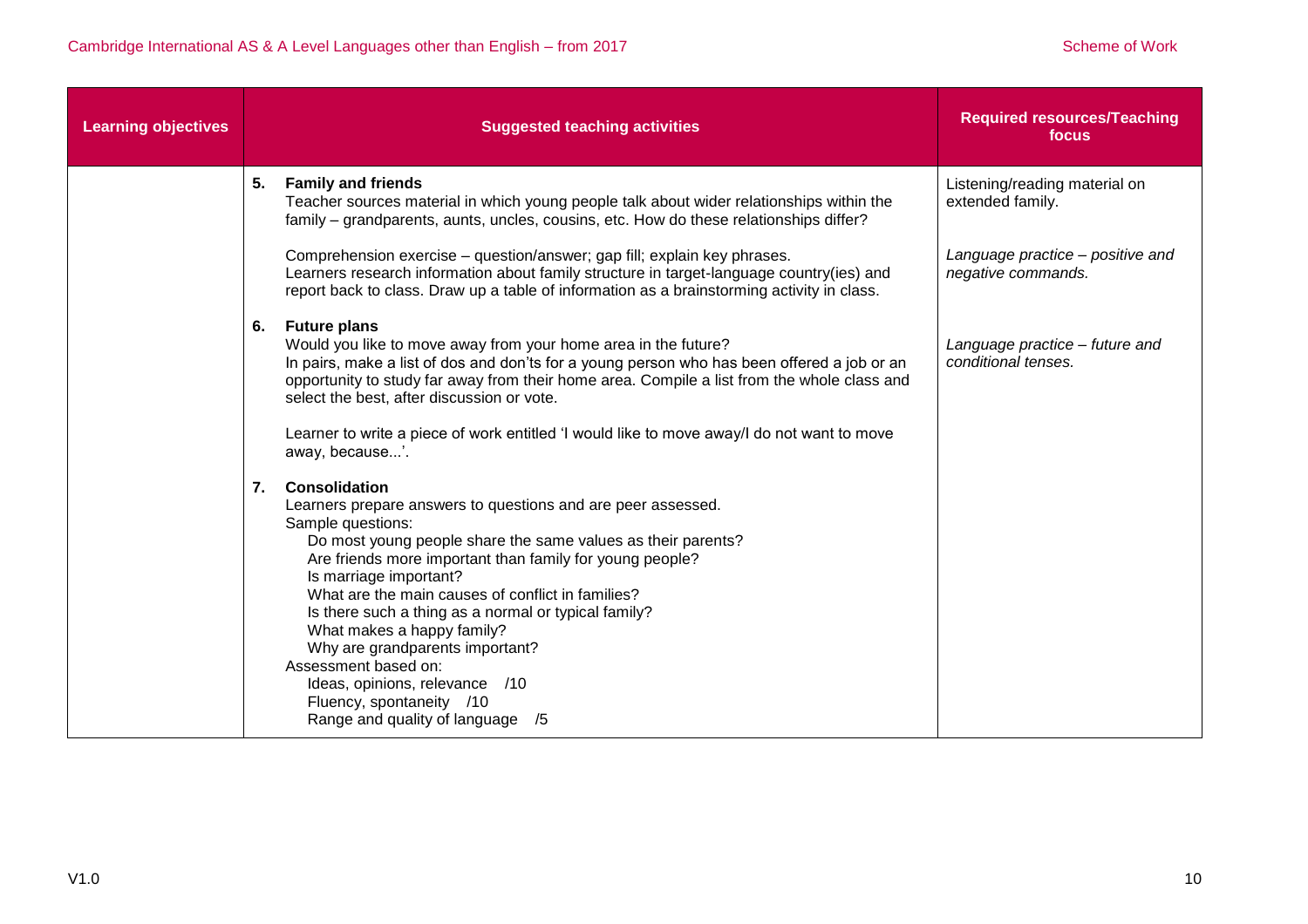### **Unit 2: Summary of skills**

#### **Speaking**

- accurate description
- conducting a questionnaire
- discussion and evaluation of material
- role play activity
- speaking presentation assessment

### **Listening**

- accurate note taking (questionnaire)
- evaluating in peer assessment

## **Reading and Writing**

- comprehension of opinions and reactions
- writing clear questions (questionnaire)
- essay expression of point of view and justification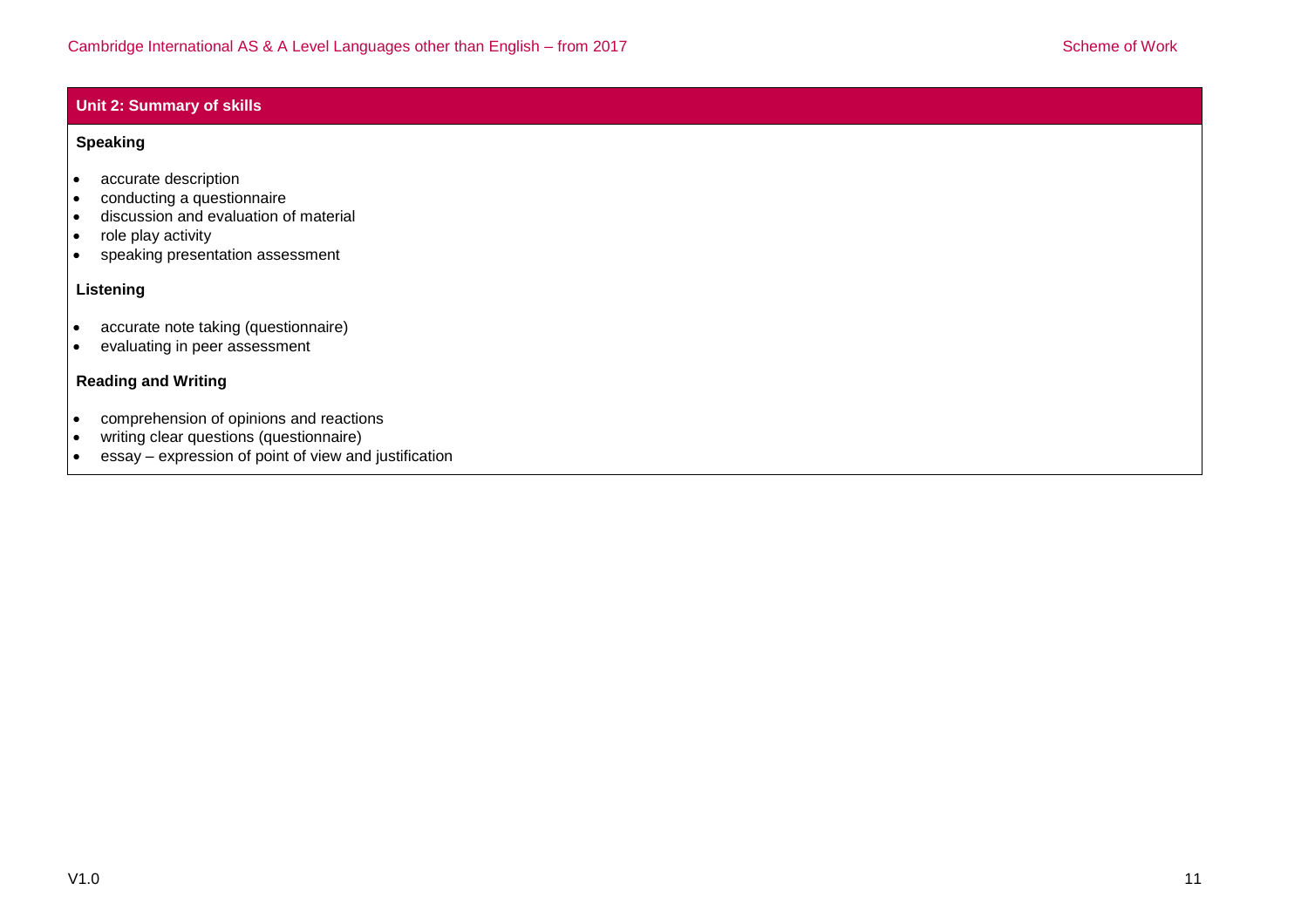# <span id="page-11-0"></span>**Unit 3: Patterns of daily lie, urban and rural life, the media, food and drink, law and order, philosophy and belief, health and fitness**

| <b>Learning objectives</b>                                                                                                                                                                                                                                                                                                                                                                                                                                                                           | <b>Suggested teaching activities</b>                                                                                                                                                                                                                                                                                                                                                                                                                                                                                                                                                                                                                                                                                                                                                                                                                                                                                                                                                                                                                                                                                                                                                                                    | <b>Required resources/Teaching</b><br>focus                                                                                                                                                                                                                                                                                                                                                                                                                                                                                                                                          |
|------------------------------------------------------------------------------------------------------------------------------------------------------------------------------------------------------------------------------------------------------------------------------------------------------------------------------------------------------------------------------------------------------------------------------------------------------------------------------------------------------|-------------------------------------------------------------------------------------------------------------------------------------------------------------------------------------------------------------------------------------------------------------------------------------------------------------------------------------------------------------------------------------------------------------------------------------------------------------------------------------------------------------------------------------------------------------------------------------------------------------------------------------------------------------------------------------------------------------------------------------------------------------------------------------------------------------------------------------------------------------------------------------------------------------------------------------------------------------------------------------------------------------------------------------------------------------------------------------------------------------------------------------------------------------------------------------------------------------------------|--------------------------------------------------------------------------------------------------------------------------------------------------------------------------------------------------------------------------------------------------------------------------------------------------------------------------------------------------------------------------------------------------------------------------------------------------------------------------------------------------------------------------------------------------------------------------------------|
| By the end of this unit,<br>learners will be able to:<br>describe where<br>they live and<br>compare it with a<br>town/city in the<br>target-language<br>country/ies<br>compare urban and<br>rural life<br>consider the role of<br>the media in<br>modern society<br>study patterns of<br>daily life<br>compare the eating<br>habits and<br>preferences in their<br>own culture and<br>that of the target<br>language<br>discuss healthy<br>eating and fitness<br>consider health<br>issues in modern | Introductory activity - Where I live<br>1.<br>Brainstorming<br>Your town/area will be given a huge amount of money for improvements.<br>How would you like to spend the money?<br>2.<br>Focus on one city and one rural area in a target-language country. Research, and produce a<br>fact sheet on each, showing location, facilities, places of interest, pros and cons of living<br>there.<br>Focus on one aspect affecting urban or rural life in your own country and that of the<br>3.<br>target-language country, e.g. pressure of tourism, extreme climatic conditions (drought,<br>flooding, fires), industry, and prepare a speaking presentation.<br>4.<br>The media - TV<br>In small groups take it in turn to say which TV programmes you watched last night/at the<br>weekend and why.<br>Class to study TV schedules and compare/contrast type of programmes shown and note<br>cultural differences.<br>Each group to focus on an aspect of TV:<br>benefits and dangers for children of watching TV<br>$\bullet$<br>the impact of reality shows and soap operas on modern culture<br>news programmes<br>٠<br>TV personalities<br>Write a paragraph as a group. Paragraphs copied and distributed to all. | Short films (tourist/holiday/history)<br>on any towns or cities in the target<br>country/ies as stimulus material.<br>Language practice - conditional<br>tense.<br>Language practice - presenting<br>factual information clearly;<br>prepositions, passive forms.<br>Language practice - amassing<br>specific vocabulary, transfer of<br>meaning from learners' native<br>language to target-language.<br>Internet material on towns/regions;<br>tourist brochures.<br>TV schedules in learners' native<br>country and target-language<br>country/ies (printed or from<br>internet). |
| society                                                                                                                                                                                                                                                                                                                                                                                                                                                                                              | 5.<br>The media - newspapers and magazines<br>Learners to identify type of publication from examples given.                                                                                                                                                                                                                                                                                                                                                                                                                                                                                                                                                                                                                                                                                                                                                                                                                                                                                                                                                                                                                                                                                                             | A selection of newspapers and<br>magazines from the                                                                                                                                                                                                                                                                                                                                                                                                                                                                                                                                  |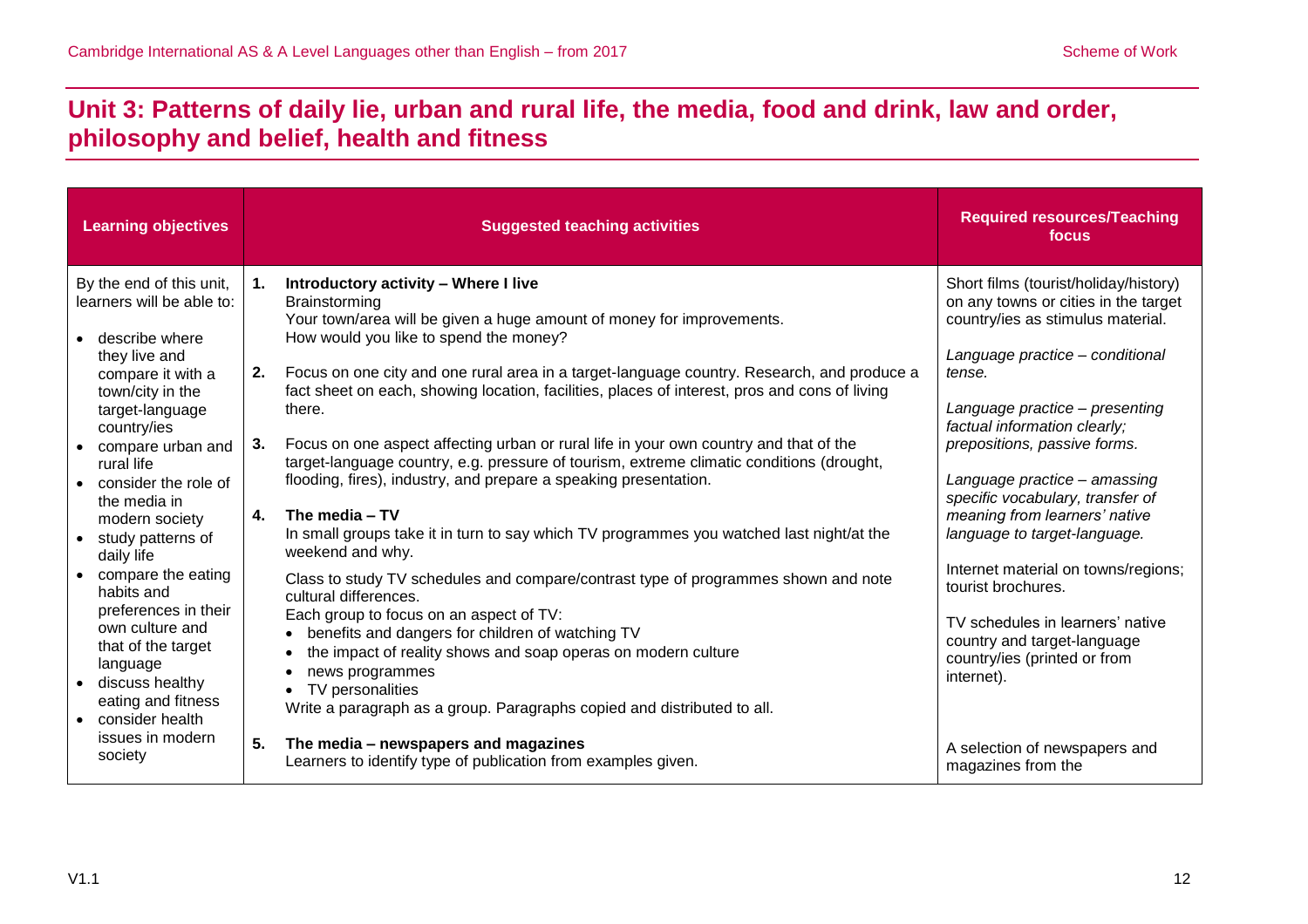|                        | <b>Learning objectives</b>                                                                                                             |    | <b>Suggested teaching activities</b>                                                                                                                                                                                                                                                                                            | <b>Required resources/Teaching</b><br>focus                                                                                             |
|------------------------|----------------------------------------------------------------------------------------------------------------------------------------|----|---------------------------------------------------------------------------------------------------------------------------------------------------------------------------------------------------------------------------------------------------------------------------------------------------------------------------------|-----------------------------------------------------------------------------------------------------------------------------------------|
| $\bullet$              | debate the causes<br>of crime in their<br>own culture and<br>that of the<br>target-language                                            |    | Register of language – teacher to identify two or three articles/features and learners to note<br>phrases which indicate the register of language used. If possible, these should be on the<br>same or a similar topic. Learners discuss why a particular register is chosen and consider the<br>target reader and the message. | target-language country/ies, or the<br>front page of these downloaded<br>from the internet.                                             |
|                        | country/ies<br>consider the role of<br>philosophy and<br>belief in their own                                                           |    | Teacher to source current material on the perception of printed media in the learners' native<br>country or target-language country for comprehension. (Consider such matters as, e.g.<br>invasion of privacy, paparazzi, political bias.)                                                                                      | Language practice - register;<br>colloquial and formal expressions.                                                                     |
| $\bullet$              | culture and that of<br>the target-language<br>country/ies<br>compare and                                                               | 6. | The media – the internet<br>Compare the day's news on the internet, the TV and the front page of a daily newspaper.<br>Learners work in pairs to support one of the three forms of news dissemination.<br>Class discussion.                                                                                                     | Article critical of the role of the<br>press.                                                                                           |
| $\bullet$<br>$\bullet$ | contrast<br>understand and<br>use language of<br>persuasion<br>give clear opinions                                                     | 8. | Learners make notes and use these as a basis for an essay - Which do you trust most for<br>reporting the news - the press, TV or the internet?<br><b>Daily life</b>                                                                                                                                                             | Present the front page of a daily<br>newspaper, a news programme<br>and top stories on the internet e.g.<br>Yahoo.                      |
|                        | and justification<br>• use passive<br>constructions<br>• develop skills of<br>reading for gist as<br>well as detailed<br>comprehension |    | Comprehension activities on resource material e.g. fill in diary, true/false, sentence<br>completion. Note cultural differences.<br>In pairs, find out how partner spends a typical day. Fill in a diary page as the information is<br>given.                                                                                   | First-person accounts of daily life<br>from target-language country/ies in<br>the form of articles, TV interviews,<br>radio interviews. |
|                        |                                                                                                                                        |    | Written task: My ideal day (in past, present or conditional)                                                                                                                                                                                                                                                                    | Language practice - revise present<br>tense, reflexive verbs, time                                                                      |
|                        |                                                                                                                                        | 8. | <b>Food and eating habits</b><br>Learners are asked to answer these questions as they watch, listen and read the stimulus<br>material.                                                                                                                                                                                          | expressions, expressions of<br>frequency.                                                                                               |
|                        |                                                                                                                                        |    | What are the main differences between food in your country and in the target-language<br>country? Is one healthier than the other? What would you order in a restaurant in the<br>target-language country? Which do you prefer and why?                                                                                         | Recipes or restaurant menus from<br>the target-language country.<br>Live tasting!                                                       |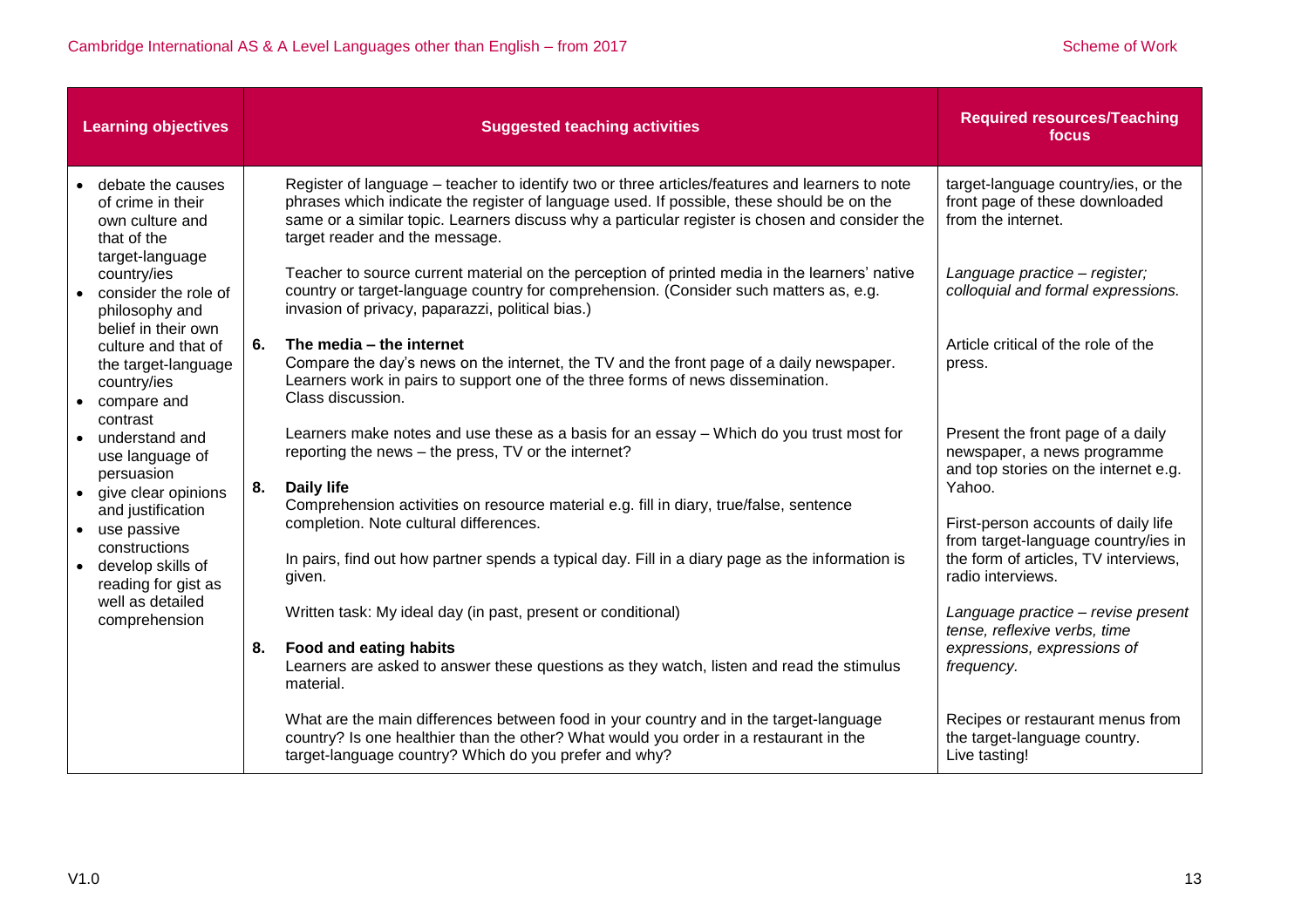| <b>Learning objectives</b> | <b>Suggested teaching activities</b>                                                                                                                                                                                                                                                                                                                                                                                                                  | <b>Required resources/Teaching</b><br>focus                                                                                         |
|----------------------------|-------------------------------------------------------------------------------------------------------------------------------------------------------------------------------------------------------------------------------------------------------------------------------------------------------------------------------------------------------------------------------------------------------------------------------------------------------|-------------------------------------------------------------------------------------------------------------------------------------|
|                            | What are the special dishes? What do the eating habits tell us about the culture or values?<br><b>Health and fitness</b><br>9.<br>Learners are given material on fitness and healthy diet. Do a vocabulary search for all words<br>to do with exercise/fitness. Summarise advice on eating. Draw up a meal plan for a day. Note<br>all phrases related to giving advice, encouragement or instruction.                                                | Film/video extracts of people<br>ordering meals and drinks in<br>restaurant and eating at home.<br>Research on internet, textbooks. |
|                            | Learners prepare a booklet to encourage young people to improve fitness and eat healthily.<br>10. Health issues<br>Teacher displays words such as: cigarettes; food; wine; pollution; work; watching TV;<br>socialising. Learners asked to add any words or phrases relating these to health issues<br>individually, and then produce a paragraph on one aspect in pairs. Draw up a grid with a list<br>of health issues and how they can be avoided. | Articles/features on the benefits of<br>exercise and healthy eating.<br>Language practice - positive and<br>negative commands.      |
|                            | 11. Law and order<br>What are the main preoccupations in your country and in the target-language country/ies with<br>regard to crime?<br>Transfer of meaning from native language.                                                                                                                                                                                                                                                                    | Language practice - specific<br>vocabulary on health issues, parts<br>of the body; impersonal<br>expressions.                       |
|                            | 12. Law and order - criminal acts<br>Learners read first-hand accounts of crimes, from victims and witnesses.<br>Analyse accounts, separating factual information from personal reactions.<br>Watch the depiction of a crime, such as a robbery, and then give an account either as the<br>victim or a witness. Compare accounts to determine which was closest to the actual events.                                                                 | Political manifesto from native and<br>target-language country,<br>highlighting priorities for protection<br>of citizens.           |
|                            | 13. Law and order - punishment<br>Consider the concept of punishment.<br>Teacher prepares cards with different types of punishment written on each, for example '25<br>years in prison'; 'a fine of £500'; 'tidy up the sports field/school yard'. Learners to decide what<br>deed would merit such punishment.                                                                                                                                       | Articles or interviews from press;<br>excerpts from films or TV<br>programmes, such as police series,<br>court dramas.              |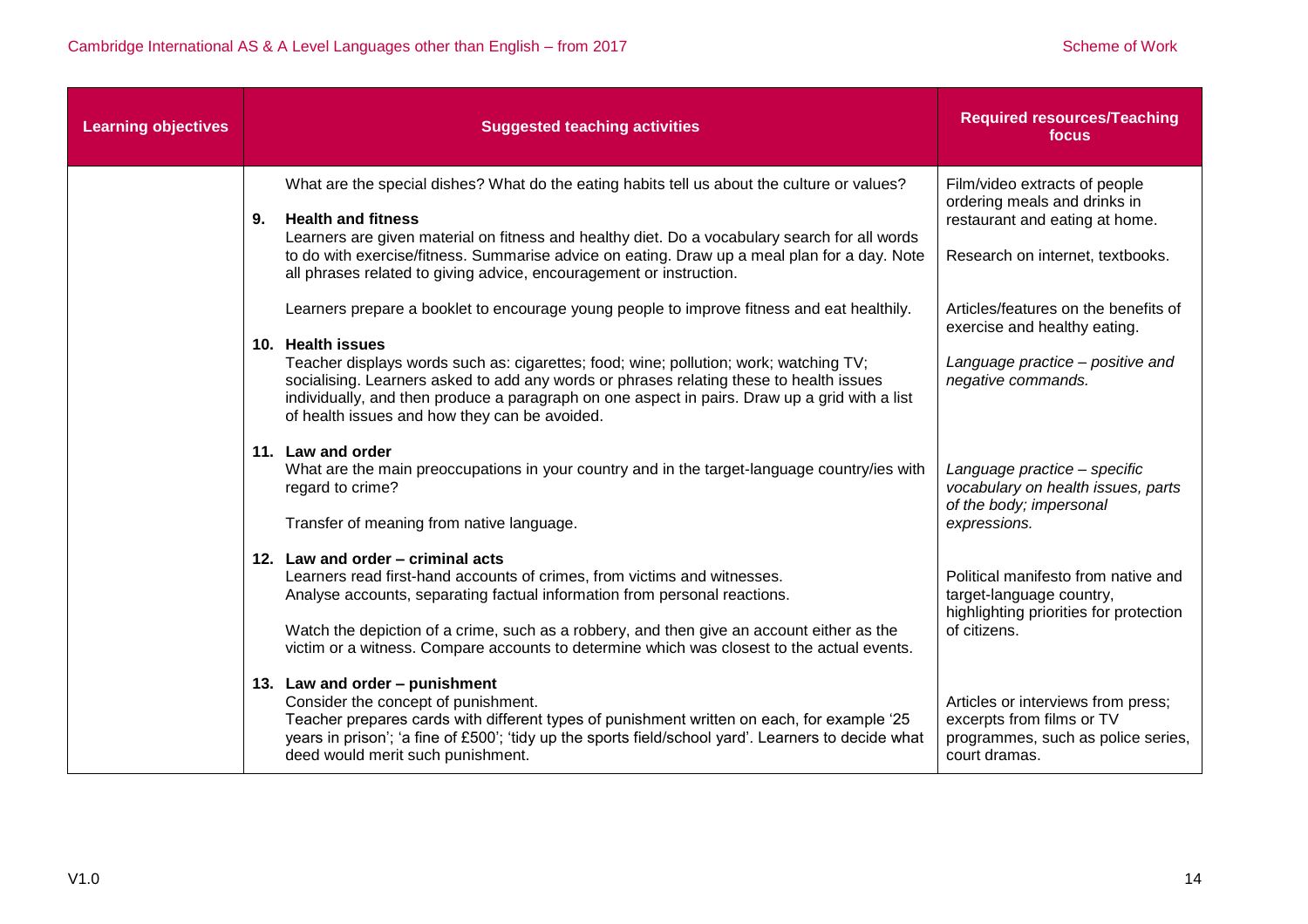| <b>Learning objectives</b> | <b>Suggested teaching activities</b>                                                                                                                                                                                                                                                                                                 | <b>Required resources/Teaching</b><br>focus              |
|----------------------------|--------------------------------------------------------------------------------------------------------------------------------------------------------------------------------------------------------------------------------------------------------------------------------------------------------------------------------------|----------------------------------------------------------|
|                            | 14. Law and order – the causes of crime<br>Learners to research crime in the target-language country/ies.<br>Write an essay on 'Crime in ' Analyse some possible causes and solutions.                                                                                                                                               | Language practice - revise all past<br>tenses.           |
|                            | 15. Philosophy and belief<br>In advance of lesson, learners to research different religions and summarise each one in two<br>or three sentences. Write summary on a card without the name of the religion. In class,<br>teacher numbers and displays all cards. Learners then have to identify which religion is being<br>described. | Language practice - perfect tense.<br>Personal research. |
|                            | Brainstorm how religion affects life in native and target-language country/ies.                                                                                                                                                                                                                                                      |                                                          |
|                            | 16. Philosophy and belief - current issues<br>Following brainstorm at end of previous lesson, learners to choose one aspect, for example<br>immigration, women's rights, and prepare a short speaking presentation, showing how<br>religious beliefs influence behaviour.                                                            |                                                          |
|                            | 17. The role of religion in the target-language country/ies<br>Learners to choose an important religious figure, past or present, a place of religion, a<br>religious artefact, a law, a celebration, or an event and prepare and give a PowerPoint<br>presentation to the class.                                                    |                                                          |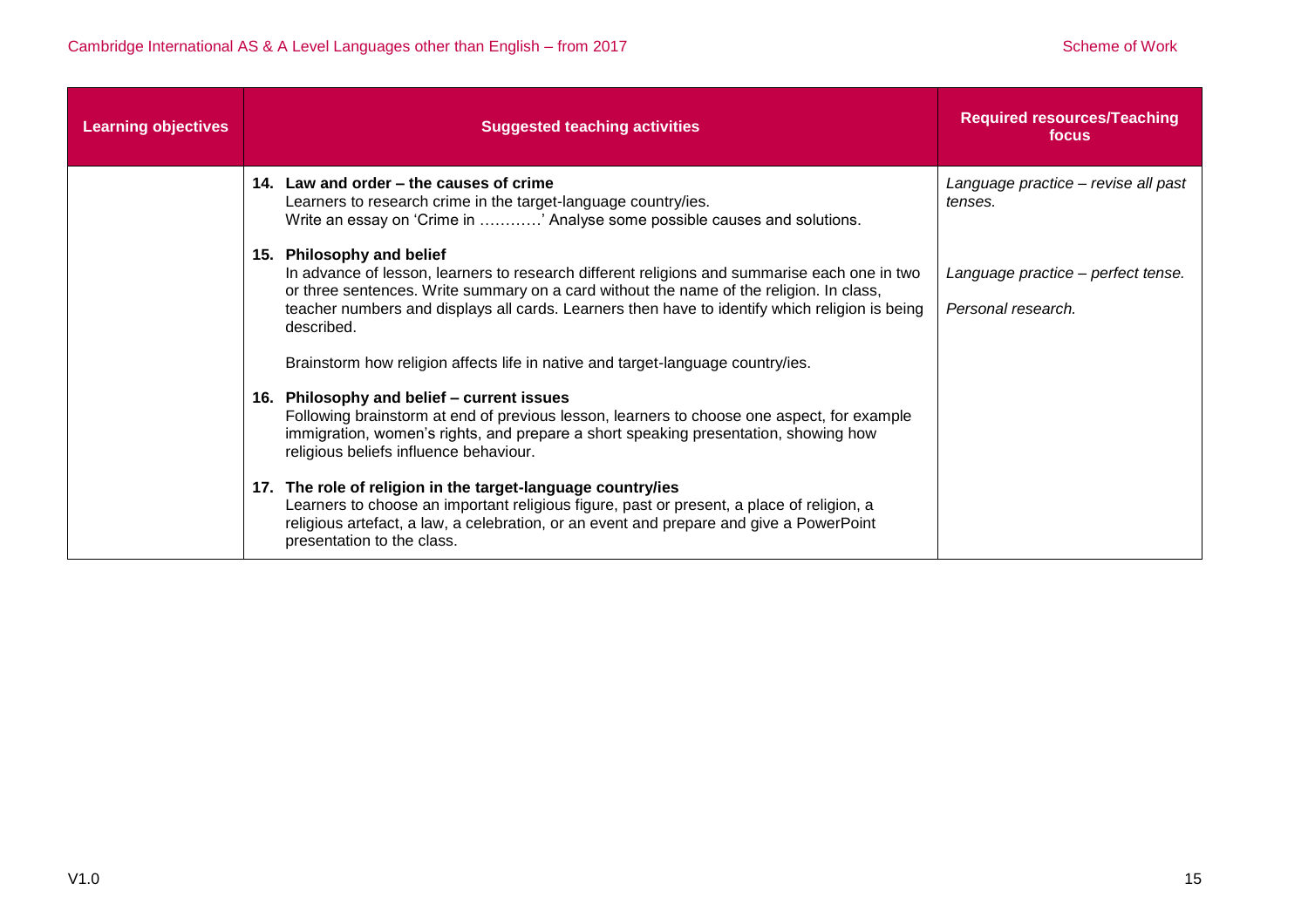### **Unit 3: Summary of skills**

#### **Speaking**

- presentation (factual)
- presentation (opinion)
- interview

### **Listening**

- recognise register
- $\bullet$  listen for detail

### **Reading and Writing**

- understanding and writing facts in a logical order
- giving opinions
- recognising register
- summarising
- transfer of meaning
- persuasive language
- essay
- eyewitness account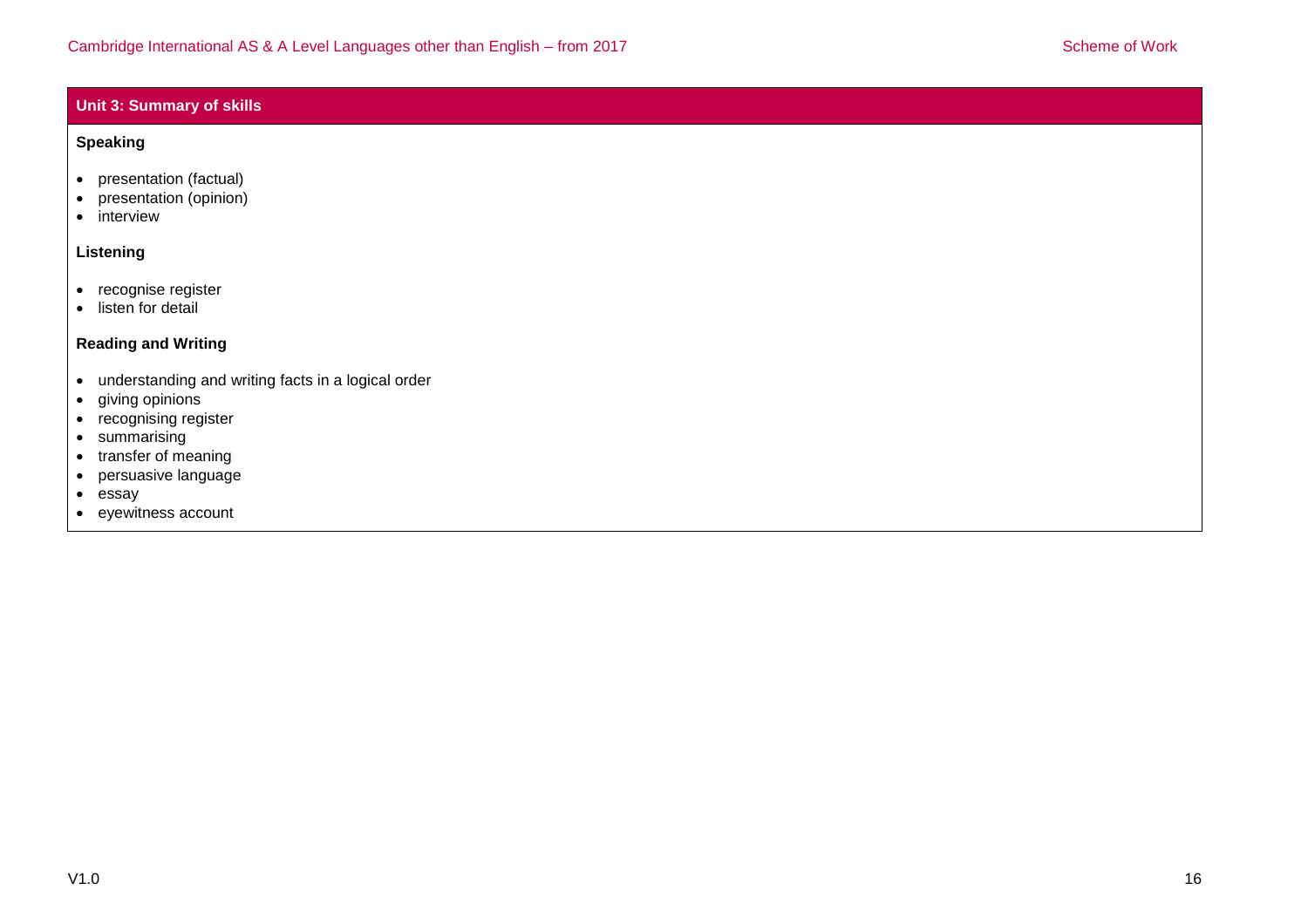# <span id="page-16-0"></span>**Unit 4: Work and leisure, equality of opportunity, employment, sport, free time activities, travel and tourism, education, cultural life and heritage**

| <b>Learning objectives</b>                                                                                                                                  | <b>Suggested teaching activities</b>                                                                                                                                                                                                                                                                                                                                                                                                                                                                                      | <b>Required resources/Teaching</b><br>focus                                                                                                                                                                                                   |
|-------------------------------------------------------------------------------------------------------------------------------------------------------------|---------------------------------------------------------------------------------------------------------------------------------------------------------------------------------------------------------------------------------------------------------------------------------------------------------------------------------------------------------------------------------------------------------------------------------------------------------------------------------------------------------------------------|-----------------------------------------------------------------------------------------------------------------------------------------------------------------------------------------------------------------------------------------------|
| By the end of this unit,<br>learners will be able to:<br>discuss<br>experiences of<br>school                                                                | <b>Education - personal experience</b><br>$\mathbf{1}$ .<br>Teacher displays a grid of nine squares, with a word or phrase written in each one, for<br>example, 'favourite teacher', 'journey to school', 'playtime', 'uniform'.<br>These should refer to the learners' primary school. The object of the game is to 'win' a square<br>by talking about the topic indicated and building up to 'winning' a line of three boxes. Learners<br>work in two teams.                                                            |                                                                                                                                                                                                                                               |
| compare aspects of<br>the education<br>system in their<br>native country and<br>the target-language<br>country/ies                                          | 2.<br>The education system<br>Learners work in pairs to analyse the education system in the target-language country/ies.<br>Draw up a list of similarities and differences. Discuss in class.<br>"What would you study if you were at school in that country?"                                                                                                                                                                                                                                                            | Diagram to explain the education<br>system in the target-language<br>country/ies.                                                                                                                                                             |
| consider career<br>choices and<br>employment<br>options<br>analyse the<br>$\bullet$<br>changing world of                                                    | 3.<br>The learners' view<br>Teacher prepares comprehension activity about school life in the target-language country.<br>Before the activity, learners could be asked to predict which issues will be raised – too much<br>homework, bullying, etc.                                                                                                                                                                                                                                                                       | Printed article, listening material,<br>video material where pupils relate<br>experiences at school. Prepared<br>activities such as finding synonyms<br>and antonyms, 'explain in your own                                                    |
| work and<br>unemployment<br>discuss the benefits<br>of sport<br>consider the<br>$\bullet$<br>commercialisation<br>of sport<br>discuss leisure<br>activities | <b>Education and employment</b><br>4.<br>Learners come to class with a list of different jobs and careers. These are shared with the<br>rest of the class. Check meaning by using a monolingual dictionary.<br>Discussion about which school subjects are relevant for pursuing individual jobs.<br>Role play - a learner and his/her parent are discussing options. They each have different<br>ideas about which subjects are important and why. Learners devise the conversation in pairs<br>and perform to the class. | words', summarise.<br>Language practice - using<br>monolingual dictionary.<br>Language practice - language of<br>discussion and debate: expressing<br>beliefs and opinions, contradicting<br>those views and justifying opposite<br>position. |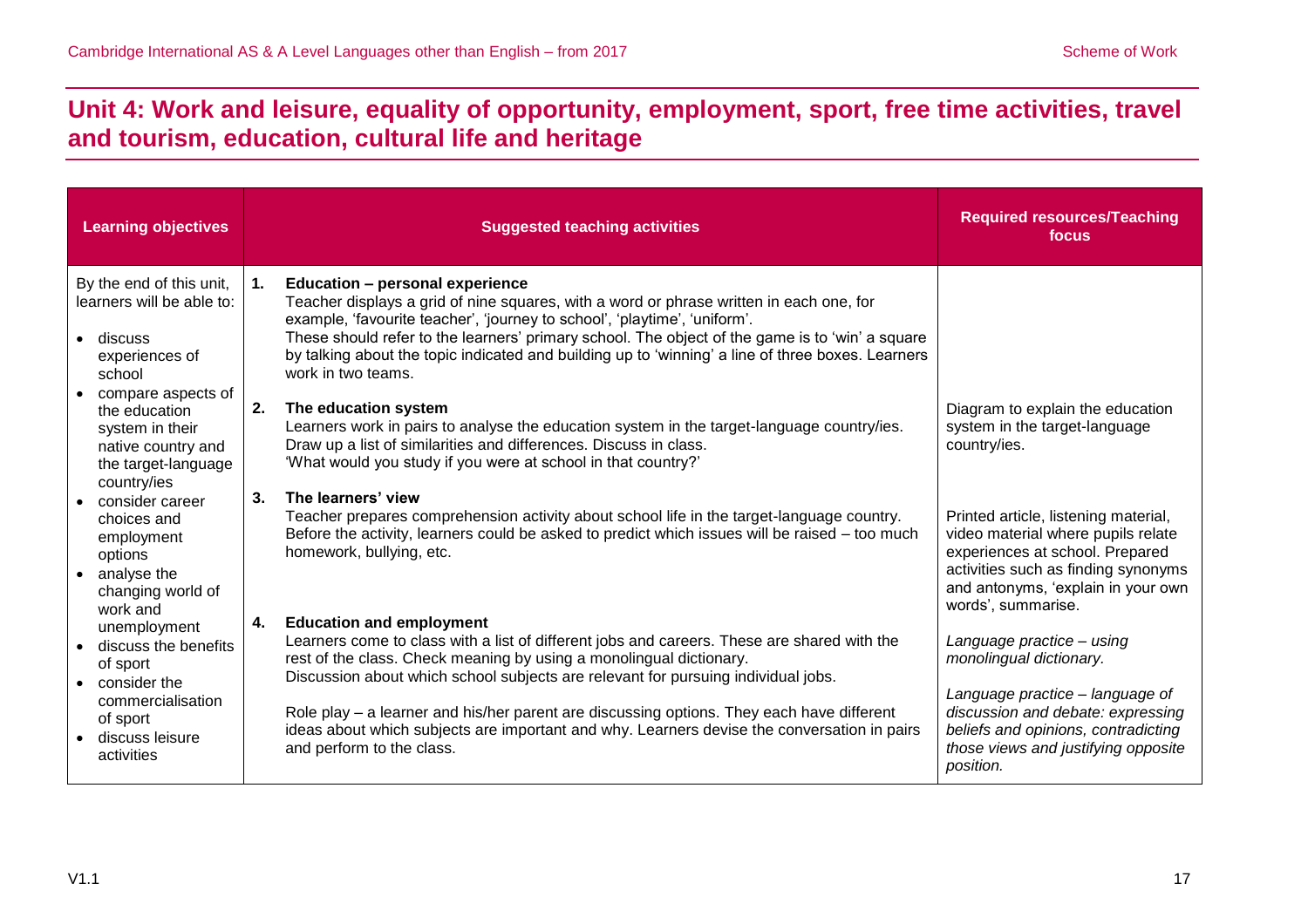|                        | <b>Learning objectives</b>                                                                       |    | <b>Suggested teaching activities</b>                                                                                                                                                                                                                                                                                                                                        | <b>Required resources/Teaching</b><br>focus                                                                                      |
|------------------------|--------------------------------------------------------------------------------------------------|----|-----------------------------------------------------------------------------------------------------------------------------------------------------------------------------------------------------------------------------------------------------------------------------------------------------------------------------------------------------------------------------|----------------------------------------------------------------------------------------------------------------------------------|
| $\bullet$              | describe travel<br>experiences<br>analyse the effects<br>of tourism                              | 5. | <b>Future plans</b><br>Learners to prepare a short speaking presentation on their plans for the future.<br>Further study, type of work, where they would like to work – abroad/at home, why a particular<br>career would suit them.                                                                                                                                         | Language practice - future tenses,<br>conditional tense.                                                                         |
|                        | talk about an<br>aspect of the<br>heritage of the<br>target-language<br>country/ies              | 6. | Applying for a job<br>Learners listen to and watch the job interview.<br>Note down the questions asked and answers given (in note form).<br>Listen and watch again and write down up to 15 key words.                                                                                                                                                                       | Film clip of job interview, series of<br>job advertisements suitable for<br>teenagers.                                           |
| $\bullet$              | give a personal<br>review of a book,<br>play, film or work of<br>art from the<br>target-language |    | Learners read job advertisements and choose one. They list the qualities and experience<br>they have which are relevant for the job.<br>Using the sample letter as a model, learners write a letter of application for the chosen job.                                                                                                                                      | Sample letter of application for a<br>job.                                                                                       |
|                        | country/ies<br>write a formal letter<br>use all past tenses<br>correctly                         | 7. | Changes in the world of work and unemployment<br>Learners conduct a survey round the class and amongst friends to find out about parents' and<br>grandparents' jobs and careers.                                                                                                                                                                                            | Language practice - past tenses,<br>'used to', time phrases: from  to,<br>since, for.                                            |
| $\bullet$<br>$\bullet$ | use 'if' clauses<br>use a monolingual<br>dictionary<br>develop<br>comprehension                  | 8. | Using the material indicated, learners work in pairs to discuss differences and similarities in<br>the work situation for young people today and for their parents and grandparents. Decide on<br>the ten most important points. Compare with other learners in the class.<br><b>Sport</b><br>Learners identify as many of the sports depicted in the pictures as possible. | Information about current<br>unemployment, typical problems.<br>This could be an article, an<br>interview with an unemployed     |
|                        | skills                                                                                           |    | Put sports into categories under headings such as racquet sports, individual sports, team<br>games, sports using wheels, water sports, etc.<br>Learners read about national sports and carry out a comprehension exercise.                                                                                                                                                  | person, a news item. They should<br>cover both native and<br>target-language country/ies.<br>Pictures of a range of sports, both |
|                        |                                                                                                  | 9. | Write a paragraph about what sports they are going to do to keep fit and why.<br>Sport as a business                                                                                                                                                                                                                                                                        | traditional and extreme.<br>Information about national sports<br>from a target-language country.                                 |
|                        |                                                                                                  |    | Learners have a range of resources as listed and a series of statements on cards. They have                                                                                                                                                                                                                                                                                 | Prepare reading comprehension                                                                                                    |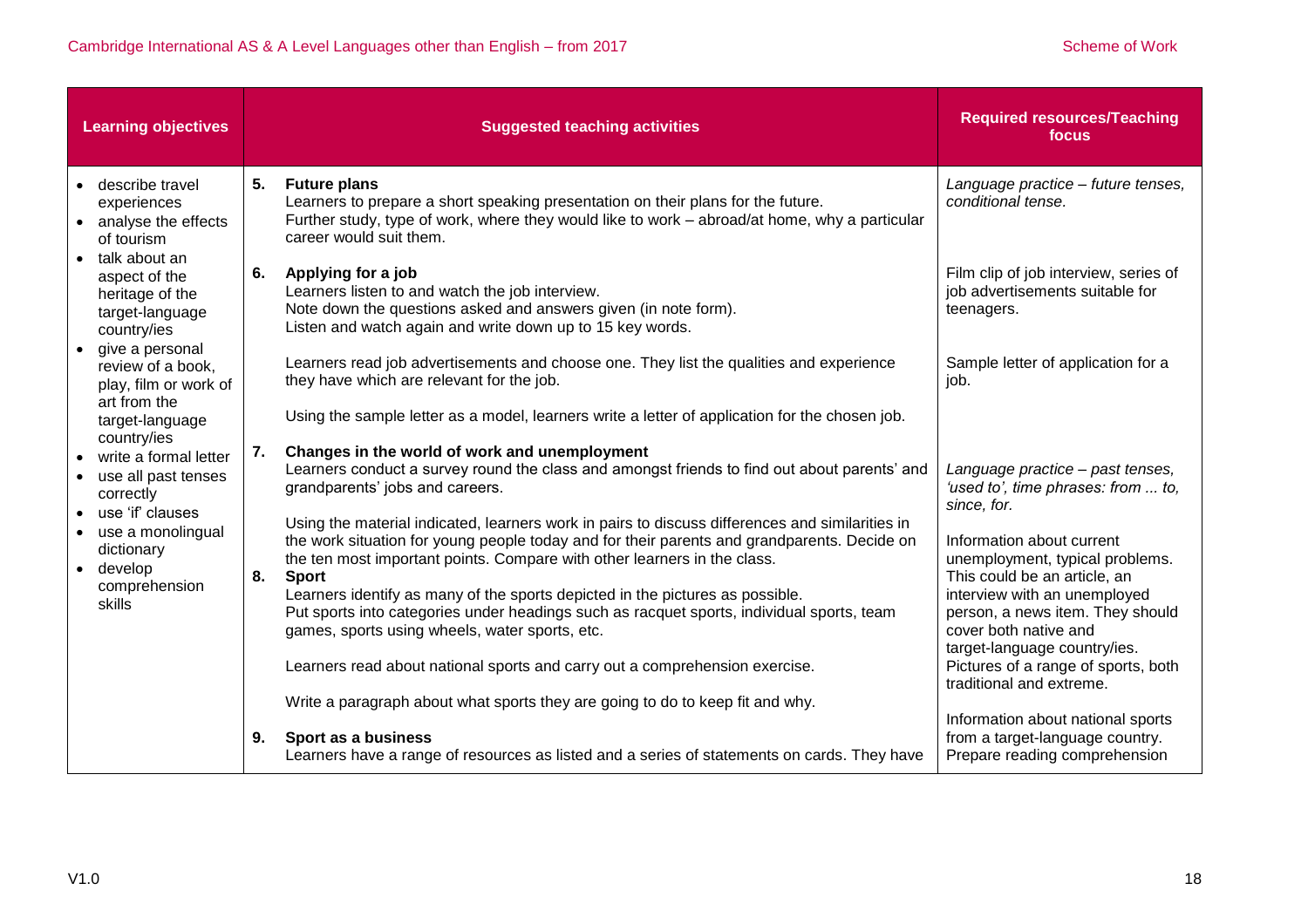| <b>Learning objectives</b> | <b>Suggested teaching activities</b>                                                                                                       | <b>Required resources/Teaching</b><br>focus                                                                                                                                                                                                                                             |
|----------------------------|--------------------------------------------------------------------------------------------------------------------------------------------|-----------------------------------------------------------------------------------------------------------------------------------------------------------------------------------------------------------------------------------------------------------------------------------------|
|                            | to use the resources to find evidence to challenge or substantiate the statements. Learners<br>make notes as they prepare their responses. | activities.                                                                                                                                                                                                                                                                             |
|                            | Class discussion. Learners may not all have the same answers.                                                                              | Language practice - future tenses.                                                                                                                                                                                                                                                      |
|                            | Essay - 'Sport is too commercialised.'<br>'The Olympic Games are not worth the money.'                                                     | Interview with famous<br>sportsperson.                                                                                                                                                                                                                                                  |
|                            | Learners choose a title. Follow guidelines on structuring an argument provided by the<br>teacher.                                          | Articles or features about wealthy<br>footballers, football teams, racing<br>drivers.                                                                                                                                                                                                   |
|                            |                                                                                                                                            | Articles/news items about cheating<br>in sport,<br>use of drugs.                                                                                                                                                                                                                        |
|                            |                                                                                                                                            | A set of cards with controversial<br>statements,<br>e.g. 'Famous footballers are over-<br>paid';<br>'Footballers are worth many<br>millions of pounds'; 'Many athletes<br>cheat'; 'Being good at sport doesn't<br>make you a celebrity'. These need<br>to be tailored to the resources. |
|                            |                                                                                                                                            | Guidelines on essay writing,<br>including<br>essential phrases, in sections, e.g.<br>$\bullet$ introduction $-$ say what the<br>essay is about<br>give your own opinions<br>present the debate -<br>on one hand                                                                         |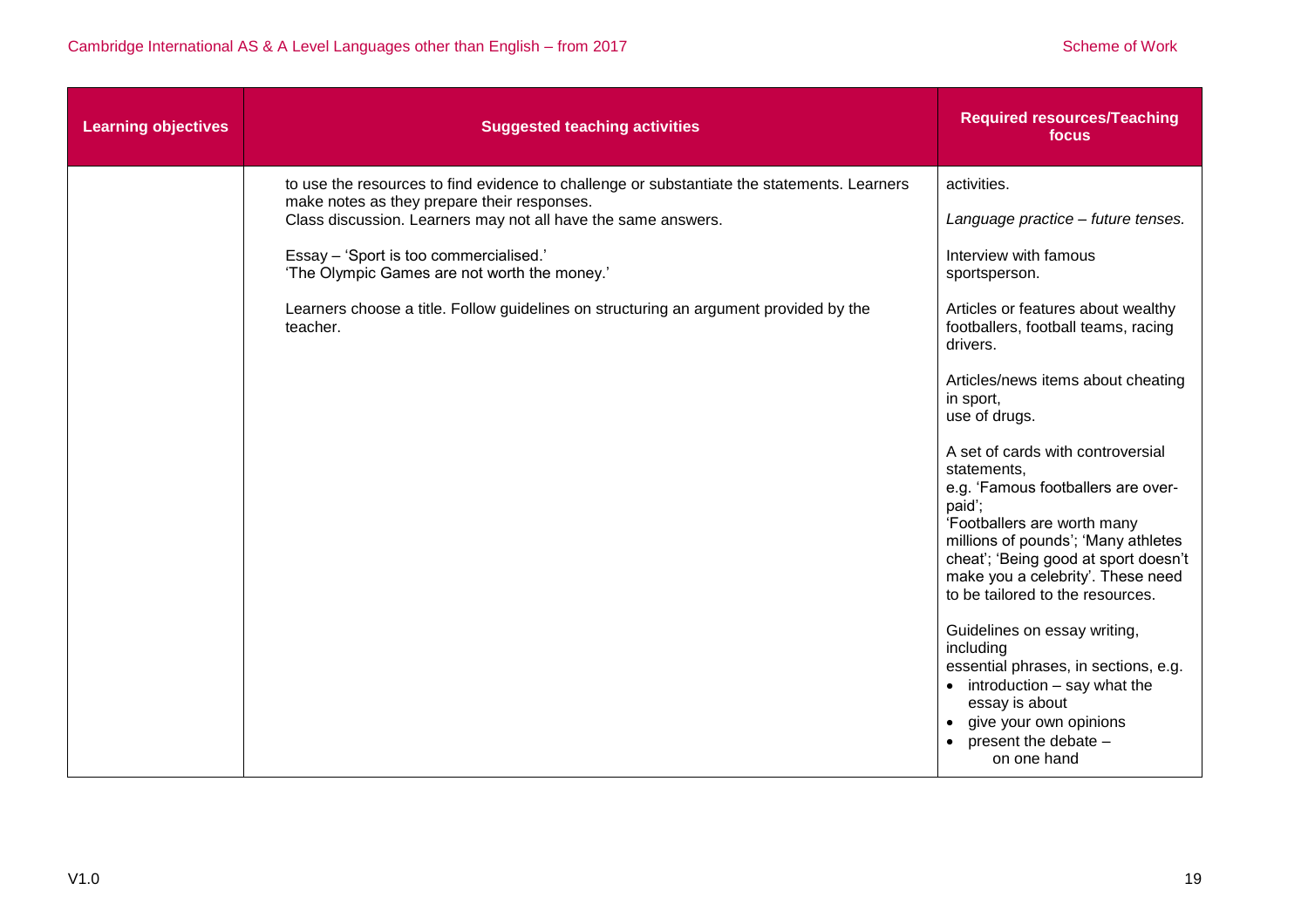| <b>Learning objectives</b> | <b>Suggested teaching activities</b>                                                                                                                                                                                                                                                                                                                                                                                                                                                                                                                                 | <b>Required resources/Teaching</b><br>focus                                                                                                                                                                                                                                                                                                                  |
|----------------------------|----------------------------------------------------------------------------------------------------------------------------------------------------------------------------------------------------------------------------------------------------------------------------------------------------------------------------------------------------------------------------------------------------------------------------------------------------------------------------------------------------------------------------------------------------------------------|--------------------------------------------------------------------------------------------------------------------------------------------------------------------------------------------------------------------------------------------------------------------------------------------------------------------------------------------------------------|
|                            |                                                                                                                                                                                                                                                                                                                                                                                                                                                                                                                                                                      | on the other hand<br>with examples to support points<br>made<br>conclusion - which side of the<br>$\bullet$<br>debate is most convincing?                                                                                                                                                                                                                    |
|                            | 10. Leisure activities<br>Learners to create a mind map / spidergram http://uk.ask.com/what-is/what_is_a_spidergram<br>with 'leisure activities' at the centre.<br>Learners take turns to make up sentences from the mind map.<br>As a class, learners define separate areas for research within the topic, e.g. learning as a<br>leisure activity. Allocate subtopics to individuals. Learners to choose how to research and<br>present interpretation of the subtopic.<br>Present at later class.<br>Essay: 'Leisure is more important than work for most people.' | Provide learners with vocabulary<br>list on 'Leisure'.<br>Suggestions as to how to present<br>subtopics, e.g. quiz (with multiple<br>choice answers);<br>PowerPoint presentation;<br>camcorder recording of interview;<br>extracts from magazine articles,<br>e.g. headlines<br>crossword puzzle;<br>match the muddled beginning and<br>ending of sentences. |
|                            | 11. Travel<br>Learners work in pairs to find out about previous travel in their native country and abroad.<br>This should include information about transport, accommodation, activities, impressions of<br>the places visited. In addition, they should find out future plans or hopes for travel in the<br>future, and reasons why.                                                                                                                                                                                                                                | Language practice - asking<br>questions using a wide range of<br>tenses for factual information and<br>personal impressions.                                                                                                                                                                                                                                 |
|                            | 12. Tourism and its effects<br>Reading comprehension activities prepared by the teacher.<br>Learners prepare a role play activity. Two friends are planning to visit the target-language<br>country. They plan their trip - transport, accommodation, excursions etc. One of the friends is                                                                                                                                                                                                                                                                          | Articles, internet material,<br>brochures to illustrate nature of<br>tourism in target-language<br>country/ies.                                                                                                                                                                                                                                              |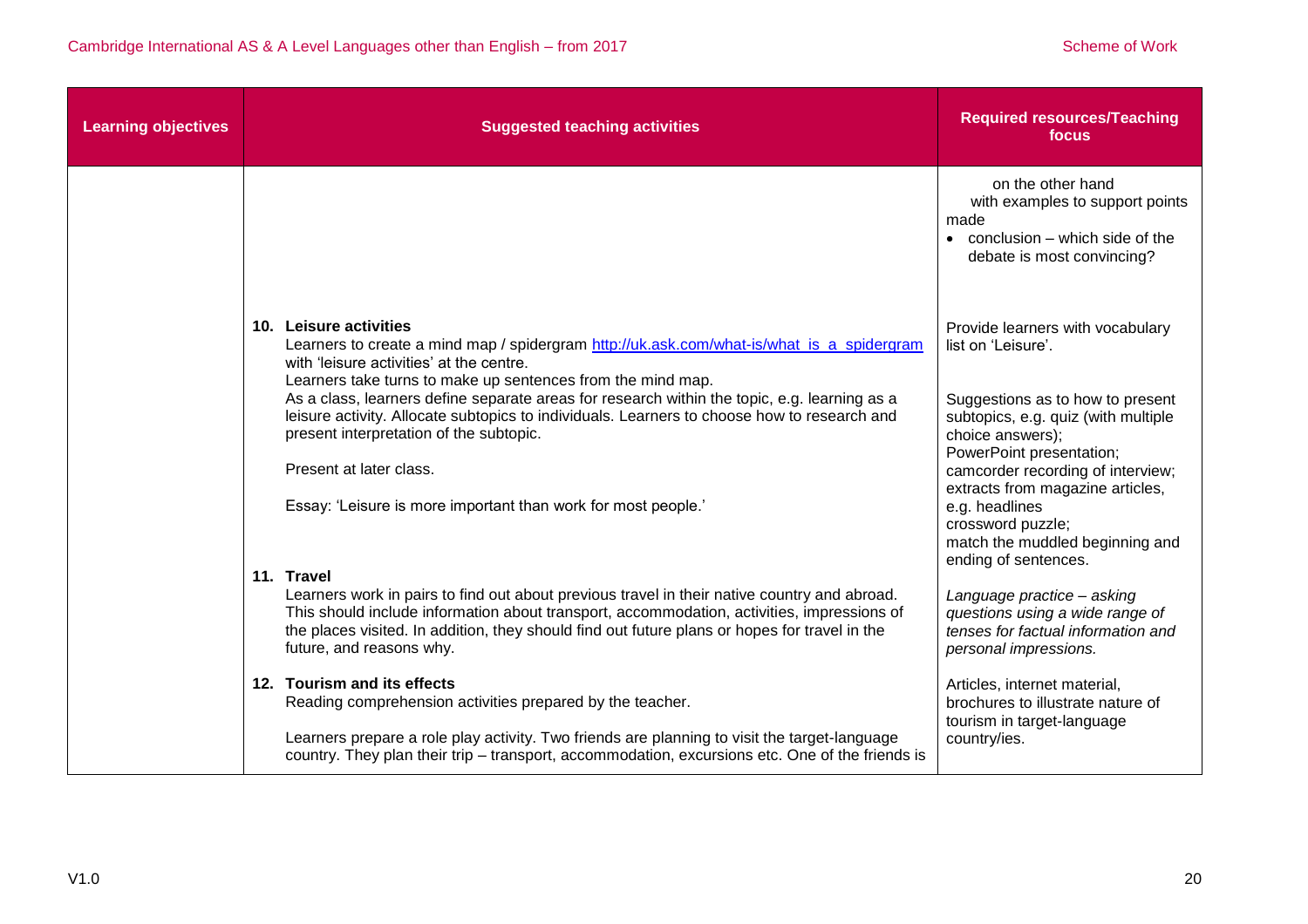| <b>Learning objectives</b> | <b>Suggested teaching activities</b>                                                                                                                                                                                                                                                                                                                                                                                                                                                                                                                                                                                                     | <b>Required resources/Teaching</b><br>focus                                                                                                                                                                                                         |
|----------------------------|------------------------------------------------------------------------------------------------------------------------------------------------------------------------------------------------------------------------------------------------------------------------------------------------------------------------------------------------------------------------------------------------------------------------------------------------------------------------------------------------------------------------------------------------------------------------------------------------------------------------------------------|-----------------------------------------------------------------------------------------------------------------------------------------------------------------------------------------------------------------------------------------------------|
|                            | a committed environmentalist.<br>13. An aspect of the cultural heritage of the target-language country<br>Learners to choose an area of personal interest, with guidance from the teacher and produce<br>work. This may be an imaginative treatment, such as a fictional<br>a piece of written<br>witness account, a brochure to attract visitors, a virtual tour, an historical account.<br>14. Appreciation of culture<br>Teacher to show a film, read a short story in class, read a poem, etc.<br>Learners are given an outline of how to describe and analyse the work and give personal<br>reaction, whether positive or negative. | Material to show benefits of tourism<br>and of the disadvantages or<br>damage caused.<br>Reading comprehension activities.<br>Individual research.<br>Language practice - specific<br>structures as determined by the<br>type of writing; register. |
|                            | Learners to choose a film, short story, the work of an artist or poet and write a personal<br>review.                                                                                                                                                                                                                                                                                                                                                                                                                                                                                                                                    | Language practice - specific<br>vocabulary for literary criticism,<br>talking about a film.<br>Impersonal and personal evaluation<br>and analysis.                                                                                                  |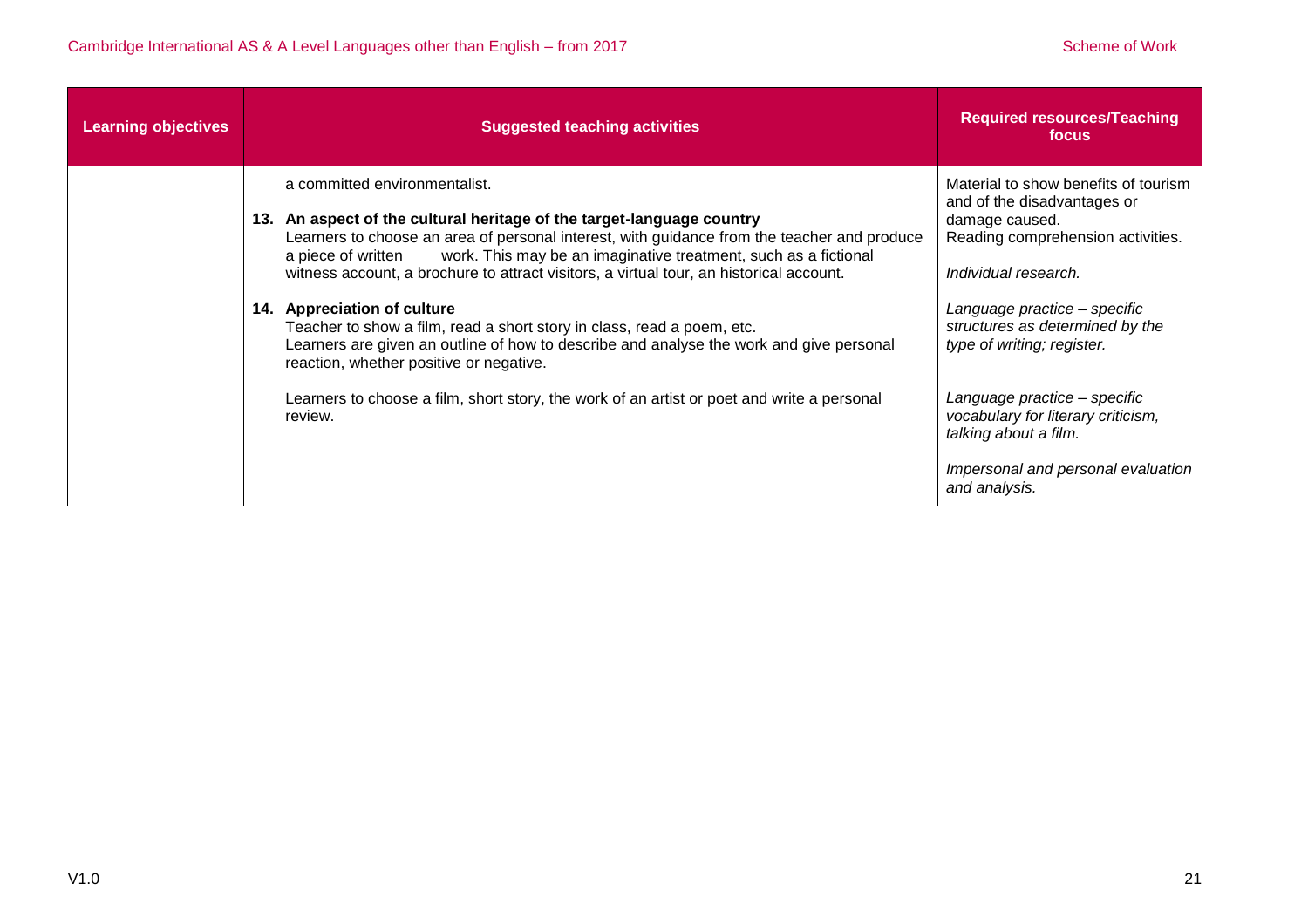### **Unit 4: Summary of skills**

#### **Speaking**

- presentation
- role play persuasive language

#### **Listening**

- listening for gist
- taking accurate notes

## **Reading and Writing**

- formal letter
- essay debate an issue
- imaginative writing
- a review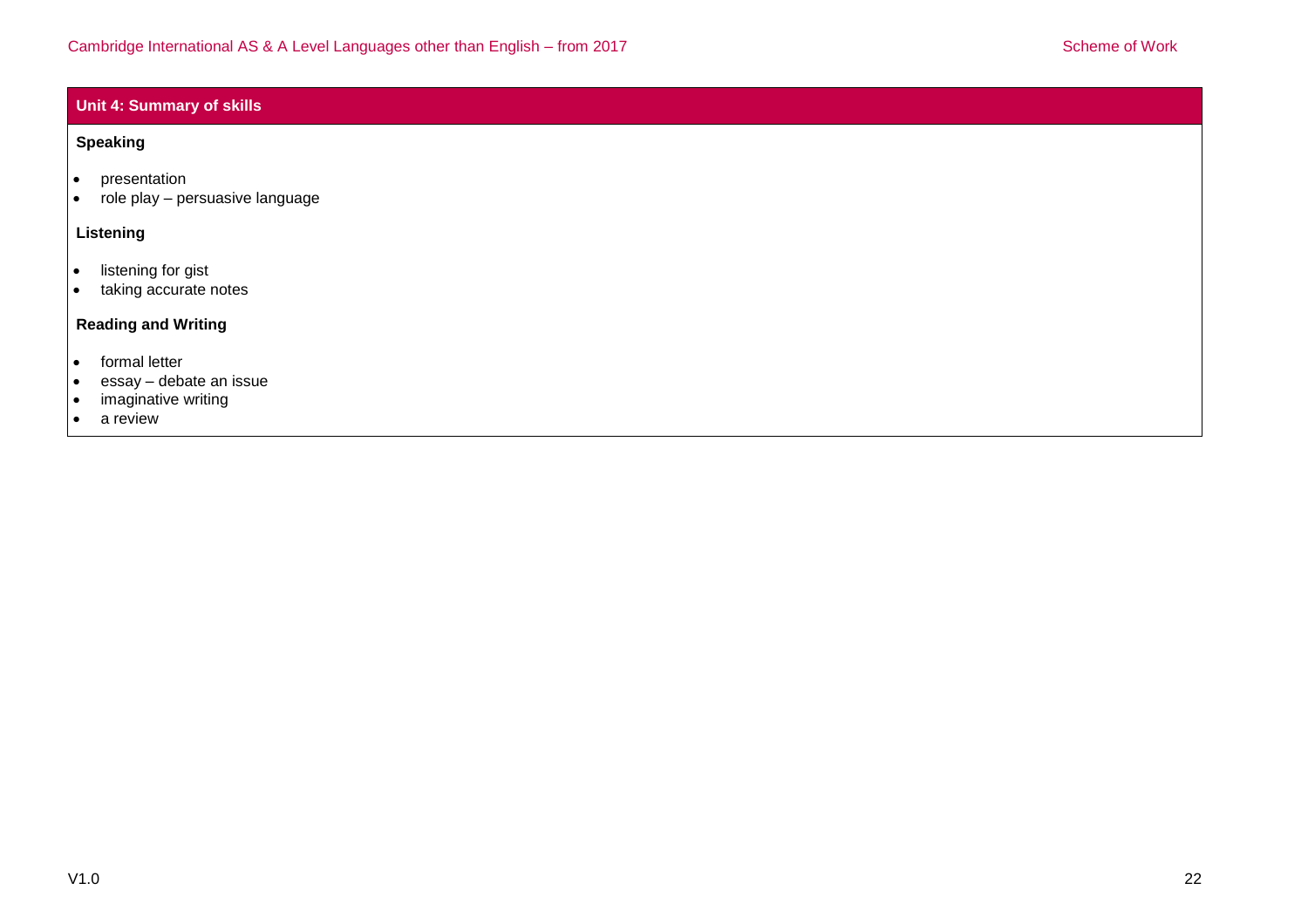# <span id="page-22-0"></span>**Unit 5: War and peace, social and economic development**

| <b>Learning objectives</b>                                                                                                                     | <b>Suggested teaching activities</b>                                                                                                                                                                                                                                                                                                                                                                                                                          | <b>Required resources/Teaching</b><br>focus                                                                                                                                                                   |
|------------------------------------------------------------------------------------------------------------------------------------------------|---------------------------------------------------------------------------------------------------------------------------------------------------------------------------------------------------------------------------------------------------------------------------------------------------------------------------------------------------------------------------------------------------------------------------------------------------------------|---------------------------------------------------------------------------------------------------------------------------------------------------------------------------------------------------------------|
| By the end of this unit,<br>learners will be able to:                                                                                          | International issues<br>$\mathbf 1$ .<br>Learners have a world map with names of countries removed, and listed in alphabetical<br>order. Timed exercise, work in pairs to complete map. Check and discuss extent of learners'                                                                                                                                                                                                                                 | A world map both with and without<br>countries labelled.                                                                                                                                                      |
| discuss current<br>conflicts and issues<br>relating to<br>development<br>discuss a conflict<br>affecting the<br>target-language<br>country/ies | knowledge.<br>2.<br>International issues - news<br>Learners watch extracts from news programmes and look at recent newspaper headlines.<br>Use world map to prepare grid showing what news is being reported from which areas.<br>Compare news output from native and target-language country/ies and note commentary<br>also.                                                                                                                                | Access to news reports from native<br>country and target-language<br>country to compare coverage of<br>news and commentary. All items<br>should be relatively short (300-400<br>words).                       |
| write about a<br>conflict in a<br>discursive and/or<br>nondiscursive form<br>talk about an<br>important individual<br>in the history of the    | <b>Conflicts</b><br>3.<br>Teacher displays series of names of countries which are currently suffering conflict. Learners<br>write sentences with any comments they want to make about these areas - information about<br>the conflict, those involved, personal views. The material is then distributed to pairs/groups<br>who put the information in to a fact sheet, indicating any gaps of knowledge. All fact sheets<br>discussed, with extra data added. | Large sheets of paper/display<br>boards with names of countries in<br>conflict, space for learners to add<br>written comments or stick post-it<br>notes. Teacher to have information<br>on conflicts to hand. |
| target-language<br>country/ies<br>show appreciation<br>of a literary work,<br>film or work of art<br>dealing with the                          | Conflict in target-language country/ies<br>4.<br>Learners to prepare fact sheet as in previous activity on specific conflict, either current or in<br>the past. Teacher to provide a series of articles for learners to work from.                                                                                                                                                                                                                            | Articles on a selection of conflicts<br>affecting target-language<br>country/ies. These should be<br>factual to allow learners to collect<br>information and to widen their<br>knowledge of the necessary     |
| theme<br>listen for gist and<br>detail in news items<br>read for gist and<br>detail in research                                                | 5.<br>An important individual<br>Learners to extend research skills in choosing an individual who played an important role in a<br>conflict, current or historic, affecting the target-language country. Prepare a speaking<br>presentation of 3-5 minutes.                                                                                                                                                                                                   | language structures.<br>Guidance on useful resources for<br>research.                                                                                                                                         |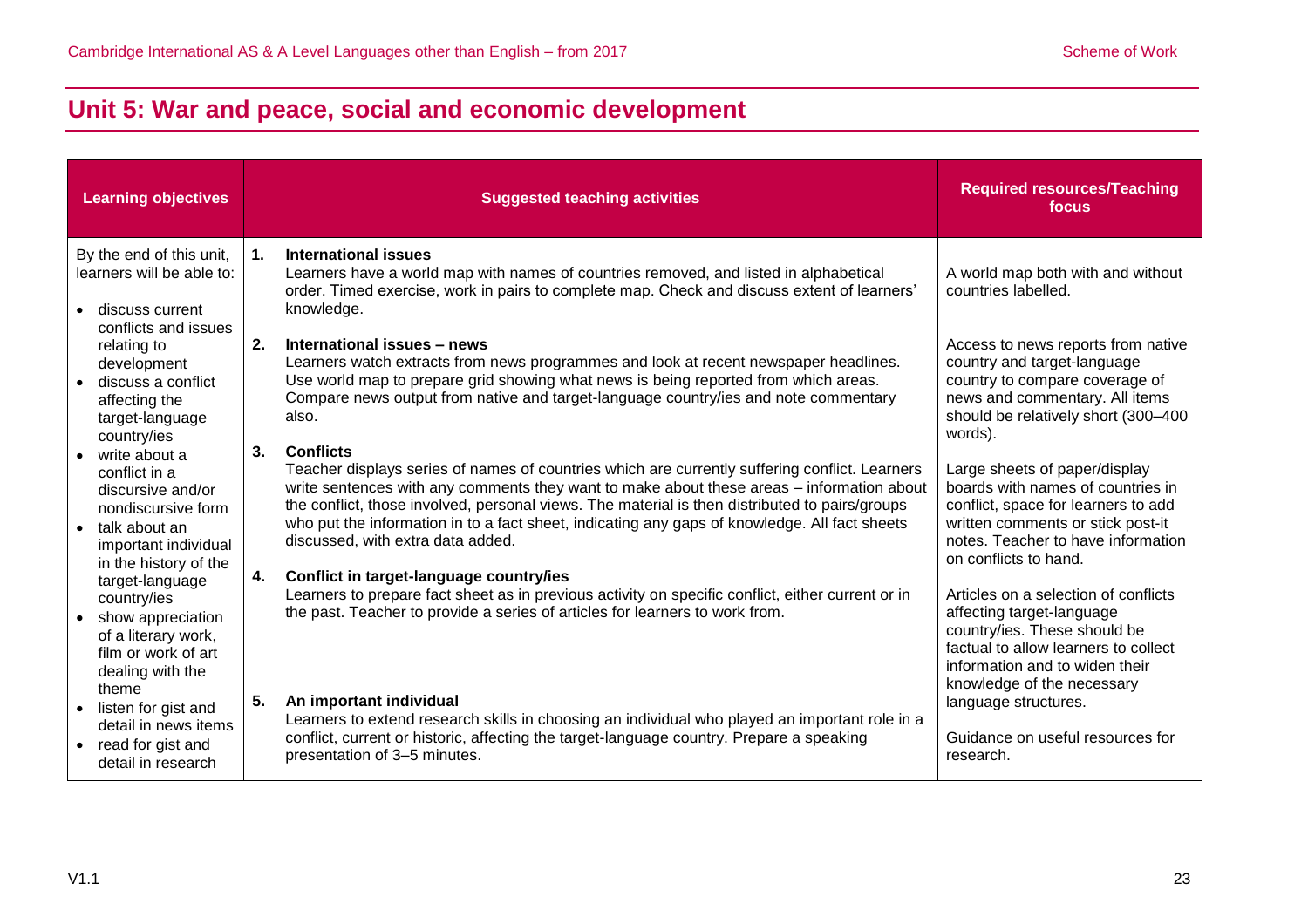| <b>Learning objectives</b>                                                                                                                                                                                                                                                                                                                                          | <b>Suggested teaching activities</b>                                                                                                                                                                                                                                                                                                                                                                                                                                                                                                                                                                                                                                                                                                                                                                                                                                                                                                                                                                                                                                                                                                                                                                                                                                                                                                                                                                                                                                                                                       | <b>Required resources/Teaching</b><br>focus                                                                                                                                                                                                                                                                                                                                                                       |
|---------------------------------------------------------------------------------------------------------------------------------------------------------------------------------------------------------------------------------------------------------------------------------------------------------------------------------------------------------------------|----------------------------------------------------------------------------------------------------------------------------------------------------------------------------------------------------------------------------------------------------------------------------------------------------------------------------------------------------------------------------------------------------------------------------------------------------------------------------------------------------------------------------------------------------------------------------------------------------------------------------------------------------------------------------------------------------------------------------------------------------------------------------------------------------------------------------------------------------------------------------------------------------------------------------------------------------------------------------------------------------------------------------------------------------------------------------------------------------------------------------------------------------------------------------------------------------------------------------------------------------------------------------------------------------------------------------------------------------------------------------------------------------------------------------------------------------------------------------------------------------------------------------|-------------------------------------------------------------------------------------------------------------------------------------------------------------------------------------------------------------------------------------------------------------------------------------------------------------------------------------------------------------------------------------------------------------------|
| for speaking<br>presentation and<br>written work<br>correctly identify<br>$\bullet$<br>facts and<br>commentary in<br>spoken and written<br>texts<br>use language of<br>debate<br>• use a wide range of<br>tenses<br>• use specific<br>vocabulary and<br>register correctly<br>express<br>appreciation of a<br>work of art, whether<br>book, film or other<br>medium | 6.<br>Conflict depicted in imaginative work<br>Class to be exposed to film, poetry, drama, extracts from novels, paintings, sculpture which<br>deal with the topic of war. Learners summarise or describe the work and analyse how it deals<br>with and presents the theme.<br>7.<br>Social and economic development<br>Teacher to prepare an article(s) on an aspect of development focused on a country where the<br>target language is spoken. Learners to develop skills of finding synonyms, antonyms, defining<br>words and phrases and manipulating grammar in the style of the examination.<br>Social and economic development - simulation<br>8.<br>Teacher prepares outline of needs within a specific region of the target-language country.<br>This could be a film/video presentation, written material or a PowerPoint presentation. The<br>material should indicate what the problems are, how people or landscape etc. are affected<br>and possible projects. One project is presented to each group. Learners must prepare their<br>case for that project. Each group presents and the best one is chosen by the class. The<br>winning scenario is then considered. The teacher issues a role to each group, reflecting how<br>the project could be supported or challenged, e.g. environmentalist, government minister,<br>unemployed young person, etc. The group nominates a spokesperson who will represent<br>their views but who can accept advice from the group. The teacher acts as chairperson. | Stimulus material - film, literary,<br>etc.<br>Examples of reviews on such<br>works.<br>Access to the necessary language<br>- syntax and structure.<br>Stimulus material - article(s) on<br>development with exploitation.<br>Material to illustrate needs and<br>possible projects within a region or<br>regions of the target-language<br>country. Outlines of the projects.<br>Language required for a debate. |
| develop skills in<br>summarising                                                                                                                                                                                                                                                                                                                                    | Social and economic development - summary<br>9.<br>The learners take notes on the debate as it takes place and produce a summary of the<br>discussion, organising the material under given headings. They must adhere to a word limit.<br>10. Individual response.<br>Candidates choose one topic from this unit (war, peace, social and economic development)                                                                                                                                                                                                                                                                                                                                                                                                                                                                                                                                                                                                                                                                                                                                                                                                                                                                                                                                                                                                                                                                                                                                                             | List of headings for summary task<br>(to reflect project under discussion).<br>Stimulus/model material.                                                                                                                                                                                                                                                                                                           |
|                                                                                                                                                                                                                                                                                                                                                                     | and prepare an individual response to it. This could be a poem, story, letter, witness account,<br>appeal for help, etc. This activity could be the focus of work with a foreign language assistant,<br>if available. Learners have the opportunity to express themselves, explore register, syntax<br>and vocabulary in an imaginative way.                                                                                                                                                                                                                                                                                                                                                                                                                                                                                                                                                                                                                                                                                                                                                                                                                                                                                                                                                                                                                                                                                                                                                                               | Guidance on material and<br>appropriate language.<br>Individual work.                                                                                                                                                                                                                                                                                                                                             |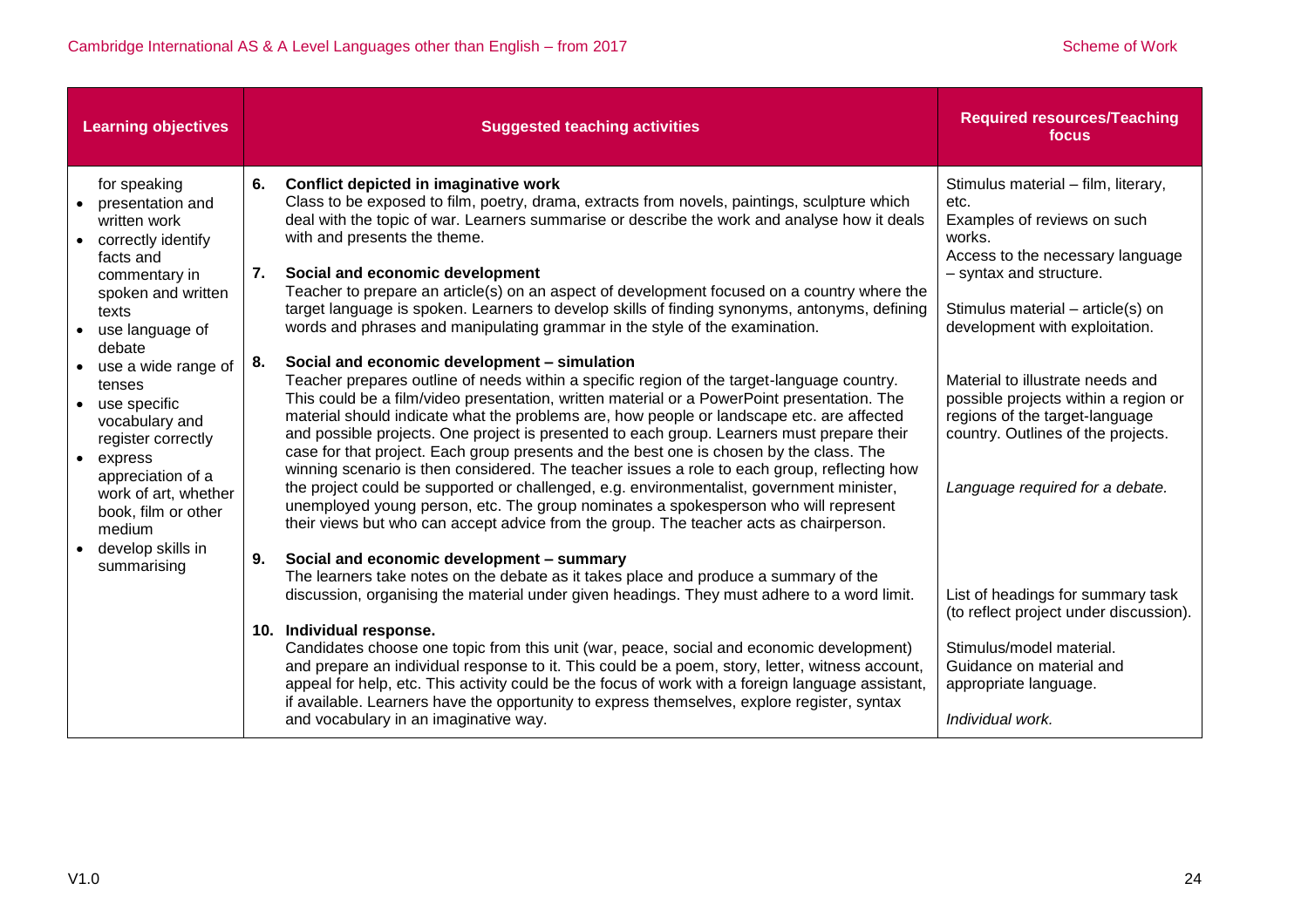#### **Unit 5: Summary of skills**

#### **Speaking**

- presentation
- debate

#### **Listening**

- for information
- in order to take full part in a debate persuasive or challenging as well as factual

### **Reading and Writing**

- examination skills
- detailed notes
- summary
- literary/cinema/art criticism and appreciation
- imaginative piece of writing

extended reading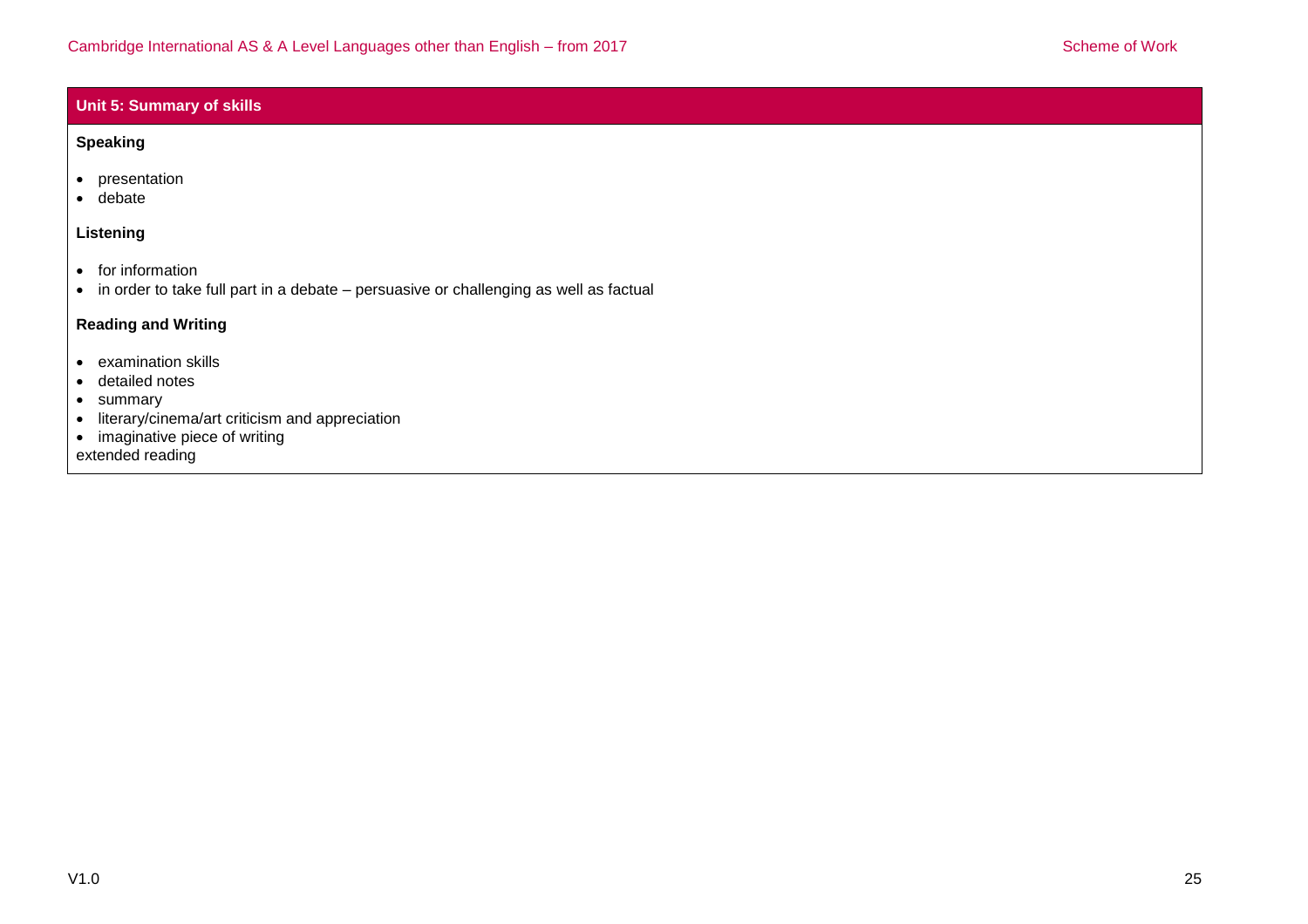# <span id="page-25-0"></span>**Unit 6: Scientific and medical advances, technology innovation**

| <b>Learning objectives</b>                                                                                                                                                                                                     | <b>Suggested teaching activities</b>                                                                                                                                                                                                                                                                                                                                                                                                                                                                                                                                                                                                | <b>Required resources/Teaching</b><br>focus                                                                                                                                                                                      |
|--------------------------------------------------------------------------------------------------------------------------------------------------------------------------------------------------------------------------------|-------------------------------------------------------------------------------------------------------------------------------------------------------------------------------------------------------------------------------------------------------------------------------------------------------------------------------------------------------------------------------------------------------------------------------------------------------------------------------------------------------------------------------------------------------------------------------------------------------------------------------------|----------------------------------------------------------------------------------------------------------------------------------------------------------------------------------------------------------------------------------|
| By the end of this unit,<br>learners will be able to:<br>identify and<br>$\bullet$<br>describe scientific<br>and medical<br>advances<br>talk about the effect<br>$\bullet$                                                     | <b>Scientific and medical advances</b><br>1.<br>Learners are given a definition of a number of advances, which they have to match up to the<br>name.<br>2.<br><b>Advances - priorities</b><br>Learners put the list in rank order of importance. Learners work in pairs. Feed back to class to<br>draw up class rank order after discussion.                                                                                                                                                                                                                                                                                        | Teacher prepares list of names of<br>advances and their definitions;<br>these are given out randomly for<br>learners to match up.                                                                                                |
| of these advances<br>consider what is<br>still needed<br>discuss the spread<br>of technology<br>talk about<br>technology at an<br>individual level<br>debate whether<br>$\bullet$<br>advances in these<br>fields are generally | 3.<br>Advances - contrast<br>Teacher prepares two contrasting texts (e.g. for and against genetic manipulation) on the<br>theme with a range of examination type exercises exploring comprehension and grammatical<br>manipulation.<br>Advances - what is still needed?<br>4.<br>Three in a row game as before - teacher prepares grid of nine boxes. Each box has a word<br>related to the topic, e.g. the name of a specific disease, space travel. There must be a<br>different word in each box. Learners, in two teams (X and O) take turns to say something<br>relevant to the topic, win the box and aim for three in a row. | Teacher chooses and prepares two<br>contrasting texts (two articles of up<br>to 800 words in total) on the theme,<br>together with comprehension and<br>grammatical exercises.<br>Draw up nine-box grid, write words<br>on them. |
| beneficial or not<br>describe form and<br>function accurately<br>use full range of<br>tenses<br>use impersonal                                                                                                                 | 5.<br>Advances - essay question<br>Choose two or three titles from past papers on this topic. Learners work in pairs to produce<br>an outline for the essay. Study the mark scheme for this component (24 marks for quality of<br>language and 16 for content). Discuss and improve some of the suggested outlines. Learners<br>write up one essay.                                                                                                                                                                                                                                                                                 | Mark scheme for Essay paper.                                                                                                                                                                                                     |
| expressions                                                                                                                                                                                                                    | Technological innovations - introduction<br>6.<br>Teacher finds advertisements for some commonly used devices such as smartphones,<br>mobile phones, mp3 players, satnavs, and gives learners the description of the item with the                                                                                                                                                                                                                                                                                                                                                                                                  | Prepare advertisements for the<br>activity.                                                                                                                                                                                      |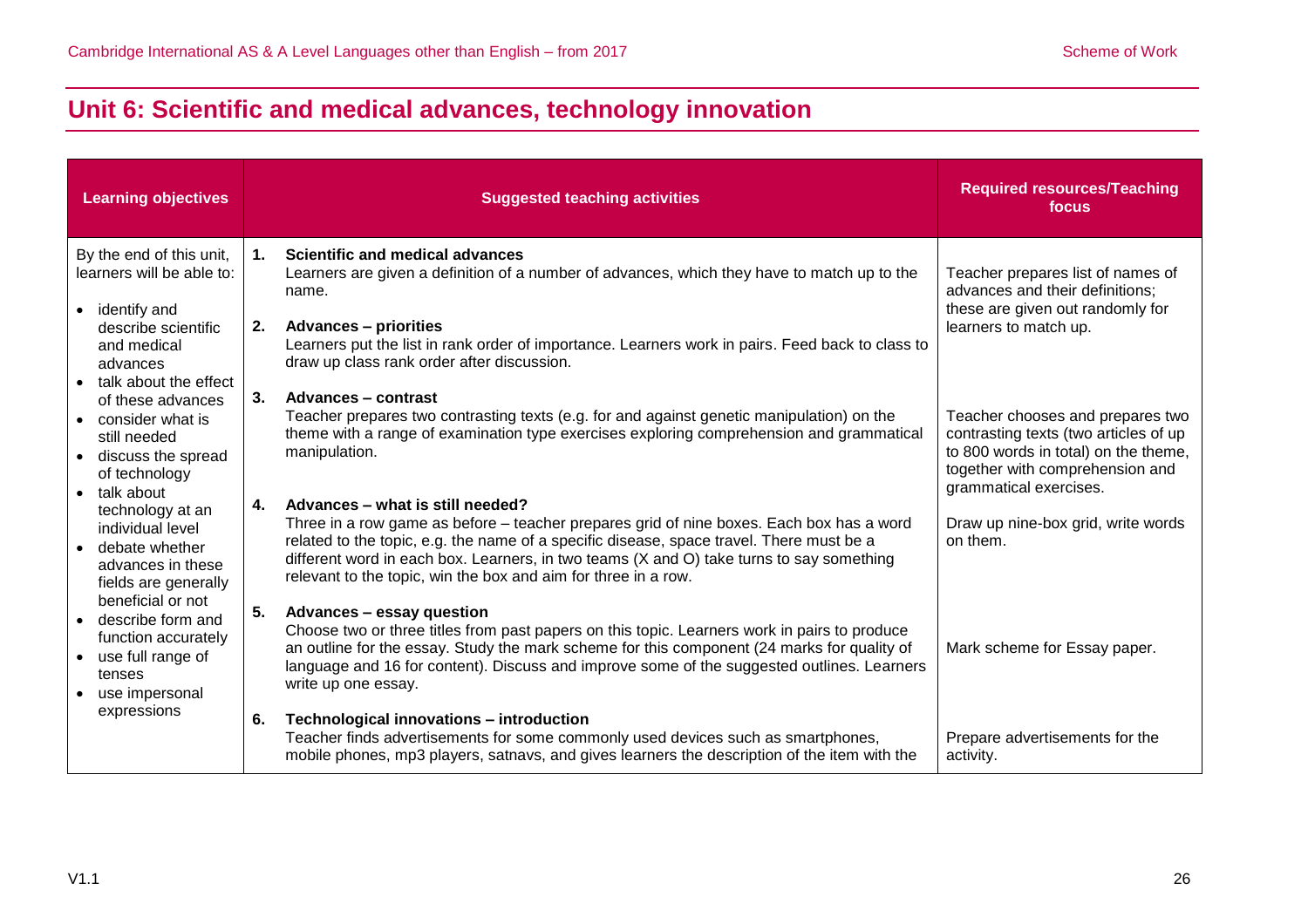| <b>Learning objectives</b> |     | <b>Suggested teaching activities</b>                                                                                                                                                                                                                                       | <b>Required resources/Teaching</b><br>focus                                                                |
|----------------------------|-----|----------------------------------------------------------------------------------------------------------------------------------------------------------------------------------------------------------------------------------------------------------------------------|------------------------------------------------------------------------------------------------------------|
|                            |     | name removed. Learners have to name them.                                                                                                                                                                                                                                  |                                                                                                            |
|                            | 7.  | <b>Balloon game</b><br>Learners choose an item from the advertisements they have been working on and justify why<br>their item is of greater value than the others. All learners vote out one item and then continue<br>until only one item is left.                       |                                                                                                            |
|                            | 8.  | <b>Technology and the individual</b><br>How did people manage without a ?<br>Learners choose an item and then find out from parents/grandparents how earlier<br>generations coped without it. Find examples to show how life is better or worse for the<br>individual now. | Language practice - specific<br>practice of past and present tenses.                                       |
|                            | 9.  | <b>Technology and society</b><br>Teacher to find articles exploring the benefits and/or drawbacks of the computer revolution.<br>Learners to carry out a range of activities practising comprehension, grammatical exploitation,<br>summary, commentary of the articles.   | Articles on the benefits and/or<br>drawbacks of the computer<br>revolution. Devise exam-type<br>exercises. |
|                            | 10. | Do we still have individual freedom of action?<br>Brainstorm the impact of the internet and modern communications systems in general, both<br>good and bad, and consider whether the moral aspects of these have been addressed.<br>Write an essay on this.                | Specific vocabulary and syntax.                                                                            |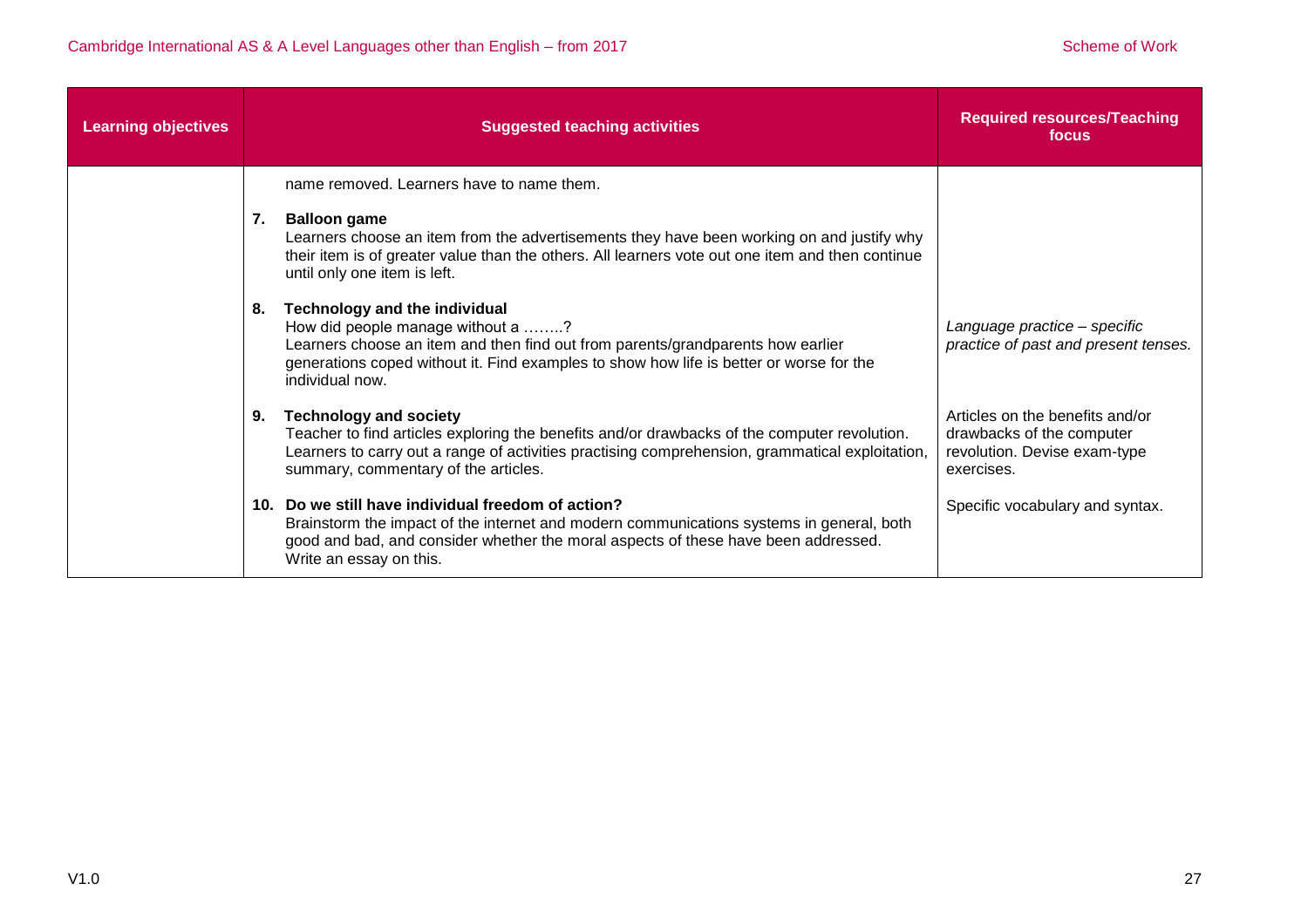#### **Unit 6: Summary of skills**

#### **Speaking**

- giving definitions
- persuasive presentation
- taking part in a debate

### **Listening**

- to others and responding/challenging
- and taking notes

## **Reading and Writing**

- comprehension of more detailed texts, offering differing views
- planning an essay
- organising material for a specific effect

examination practice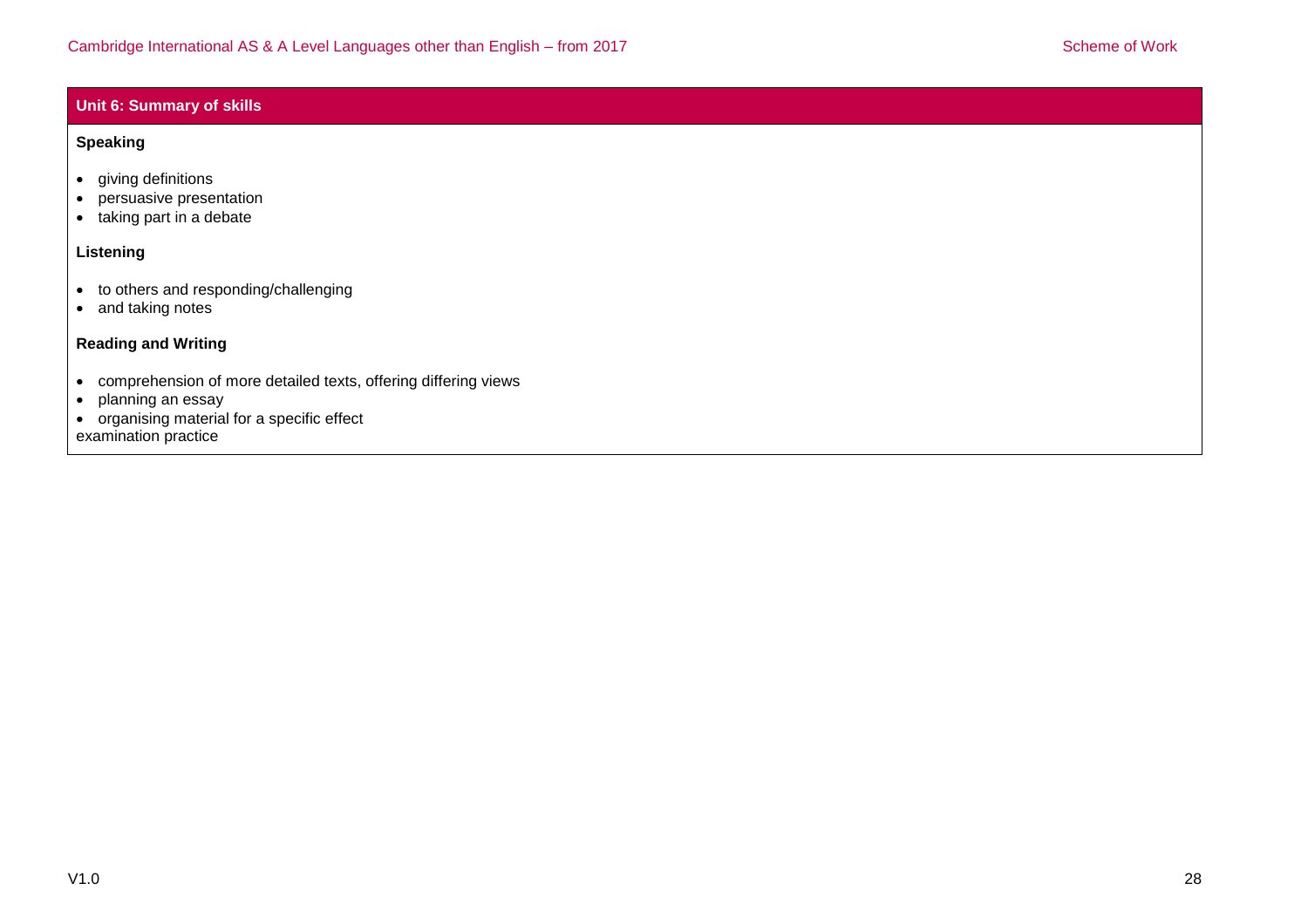# <span id="page-28-0"></span>**Unit 7: Environment, conservation, pollution**

| <b>Learning objectives</b>                                                                                                                 |    | <b>Suggested teaching activities</b>                                                                                                                                                                                                                                                                                                                                                                                                                                   | <b>Required resources/Teaching</b><br>focus                                                         |
|--------------------------------------------------------------------------------------------------------------------------------------------|----|------------------------------------------------------------------------------------------------------------------------------------------------------------------------------------------------------------------------------------------------------------------------------------------------------------------------------------------------------------------------------------------------------------------------------------------------------------------------|-----------------------------------------------------------------------------------------------------|
| By the end of this unit,<br>learners will be able to:<br>• identify<br>environmental<br>problems within the                                | 1. | <b>Environmental problems</b><br>Introductory activity - 'hangman'<br>Teacher has a list of words or phrases such as 'acid rain', 'global warming' in the target<br>language. The teacher announces the topic and puts a dash for each letter of the word or<br>phrase. The learners have to guess the word by suggesting one letter of the alphabet in turn.<br>Once the word has been guessed, learners must devise a definition or suggest a synonym.               | List of words/phrases about the<br>environment.                                                     |
| target-language<br>country/ies<br>discuss the causes<br>and effects of<br>environmental<br>problems<br>• describe and                      | 2. | <b>Environmental problems - texts</b><br>The teacher presents at least two articles of around 400 words each on the topic, focused on<br>the target-language country/ies. The articles should be exploited to give learners practice in<br>comprehension, understanding specific phrases, transfer of meaning using their own words,<br>grammatical manipulation. The texts should not be simply descriptive, but indicate dilemmas<br>involved in finding a solution. | Finding and exploiting suitable<br>newspaper /magazine articles.                                    |
| evaluate current<br>conservation<br>programmes in the<br>target-language<br>country/ies                                                    | 3. | Compare and contrast city life in native country and target-language country/ies<br>Learners to choose and research two cities, and present results under specific headings,<br>such as 'air pollution', 'noise pollution', 'traffic', 'extreme weather' (to be decided by the<br>teacher).                                                                                                                                                                            | Guidance on location of source<br>material.<br>List of subheadings.                                 |
| discuss how an<br>individual can make<br>a difference<br>• tackle more<br>technical texts with<br>greater confidence<br>use more technical | 4. | An individual's story<br>Teacher and learners discuss examples of an extreme event in the target-language<br>country/ies, e.g. earthquake, flood, hurricane, environmental disaster such as an oil leak.<br>Teacher presents interviews with those involved. Learners work through activities such as<br>summary, comprehension questions. Learners work in pairs on one event and devise an<br>interview between a journalist and a victim.                           | Film/video/download of interview<br>with victims after natural disaster or<br>environmental threat. |
| language effectively<br>• adapt language<br>syntax and<br>vocabulary to suit a                                                             | 5. | <b>Protest</b><br>The teacher presents articles about environmentalists protesting about a threat in a region in<br>the target-language country. The article should be exploited as if it is an examination paper.                                                                                                                                                                                                                                                     | Newspaper/magazine article about<br>a protest organised by<br>environmentalists.                    |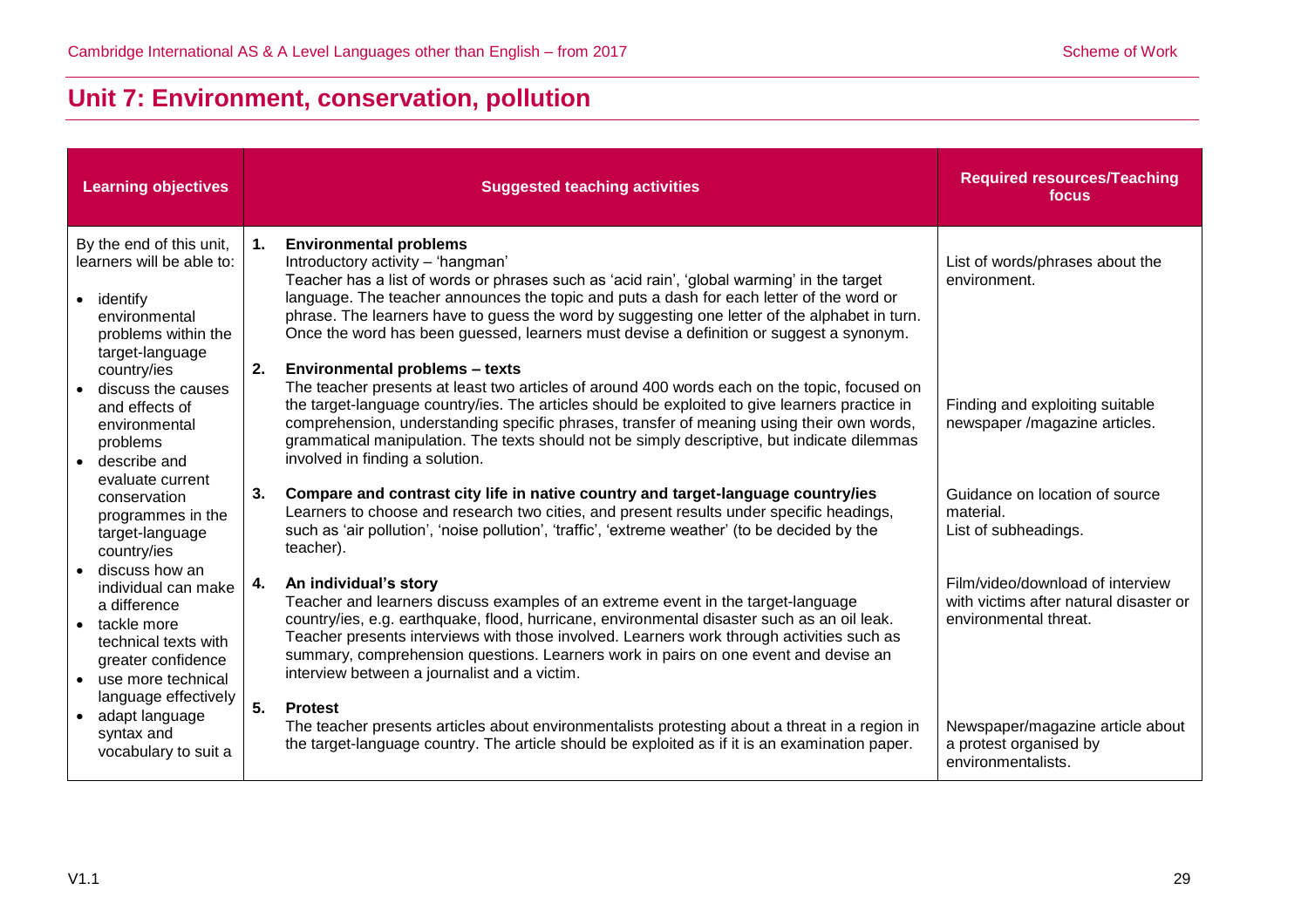| <b>Learning objectives</b>                                                                                                                    |          | <b>Suggested teaching activities</b>                                                                                                                                                                                                                                                                                                                                                                                                                                        | <b>Required resources/Teaching</b><br>focus                                                    |
|-----------------------------------------------------------------------------------------------------------------------------------------------|----------|-----------------------------------------------------------------------------------------------------------------------------------------------------------------------------------------------------------------------------------------------------------------------------------------------------------------------------------------------------------------------------------------------------------------------------------------------------------------------------|------------------------------------------------------------------------------------------------|
| purpose<br>continue to develop<br>reading strategies<br>for both gist and<br>detail<br>continue to develop<br>skills in essay<br>planning and | 6.<br>7. | Letter of protest<br>A scenario is prepared where, for example, planners propose to build a huge shopping centre<br>in or near an important historic monument or an area of special significance because of the<br>landscape or animal and plant life.<br>Learners discuss the implications and arguments for and against the development and, in<br>pairs, write a formal letter to a member of parliament or government minister, with their<br>protest.<br><b>Poster</b> | Guidance on formal letter writing.                                                             |
| writing                                                                                                                                       | 8.       | Using the same scenario, learners devise a poster to seek support for their campaign. They<br>consider the type of language needed to attract attention and inspire action.<br>Why is conservation important?<br>Consider the cultural aspects of this issue. Learners to research current conservation                                                                                                                                                                     | Guidance on register of language<br>exhortation, negative and positive<br>commands, hyperbole. |
|                                                                                                                                               |          | programmes within the target-language country/ies and identify locations desperately in need<br>of them. They should bring evidence of this to class, with photographs or downloads, an<br>outline of the problem, a solution and indication of whether it is successful or why it has not<br>been implemented. This should be presented to the class. The learner should then be able to<br>take questions and respond to them.                                            | Guidance on source material and<br>presentation.                                               |
|                                                                                                                                               | 9.       | What can I do?<br>Teacher to find examples of individual action – sponsor animals, work as volunteer, etc.<br>These are likely to be a series of fairly short articles. Exercises should follow the pattern of<br>examination-type tasks, but it may be appropriate to set fewer tasks on each article if they are<br>short.                                                                                                                                                | Source suitable articles and<br>prepare exercises.                                             |
|                                                                                                                                               |          | 10. Individual action plan<br>Learners write an essay expressing what they plan to do to help the environment. They must<br>make use of as much material studied in class as possible to substantiate the argument.                                                                                                                                                                                                                                                         | Guidance with essay planning.                                                                  |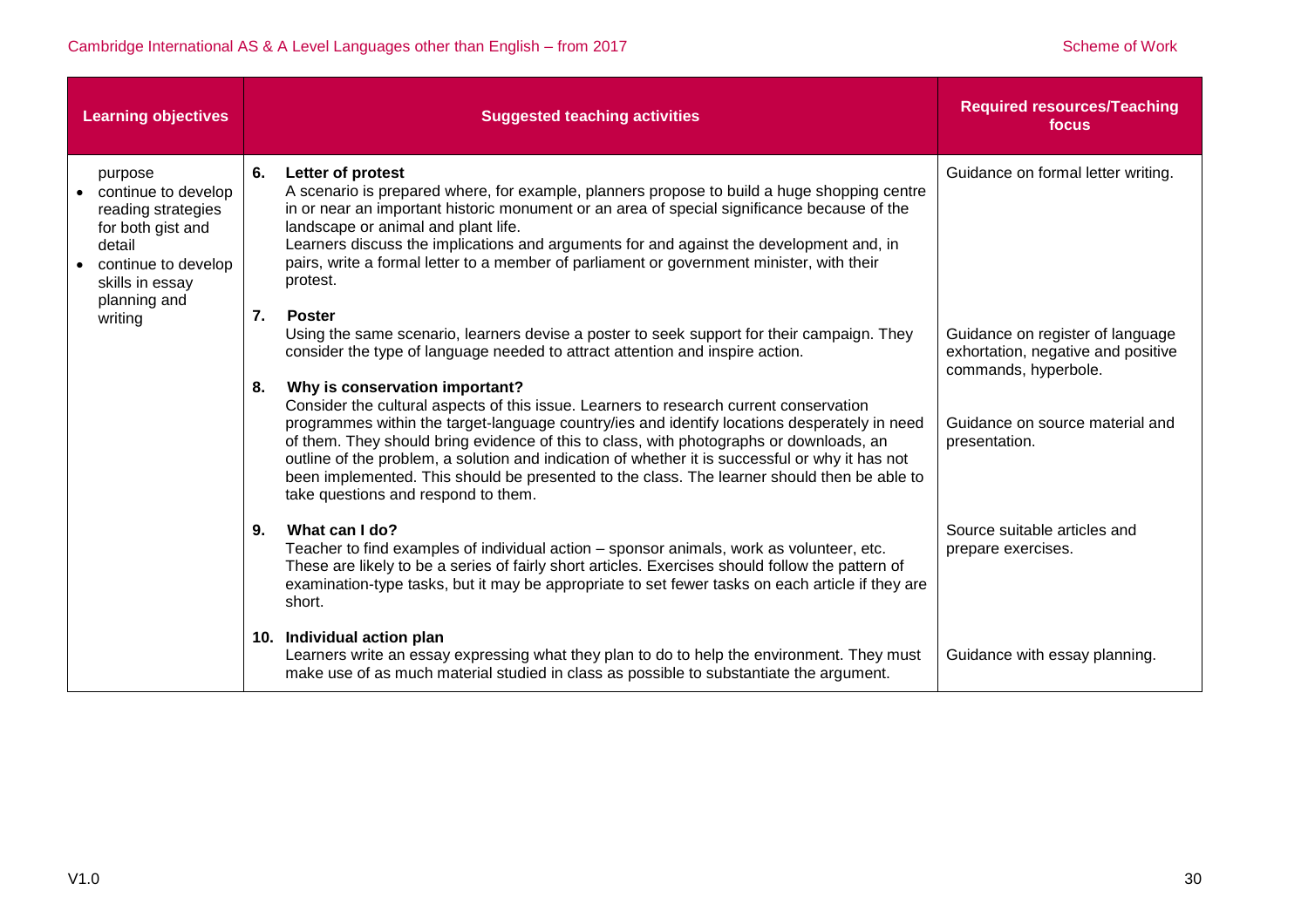## **Unit 7: Summary of skills**

### **Speaking**

- **•** discussion
- conducting an interview and being interviewed
- giving a presentation and being questioned

### **Listening**

- **·** listening for information
- as part of a discussion
- in order to understand a presentation and ask appropriate questions

### **Reading and Writing**

- researching and reading longer texts for gist and detail
- writing notes
- writing a formal letter
- writing material to be displayed on a poster
- rewriting phrases in their own words
- marshalling material and writing an essay to show how this has inspired individual action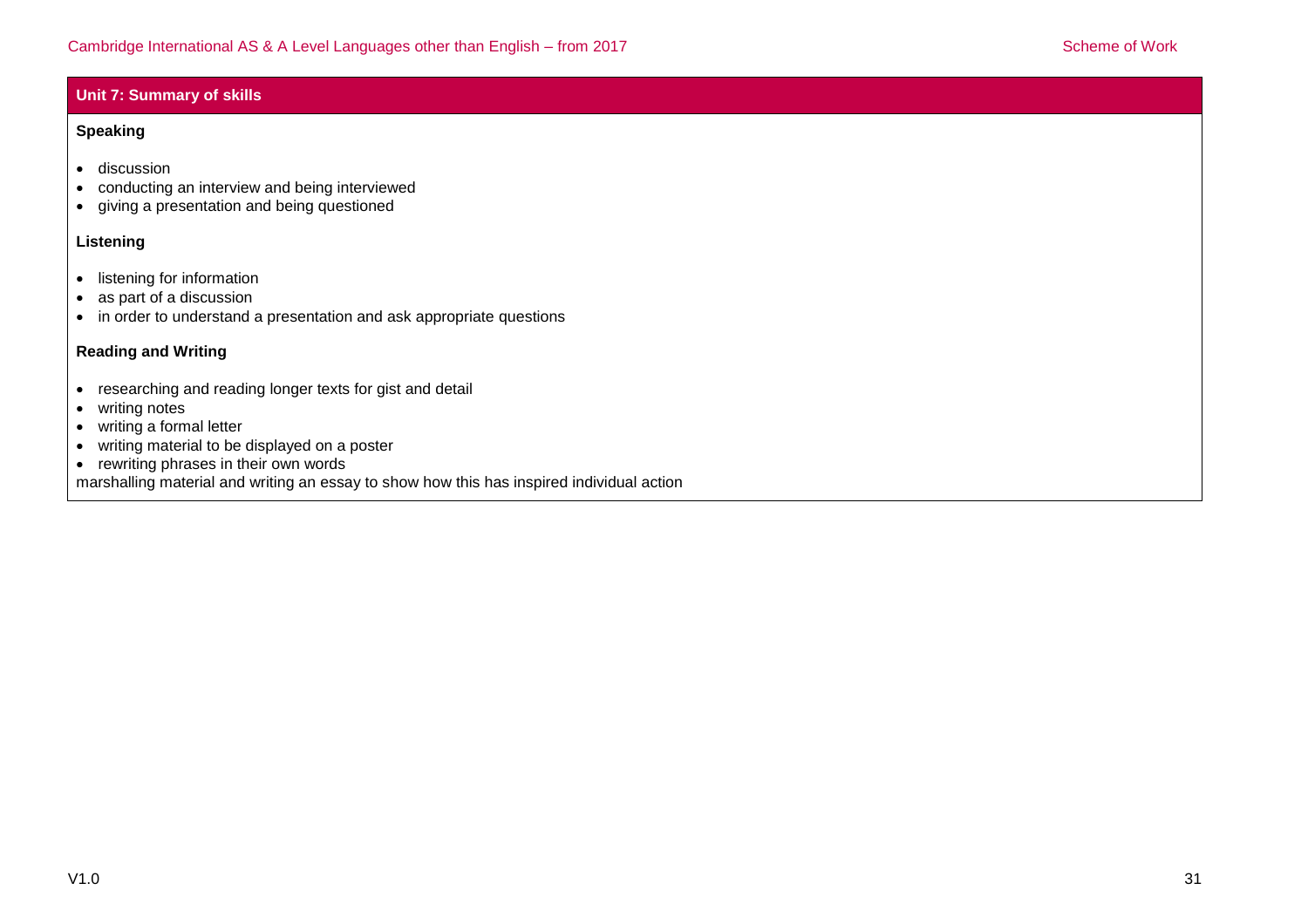# <span id="page-31-0"></span>**Unit 8: Component 4 – Texts**

This unit provides guidance and ideas relating to the teaching of Component 4, Texts.

#### **The format of the examination**

A list of set texts is published each year in the syllabus. These are the texts that will be examined in the year to which the syllabus corresponds. Each set text will usually remain on the syllabus for at least two years to give continuity.

The examination for this component lasts 2 hours 30 minutes. There are 75 marks available: candidates answer three questions, each of which is worth 25 marks.

Candidates must answer three questions as follows:

one question from Section 1 one question from Section 2 one further question from either Section 1 or Section 2.

Candidates must not answer more than one question on any set text. They should aim to write 500–600 words for each question in the target language. An answer which is longer than 600 words cannot be placed higher than the 16–17 category in the mark scheme.

*Section 1*

Two questions are set on each text in Section 1: one question is passage-based and the other question is an essay question. Candidates **must not** answer more than one question on any set text.

*Section 2*

Two questions are set on each text in Section 2: both questions are essay questions. Candidates **must not** answer more than one question on any set text.

#### **Choice of texts**

Centres are free to choose the texts from the list published in the syllabus. It is essential for teachers to ensure that they are referring to the syllabus which corresponds to the year in which learners will sit the examination, and that the chosen texts cover both sections of the question paper.

When deciding which texts to teach, there are a number of issues to consider. The teacher must be enthusiastic about the text and know it well as this will help to motivate learners. This is possibly the area of the syllabus that is most daunting for learners, depending on their language studies up to this point. The texts reflect a range of literary genres, styles and themes, often from a number of historical periods. Learners need much guidance in approaching and analysing the texts, requiring the teacher to prepare thoroughly. This covers both the linguistic and critical aspects of the texts as well as planning teaching and testing activities. Some teachers choose to link the texts to language topics and units, others treat the texts as a separate teaching activity. Both can be effective. The criteria for success in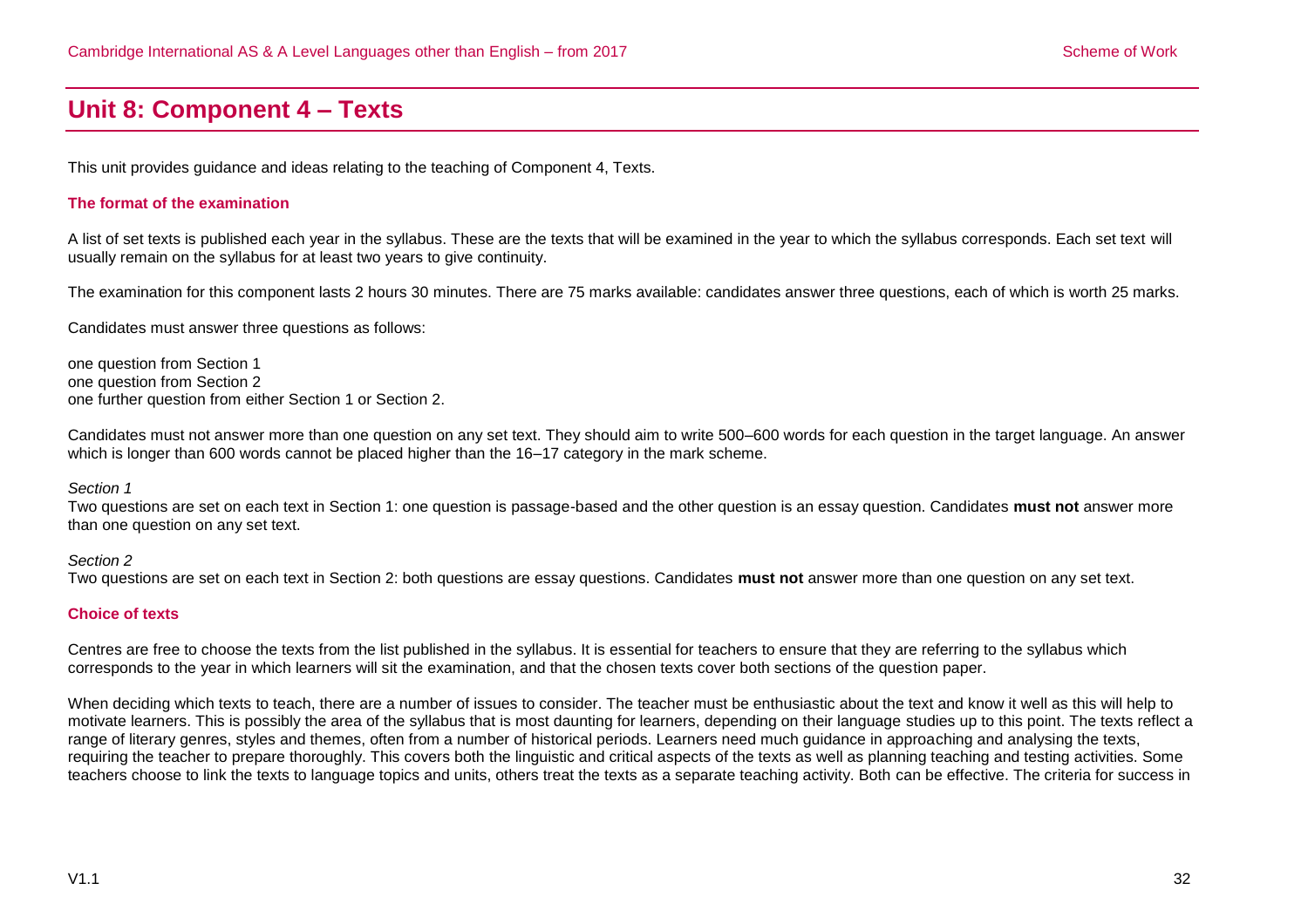this component are detailed knowledge and understanding of the text and the author's intention, and sound essay-writing skills. Teachers are advised to allow sufficient time and guidance to train learners in writing essays. Examiners look for well-planned essays with a clear progression and argument, leading to an appropriate conclusion. Learners need to be taught how to support assertions with reference to the text, and how to keep the focus of the essay on the question set. They must also be able to express themselves clearly in the target language. Simple unambiguous language is preferable to incorrect use of more complex structures as the learner's ideas must be clearly conveyed.

#### **Ideas for preparation and teaching**

#### *1 The text*

Choosing a text may depend on many issues, ranging from the teacher's own interests and reading to the cost of obtaining books. This is very much an individual decision.

Some learners may have little experience of reading set texts before embarking on A Level study. In this case, it could be beneficial to introduce a 'bridging text' to ease them into this aspect of the examination. Suitable texts include short stories and well-known poems. Alternatively, teachers may decide to begin the study of the chosen texts straightaway. It could still be helpful to select a short text by the same author, or a complementary piece, to introduce learners to the use of the necessary terminology with a more limited focus. See sections below on different genres for more ideas.

#### *2 Historical, social and geographical context*

The text itself must be the main focus of study. The following paragraphs must be read in the context of a particular set text. Some texts require more background knowledge to enable the learner to appreciate the author's intentions. It is preferable to give a very brief introduction to the text, then perhaps encourage further reading once the set text has been mastered.

Learners need to be aware of the historical and social background of all texts studied. In some cases the geographical context is also of particular significance. Accurate background information on the literary periods and on historical events will help learners understand the texts and make it easier to retain a clear picture of each individual work. Detailed study of the author may give greater insight into the text, but many learners find it difficult to separate the writer from the work and guidance is needed here.

*Task suggestion: Teacher prepares a set of questions to elicit important background details for the text about to be studied. These could be divided into sections on the historical/biographical/social aspects as appropriate. Learners research answers to one section of questions finding contemporary visual material, whether maps of region, photographs of setting, archive historical material, outline of author's life, for example, as well as written responses. Learners then present findings to a group/the class and compare/consolidate results and feed in to whole class discussion. This should be conducted in the target language. The teacher could add any essential information which has been omitted. The task could be set for the holiday period prior to the start of the A Level course, or as part of the bridging unit as*  described above. This task would serve to set the context of the text, encourage individual research, promote group work to achieve high standards, establish the *use of the target language as the lingua franca within the classroom and demonstrate that although the teacher guides learning, learners have responsibility for their own progress.*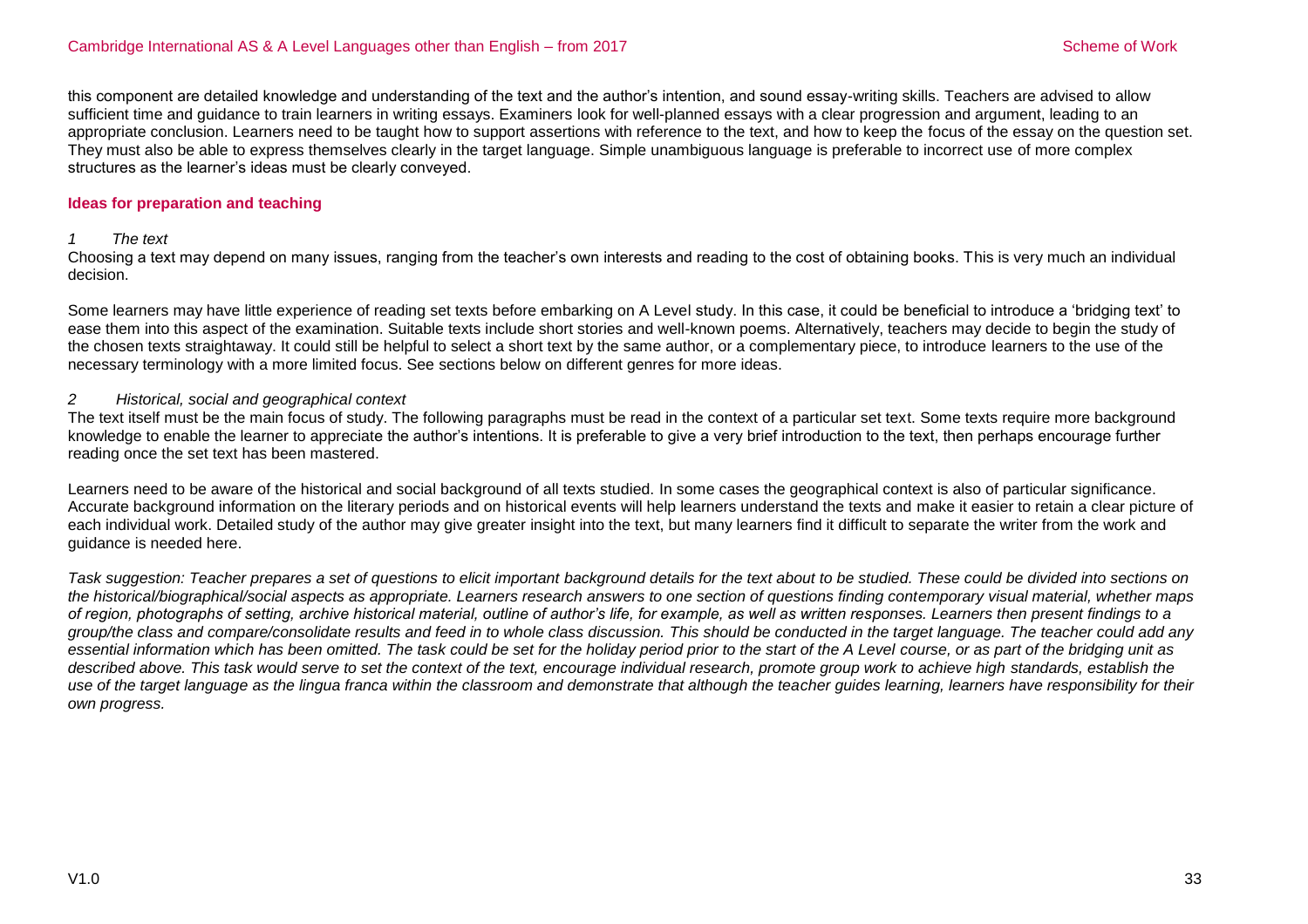#### *3 General issues*

Use of **translations**: learners may find it helpful to read a translation of the set text in their own language in order to acquire an overview quickly. It must be emphasised that all reference to the text and quotations from it must be in the target language. The study of poetry in translation may prove a useful teaching tool in analysing how the imagery, rhyme and rhythm affect the impact of the poem.

Use of **films**: learners are usually keen to watch a film version of the set text. This can be beneficial in motivating some learners. More importantly, there is an excellent opportunity to compare and contrast the presentation of characters and themes and discuss the overall effectiveness of the production. However, as with translations, the learner must have a detailed knowledge of the text itself.

**Note taking**: learners often need guidance in making effective notes which can then be easily accessed in planning essays. There are many methods of notetaking – the important thing is that learners find whatever works best for them as individuals. Good, accessible and detailed notes are the basis of essay preparation.

**Essay writing**: as stated above, the importance of this skill cannot be underestimated. Learners need practice in how to plan, construct an argument, select, organise and evaluate relevant material to support points made and come to a clear conclusion. To access the highest mark band, learners need to show understanding of some literary techniques and sensitivity to language and to the author's intentions. Examiners also look for insight when discussing characters and understanding of the underlying themes. Teachers are encouraged to use questions set on previous examination papers as practice, and to ensure that learners always focus on the exact wording of the question. All essays should be marked according to the published mark scheme. A simplified approach to writing an essay, particularly a 'timed' response in exam preparation could be:

- open with a clear statement relating to the question (not a general introduction to the text) and maintain this focus throughout
- outline your argument first
- $\bullet$  choose relevant points only  $-$  don't try to show all you know about the text
- be sure you support your points with specific reference to the text (not always quotations)
- peer assesses the first draft, using the mark scheme

*Task suggestion: In preparation for analytical writing, more personal and reactive writing can be most effective. Learners can write briefly about their own reactions and opinions about a work. This serves to reinforce the information they need to retain and increases their involvement in the text. As part of the 'bridging unit', learners may be asked to comment on anything they have read in their own language, perhaps as a review. They could be asked to write a letter from one character in a work to another, or to describe or explain an incident from the point of view of one of the characters. The teaching of specialised literary terminology should be introduced as needed, in context.* 

#### *4 Teaching a novel*

Learners may feel challenged by the length of a novel; however, examiners report on excellent answers to very long texts when candidates become absorbed by an interesting plot and well-drawn characters. Some teachers expect learners to read the text on their own and use class time for discussion. Others spend lessons reading the novel aloud, clarifying vocabulary and commenting on plot, characters and themes as they progress. In most cases, learners should aim to have a summary of the action of each chapter and separate notes on each theme, the main characters and literary technique. All of this work needs to have specific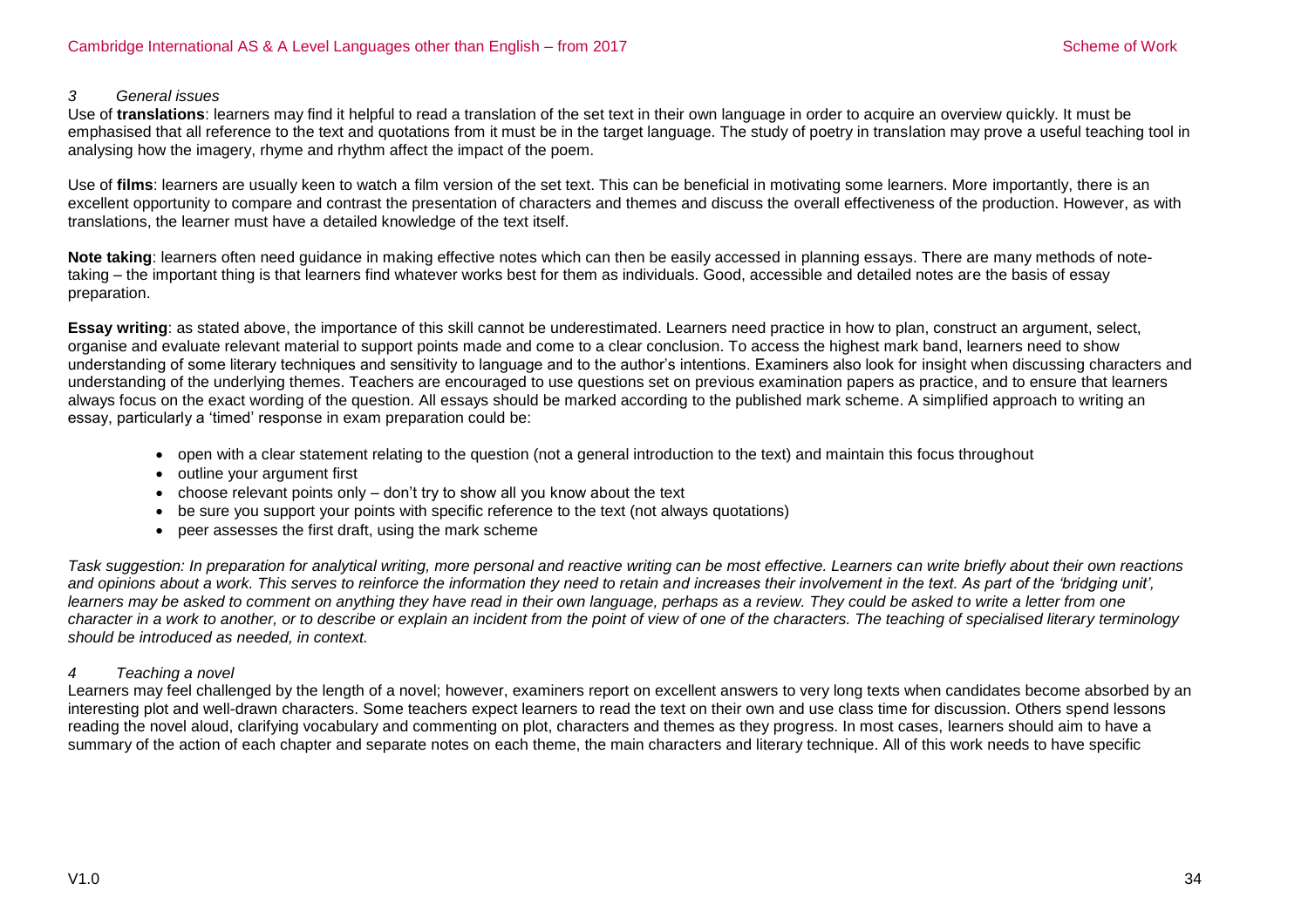references to the text to support the points made. The learner then has material that is ideal for revision. Films can be helpful but warn learners that the text is heavily edited and often changed in the screenplay. References must be to the text itself.

#### Strategies:

prepare pre-reading activities to give the historical and geographical context with as many visual cues as possible (see 2 above also)

to help with reading comprehension, provide a worksheet that learners fill out as they read each chapter (or each short story) – see **Appendix II**

prepare a series of questions on each chapter which will guide learners to follow the plot and development of characters

encourage learners to work in groups so they can learn from one another

work through a series of projects, for example, learners in one group could prepare a visual/cartoon outline of a chapter, another group could search for a theme, or presentation of a character or relationship, another could look at literary devices such as use of dialogue, description, point of view share learner work

as learners read the text, they keep a record (see **Appendix III**) of important quotations, page number and a personal note as to why that particular quotation was chosen

at the end of a chapter, and at the end of the book, learners work in groups to come to an agreement about the theme(s)and produce a representation of this with the name of the theme, an illustration and a quotation. This is then discussed with the rest of the group

devise games to maintain learners' interest. These could be prepared by learners themselves. Often, short activities work best. See **Appendix IV** for ideas.

### *5 Teaching a play*

Plays are a unique literary experience. The concept of the 'suspension of disbelief' means that the spectators participate in the event – although the play is fiction, the audience is prepared to accept the enactment as real. Playwrights write their work to be performed, to be responded to. It is important that learners regard themselves as a viewing audience and not simply readers of the text. Also, the play needs to be seen as a whole. Therefore the use of videos or films is very effective, provided the screenplay is true to the text.

### Strategies:

watch and follow the first Act of the play. Divide the class into groups. Each group must present the Act – not read it. This could involve a storyboard presentation of the action; a reading of significant quotations or sections with a commentary; a presentation of the scenery or costumes in the form of drawings or on the computer; a time line showing the chronological sequence of events; characters introducing themselves. This could be repeated for the subsequent Acts. Each group presents their work in separate lessons to allow for discussion and once a group has presented, they help the groups yet to 'perform'.

performance of scenes of the play as written

performance of each scene with and then without stage directions – consider the importance of stage directions

## *6 Teaching poetry*

Many teachers are daunted by the idea of teaching poetry. It is, however, possible to draw up a plan, which can be applied to any form of poem. Essentially, in order to understand and appreciate poetry the reader must identify the theme and the form. In other words, what the poem is about, the tone in which it is written, the key words and how the language is used – poetic images, rhetorical devices. It is helpful, as in other genres of text, to place the work within its historical and literary context.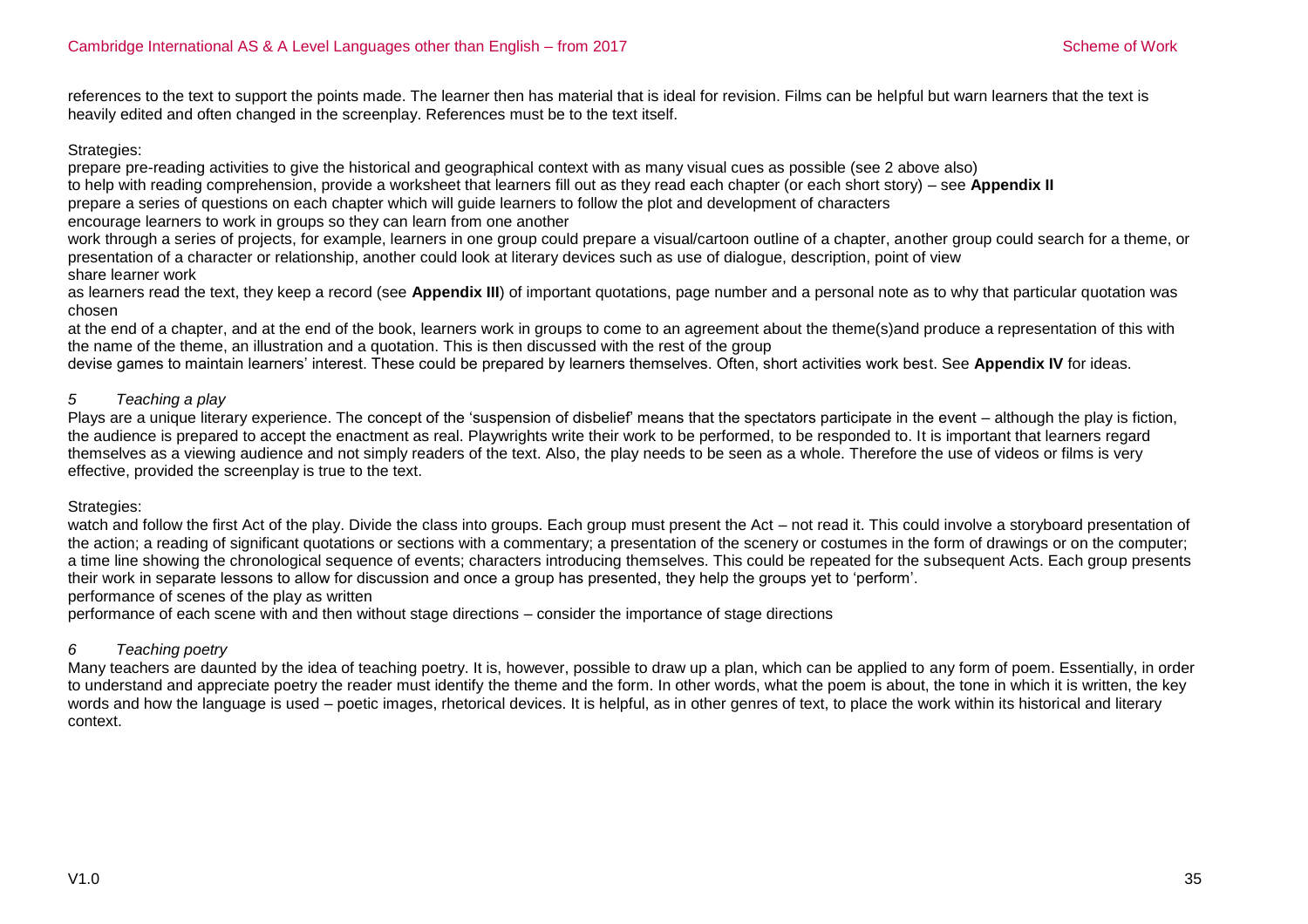#### Strategies:

Introduce poetry by using song lyrics. Invite learners to bring in to class a recording of a favourite song and copies of the lyrics. (This may be in the candidate's own language.) The learners then analyse the lyrics as a poem, with the teacher introducing some of the literary critical language required in context as appropriate.

Steps to follow to complete an analysis and commentary on a poem:

- 2. Close reading of the text.
- 3. Use a dictionary to ensure all vocabulary is clearly understood.
- 4. Establish the context of the poem.
- 5. Indicate where the poem fits within the poet's work and whether it belongs to a particular literary movement.
- 6. Identify the theme.
- 7. Find the word or phrase that expresses the author's intention.
- 8. Identify the structure.
- 9. Rhyme/metre.
- 10. Analysis of form and theme.

Study the close relationship between form and theme. Show how each element within the structure of the poem is essential to express the theme.

Conclusion.

Highlight the main characteristics which come together to form the overall analysis. Do not give detailed comments here.

Worksheet – see **Appendix II** for a sample worksheet for learners to complete as they read the poem. This needs to be adapted according to the poem studied.

#### *7 Conclusion*

These suggestions are only some of the activities that can be used to prepare learners for the Texts component of the examination. Examiners are looking for three main points when assessing essays:

Does the candidate have detailed understanding and knowledge of the text?

Can the candidate write a coherent essay with relevant reference to the text?

Does the essay address the question?

In order to do well, candidates need guidance, support and encouragement to enable them to fulfil these requirements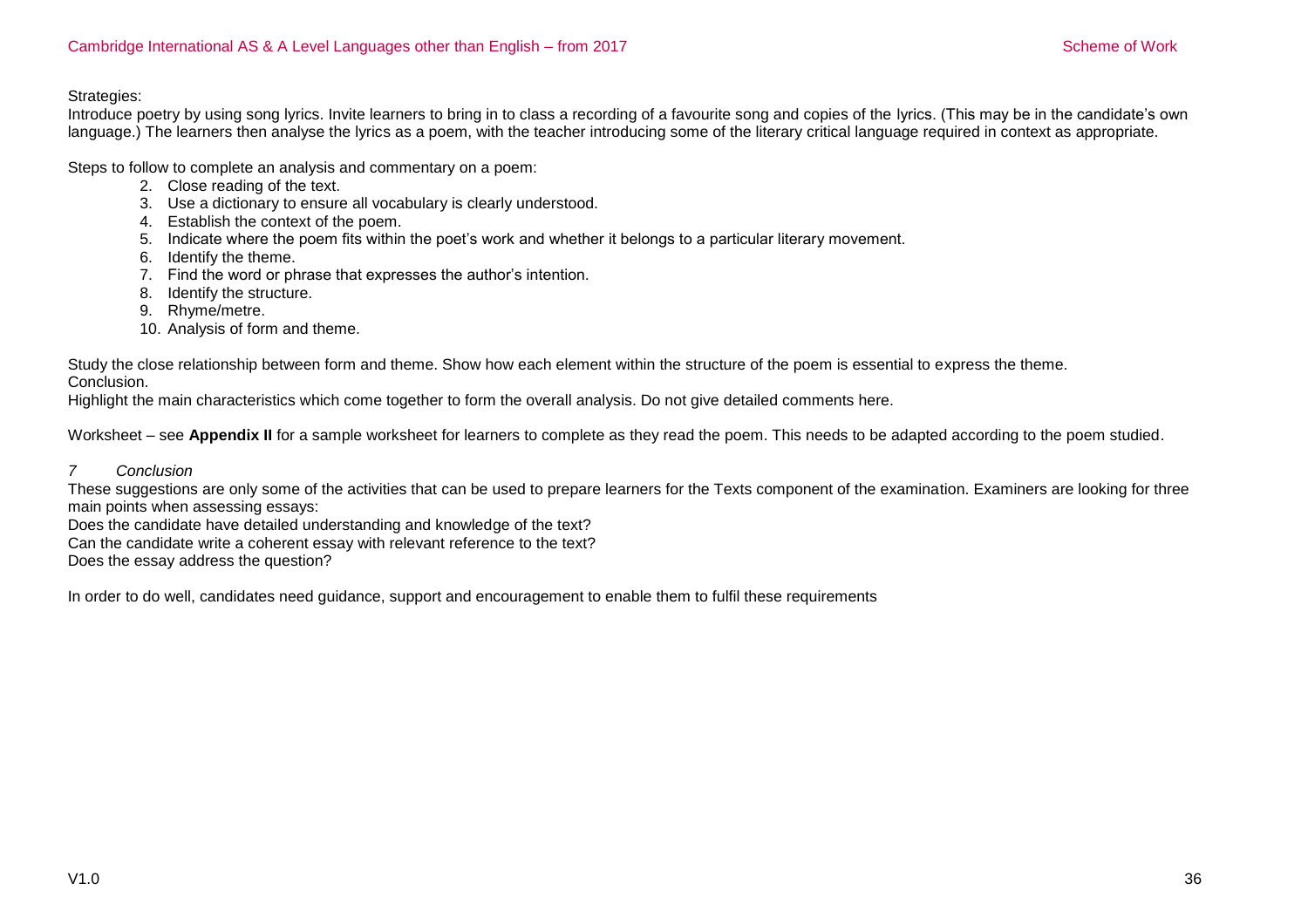# <span id="page-36-0"></span>**Appendix 1**

## **Teaching methods**

The advice set out in Units 1–7 will best be understood within the context of the particular view of advanced level language teaching which underlies the suggestions. That approach may be set out in five stages of teaching, as follows:

#### **Stage 1 Encounter with text**

When embarking on a new topic, the learners first encounter a text focused on an aspect of the topic being studied.

The teacher's role is to introduce the theme, raising interest and curiosity to know more. It is important to make links to learners' own knowledge and experience so that they are engaged with the subject matter. The teacher introduces new lexis and structures in this first phase to give some signposts to the language needed. This initial stimulus may be a reading or a listening text.

| Possible varieties of text include: | Article   |  |
|-------------------------------------|-----------|--|
|                                     | Cartoon   |  |
|                                     | Literary  |  |
|                                     | Radio ite |  |

erary extract dio item Video Website Internet news item

At this point, and before discussing the sequence of teaching any further, it may be helpful to explore briefly the nature of reading and listening comprehension.

#### *What exactly is reading comprehension?*

This seems a rather obvious question to ask, but in fact, reading comprehension can operate at several levels. It might mean understanding individual words or it might extend to larger units such as short phrases, sentences and, finally, a grasp of the whole text. Current exam papers set out to test reading comprehension at each of these levels, so there are tasks which focus on words and other exercises which test comprehension of longer sequences.

To test comprehension of the more advanced reading skills, questions can be set which ask for comparison and evaluation of differing approaches to the theme. So the answer to the question, "What is reading comprehension?" is linked to another question "How is reading comprehension tested?", and we might list quite a number of different activities which are involved in the process of testing reading comprehension in a language. Some of those activities are listed below. Not all these activities are represented in every examination paper, but this is the sort of thinking that lies behind the tasks that examiners may set, whether in non-verbal forms or requiring more extended written answers.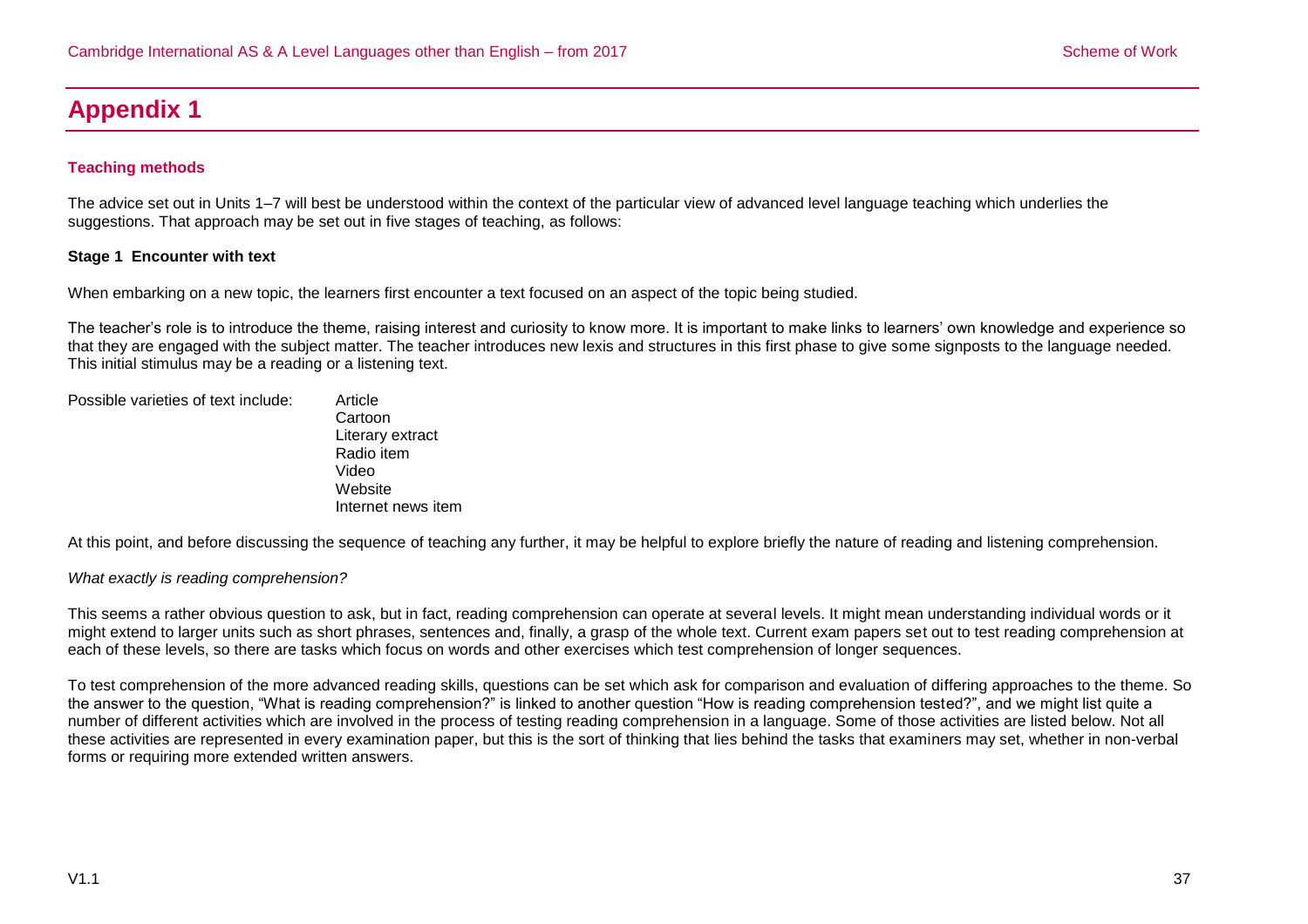| Locate       | information already present in the text (e.g. by answering specific questions).<br>Further advice about answering this type of question is given later in Stage 5, Assessment. |
|--------------|--------------------------------------------------------------------------------------------------------------------------------------------------------------------------------|
| Reorganise   | information already present in the text (e.g. by making a summary).                                                                                                            |
| Compare      | information drawn from different parts of a text or from two texts.                                                                                                            |
| <b>Infer</b> | information not stated explicitly in the text but implicit in the way the information in the text is presented.                                                                |
| Appreciate   | or give an opinion on views presented in the text.                                                                                                                             |

*What exactly is listening comprehension?*

Listening comprehension does not form part of the Cambridge AS/A Level examination in languages other than English, but is an important element in teaching a language course and in presenting new material. Listening comprehension requires us to decode information using phonological, lexical and grammatical clues. It is this complexity of response, allied to the fleeting nature of the spoken word, which makes listening comprehension so difficult.

Learning to listen is a continuous process of the listener attempting to increase his/her capacity to interpret and respond to language events. In classroom approaches, controlling the level of difficulty is important to prevent learners from being demoralised. Learners should be encouraged to develop their capacity for interpreting a text by carrying out some of the following processes:

Deduce the meaning of unfamiliar words Infer information not explicitly stated Recognise indicators for introducing an idea, changing topic, emphasis, clarification, expressing a contrary view Construct the main idea or theme in a stretch of discourse and distinguish the main point from supporting details Predict subsequent parts of the text Identify elements in the text that can help to recognise a pattern of organisation

#### **Stage 2 Collecting information and language**

This stage involves coming to terms with a text through a graded sequence of tasks, e.g.

Comprehension questions (oral and written) Expand plans and outlines Fill in details of summary Incomplete sentences Gapped texts Ordering, tabulating and classifying information True/false and multiple choice tasks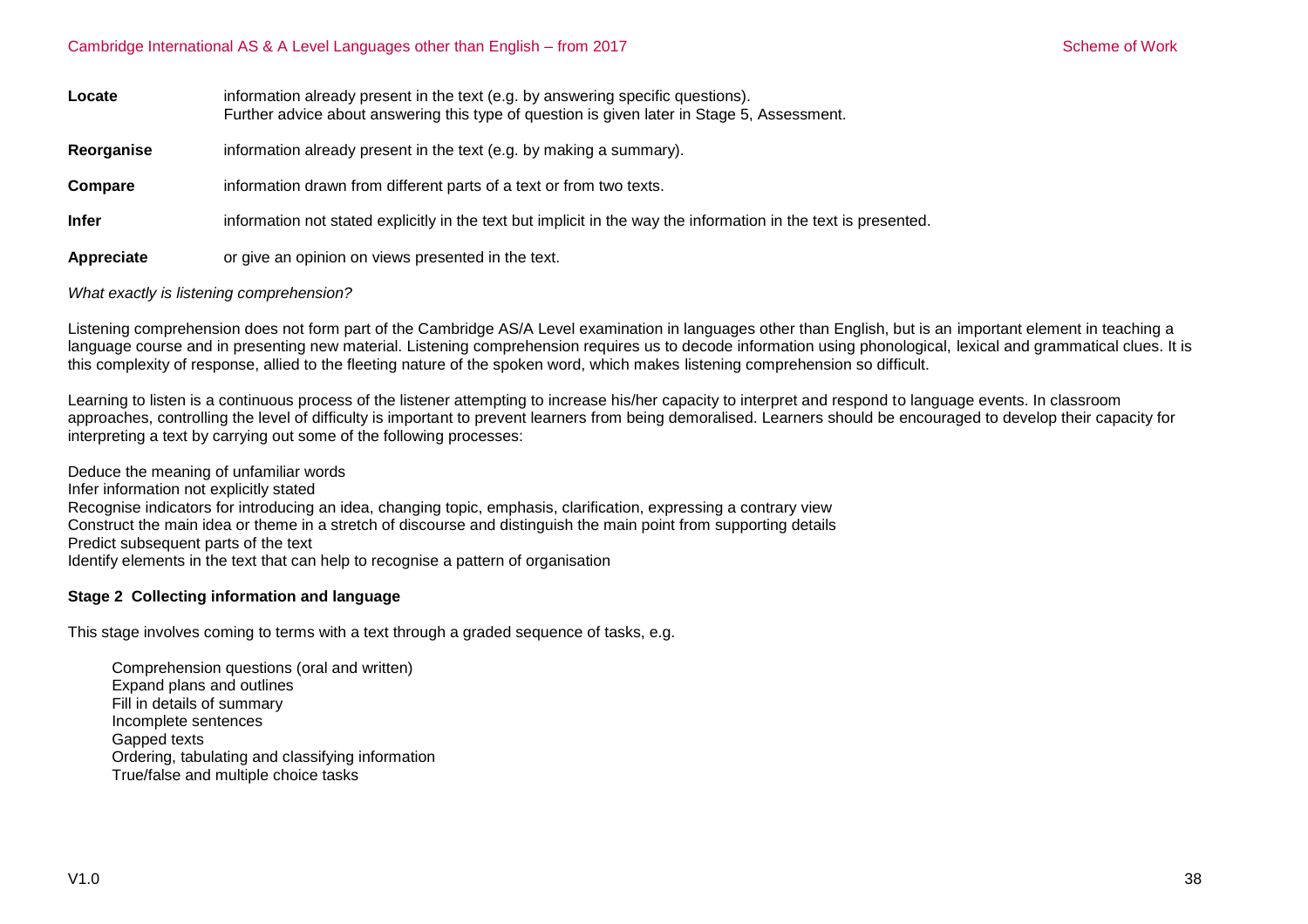Find equivalents in English or another language Find words equivalent to definitions Find synonyms

Some of these tasks are best conducted by the teacher (e.g. oral questions and answers on the text). But the process of 'discovering' the text may be carried out largely by the learner working alone or with a partner. This is a stage of learner autonomy, where learners may set their own pace of learning, make use of dictionaries and other reference materials on an individual basis and draw their own conclusions. The tasks are set and guided by the teacher or coursebook, but there is no need at this stage for systematic direction of the discovery process by the teacher. Learners need to discover the text in their own time, and the teaching process works best at an individual level.

#### **Stage 3 Practising the language**

This stage may use more formal drills and exercises to form a bridge between comprehension and production. New material is practised in targeted tasks aiming to clarify the grammar and use new structures and vocabulary. This is where methods which some might consider 'old-fashioned' have a place in fixing new knowledge: short passages for translation and re-translation, dictation, learning by heart and formal grammatical practice, such as inserting correct endings or practising word order.

The type of task may be summarised in the list below.

Sentence and phrase building Partial or total reconstruction of text Grammatical practice Pattern drills Sentence translation and re-translation Manipulating sentence structures

#### **Stage 4 Integrating the language**

Now the knowledge gained is used for productive work. Learners are encouraged to apply the information 'discovered' and the formal elements practised. They may become more independent and adventurous, and the productive skills of Speaking and Writing take precedence (see notes below).

Summary (oral and written) Note taking Paragraph writing Expansion from notes to text or from notes to oral presentation Change form, e.g. dialogue to narrative Personal reaction – more extended writing, discussion of oral topic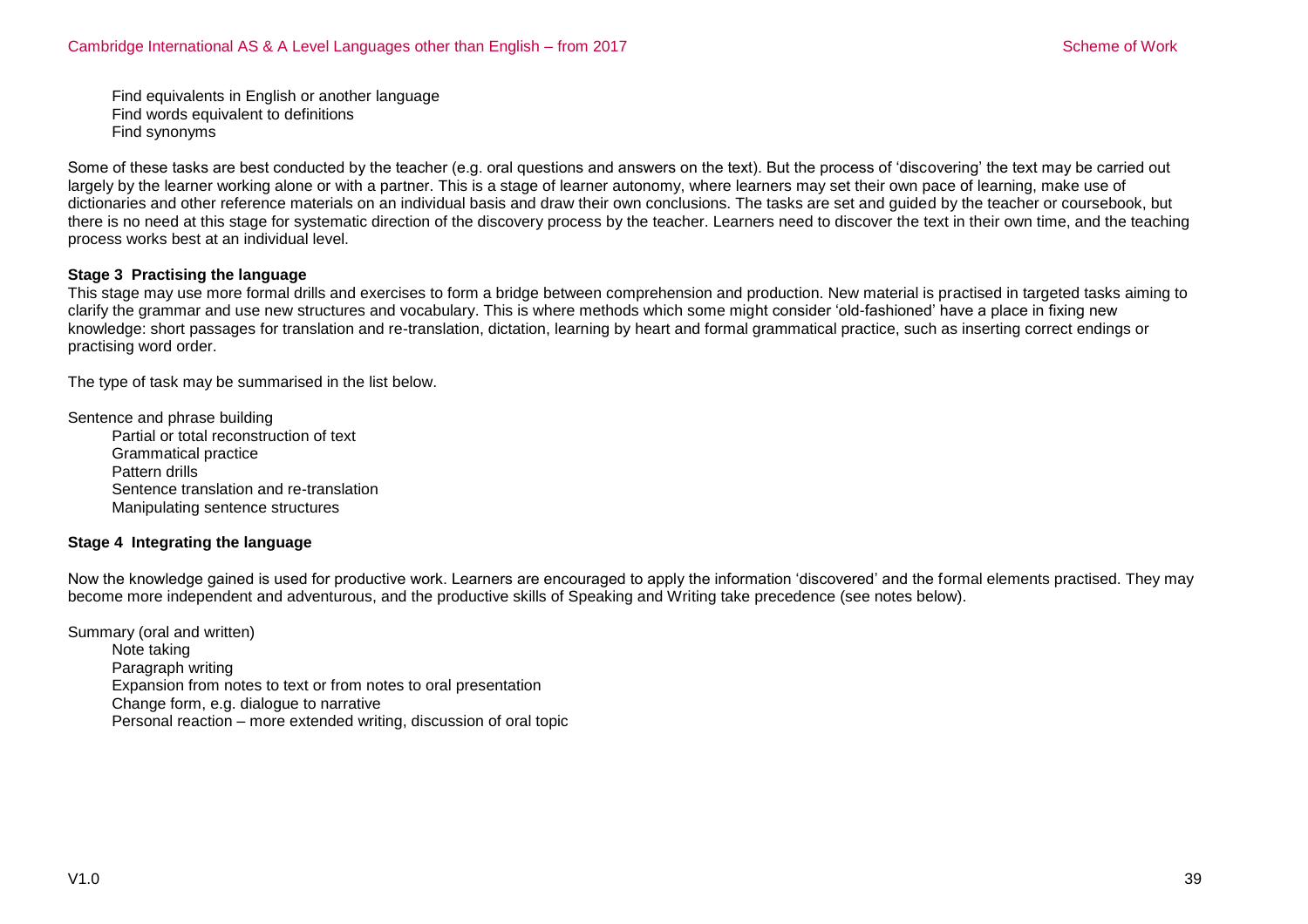#### Productive Skills – Speaking and Writing

The tests in the oral examination are topic presentation and conversation and general conversation. The pattern of progression which has been presented here would generate more structured speaking practice in Stage 3 (Practising the language), practising new grammatical structures or new topic vocabulary. All current coursebooks suggest pairs activities and other tasks for developing fluency and accuracy. Learners are then guided towards Stage 4 (Integrating the language) where they can bring together their knowledge of the topic and the language 'discovered' earlier to develop presentations and expressions of a point of view.

The process for writing is similar. Stage 3 gives the chance to practise new material in targeted tasks aiming to clarify the grammar and use new structures and vocabulary. In Stage 4, working away from the text, learners will develop skills of continuous extended writing, as in a summary or an essay. For extended writing it is important to develop an approach to the writing process. In any piece of writing outside an examination, an author knows his/her audience, the purpose of the task and the level of formality to adopt. It will also be normal to plan and draft a document before editing and redrafting a final version. This same process can be followed in the preparation for writing tasks in the language. Skills can be developed in sequence, starting by making notes on a set topic, then planning sections and paragraphs, writing a first draft for discussion, and finally editing, checking and rewriting as necessary.

#### **Stage 5 Assessment**

It is important to note that assessment is actually taking place throughout the sequence outlined above. Teachers will note that certain examination tasks feature in Stage 2 (e.g. finding synonyms) or Stage 3 (e.g. manipulating sentence structures). The aim of Units 1–7 is also to give practice at examination-style tasks, but at the learners' current level of progress.

A particular issue to be addressed in assessment was mentioned earlier in the section on Reading Comprehension. Questions requiring candidates to locate a piece of information are a common style of testing comprehension. Such questions are often answered with a direct quote lifted from the text. Does such an answer indicate merely the capacity to locate the answer or does it offer genuine comprehension? The problem for the examiner is simply stated: how much quoting from the text is allowed if the marks are to be awarded? It is not sufficient to tell candidates to use their own words. There are words in the text which are the only words possible for certain answers, unless one was to require an impossible exercise in finding synonyms. So one must expect a certain necessary and unavoidable lifting of items from the text. If, therefore, key words must be allowed, but not whole sentences quoted, this suggests that the examiner is looking for two fundamental elements in a correct answer: (i) locating the correct bit of the text; (ii) manipulating that bit of text so that it is not a direct quotation. The examiner must work on the assumption that an ability to manipulate the text in some way is sufficient to indicate comprehension.

Therefore, to gain marks in the assessment stage and in the examination, the candidate must show:

either: some ability to manipulate the linguistic material of the text (even quite small changes will usually show that the candidate can handle the ideas as well as the language)

or: some explanation, by adding to or extending the quoted material.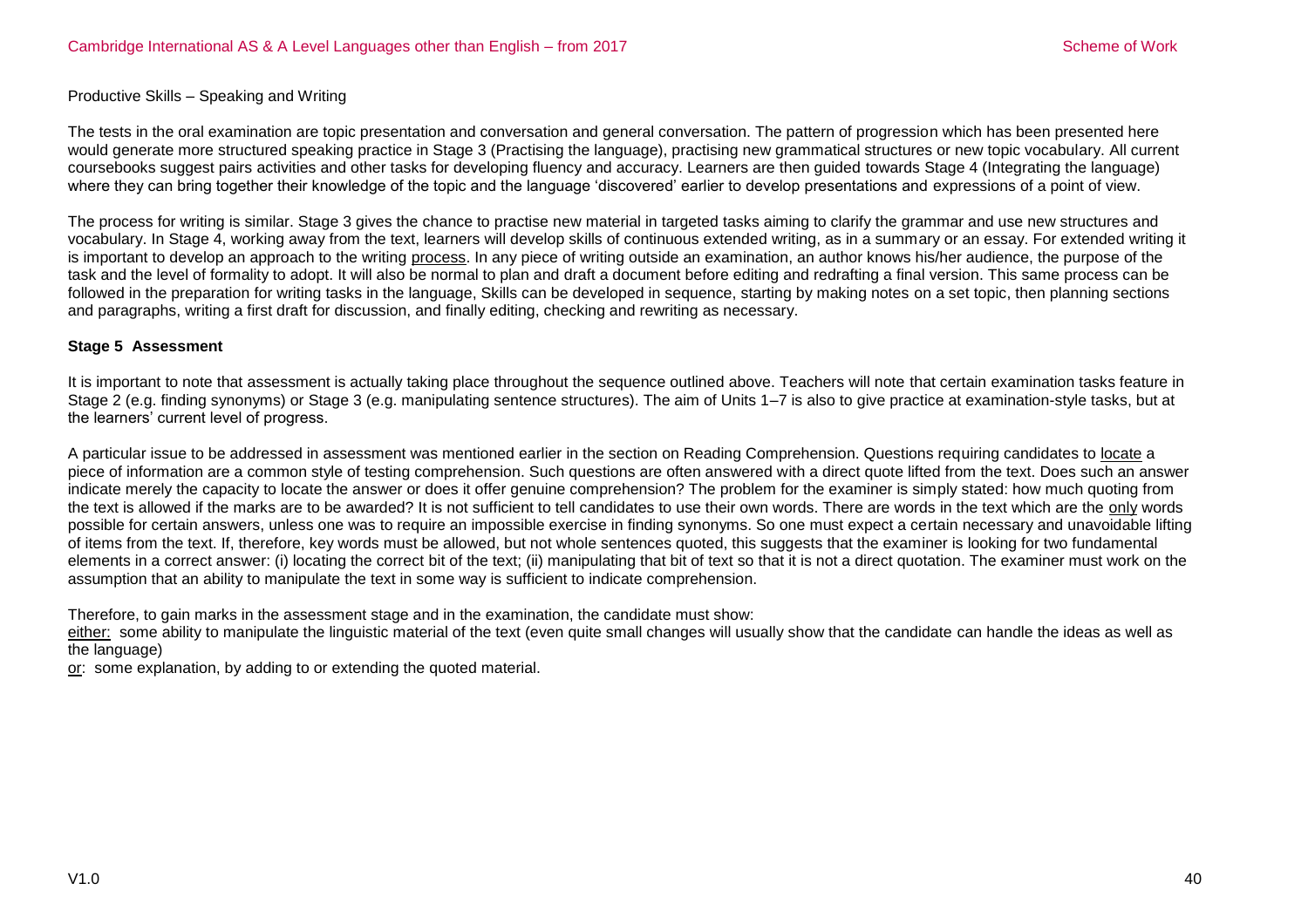#### **Types of grammar practice – from accuracy to fluency**

**Parallel to the skills of listening, speaking, reading and writing, learners need to develop their knowledge of grammar and their ability to manipulate the grammar of the language.** 

**Teachers may find the following sequence useful. It begins with raising awareness of grammatical features and develops through formal practice to free use of new structures in written work (adapted from Ur, P. (1996),** *A Course in Language Teaching***, Cambridge University Press).**

Type 1: Awareness

Learners are introduced to the structure and are then given opportunities to encounter it in a text, and complete a task that focuses their attention on its form and/or meaning.

**Example**: Learners are given extracts from newspaper articles and asked to find and underline all the examples of the past tense that they can find.

Type 2: Controlled drills

Learners produce examples of the structure: these examples are predetermined by the teacher or textbook, and have to conform to very clear, closed-ended cues.

**Example**: Write or say statements about John, modelled on the following example: John drinks tea but he doesn't drink coffee. (a) like: ice cream/cake (b) speak: English/Italian (c) enjoy: playing football/playing chess

Type 3: Meaningful drills

Again the responses are very controlled, but learners can make a limited choice of vocabulary.

**Example:** To practise forms of the present simple tense: Choose someone you know very well, and write down their name. Now compose true statements about them according to the following model: He/She likes ice cream OR He/She doesn't like ice cream. (a) enjoy: playing tennis (b) drink: wine (c) speak: Polish

Type 4: Guided, meaningful practice

Learners form sentences of their own according to a set pattern, but exactly what vocabulary they use is up to them.

**Example**: Practising conditional clauses, learners are given the cue: 'If I had a million dollars', and are asked to suggest, in speech or writing, what they would do.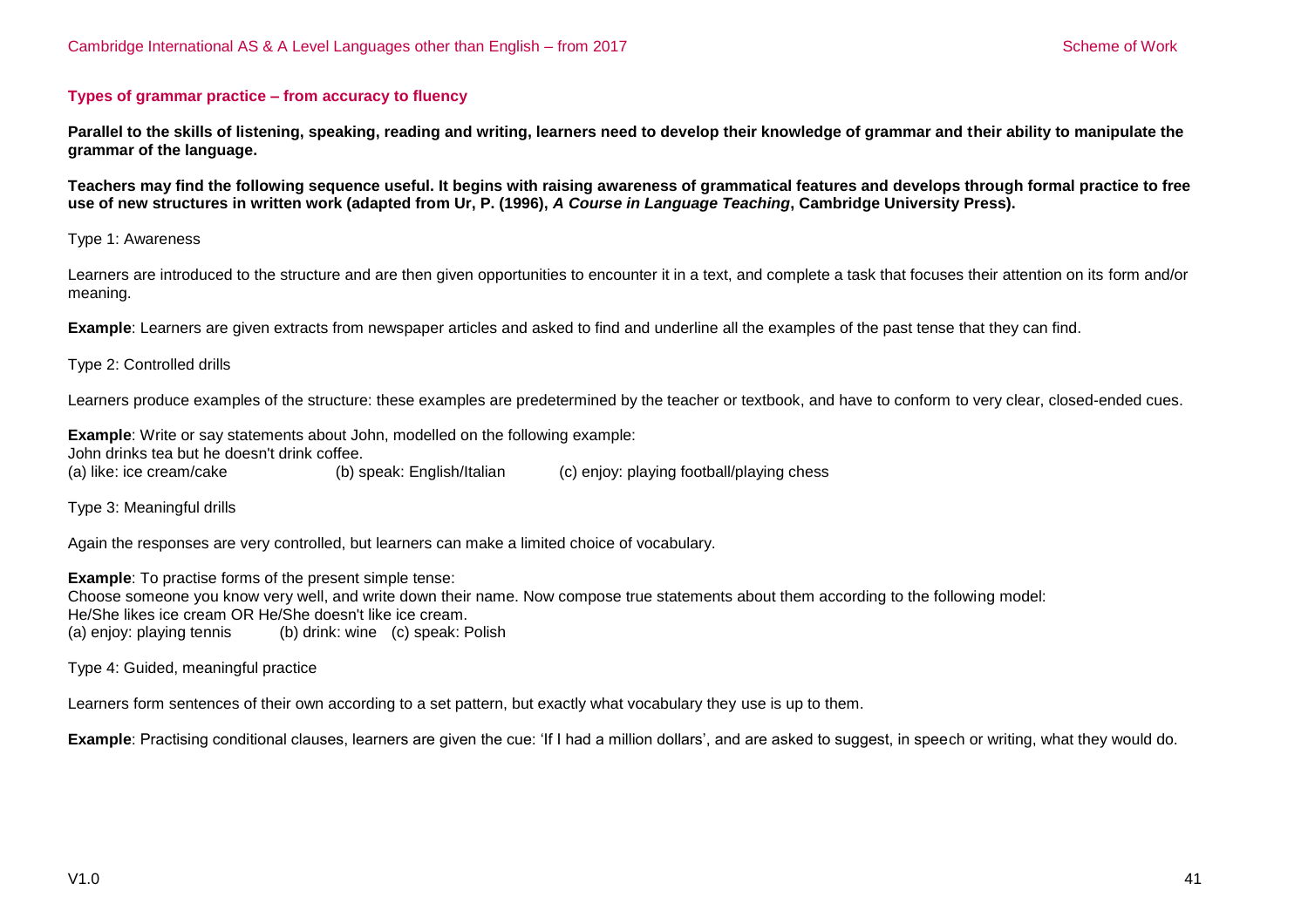Type 5: (Structure-based) free sentence composition

Learners are provided with a visual or situational cue, and invited to compose their own responses; they are directed to use the structure.

**Example**: A picture showing a number of people doing different things is shown to the class; they describe it using the appropriate tense.

Type 6: (Structure-based) discourse composition

Learners hold a discussion or write a passage according to a given task; they are directed to use at least some examples of the structure within the discourse.

**Example**: The class is given a dilemma ('You have seen a good friend cheating in an important test') and asked to recommend a solution. They are directed to include modals (might, should, must, can, could, etc.) in their speech/writing.

Type 7: Free discourse

As in Type 6, but the learners are given no specific direction to use the structure; however, the task is such that instances of it are likely to appear.

**Example**: As in Type 6, but without the final direction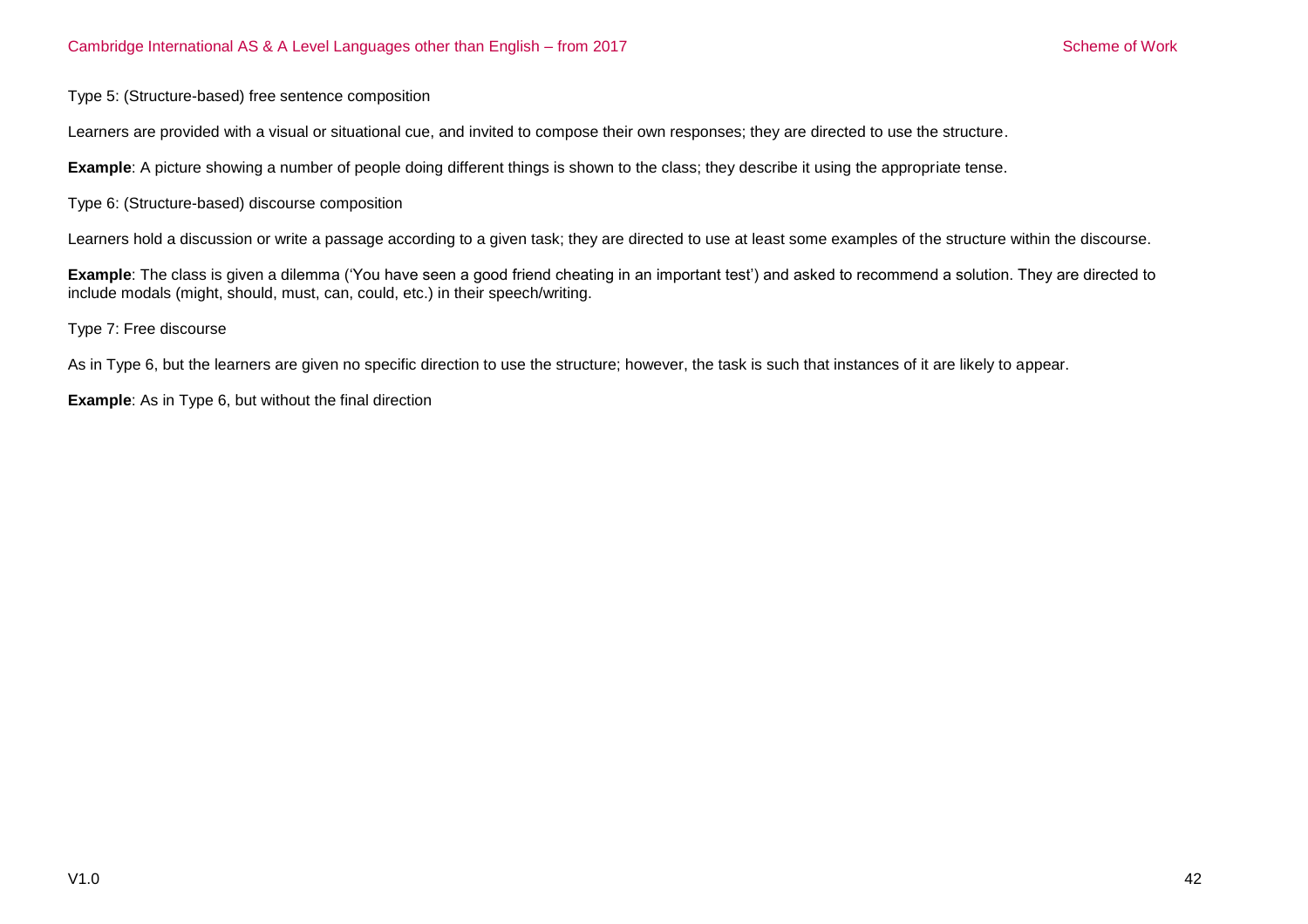# <span id="page-42-0"></span>**Appendix 2a**

Sample worksheet for short story / chapter of a novel.

#### **Name:**

**Text:** \_

# **Author:**

| <b>SUMMARY</b> | <b>NARRATION</b>      |
|----------------|-----------------------|
| Where?         | Narrator              |
|                |                       |
| Who?           | Tone                  |
|                |                       |
| When?          | Description           |
| What?          | Dialogue              |
| Why?           | Literary technique(s) |
| How?           | Recurring theme       |

| <b>RESPONSE</b>     |
|---------------------|
| 3 words             |
| 3 questions         |
| Grammar points      |
| Key passage / event |
| Key quotation       |
| Favourite quotation |
| Comment             |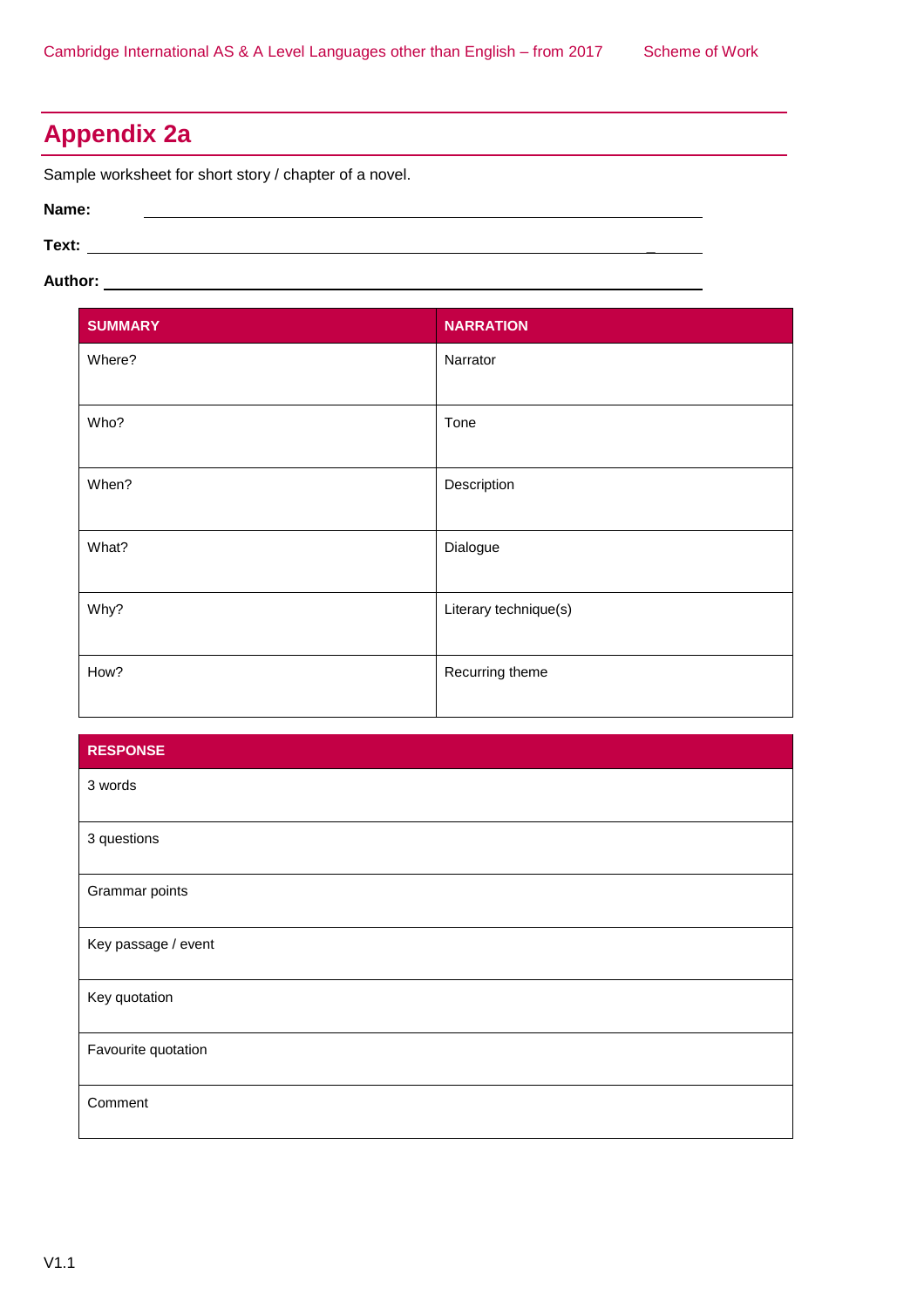# <span id="page-43-0"></span>**Appendix 2b**

Sample worksheet for study of novel / short story; literary terminology.

| Name:   |  |  |
|---------|--|--|
| Text:   |  |  |
| Author: |  |  |

**Find as many examples of these elements and literary techniques in the text as you can:**

| <b>LITERARY DEVICE</b> | <b>EXAMPLES</b> |
|------------------------|-----------------|
| Plot: exposition       |                 |
| Plot: climax           |                 |
| Plot: dénouement       |                 |
| Main characters        |                 |
| Action                 |                 |
| Atmosphere             |                 |
| Time                   |                 |
| Place                  |                 |
| Tone                   |                 |
| Theme                  |                 |
| Characterisation       |                 |
| Point of view          |                 |
| Suspense               |                 |
| Narrator               |                 |
| Dialogue               |                 |
| Linguistic features    |                 |
| Images                 |                 |
| Key quotations         |                 |
| Comments               |                 |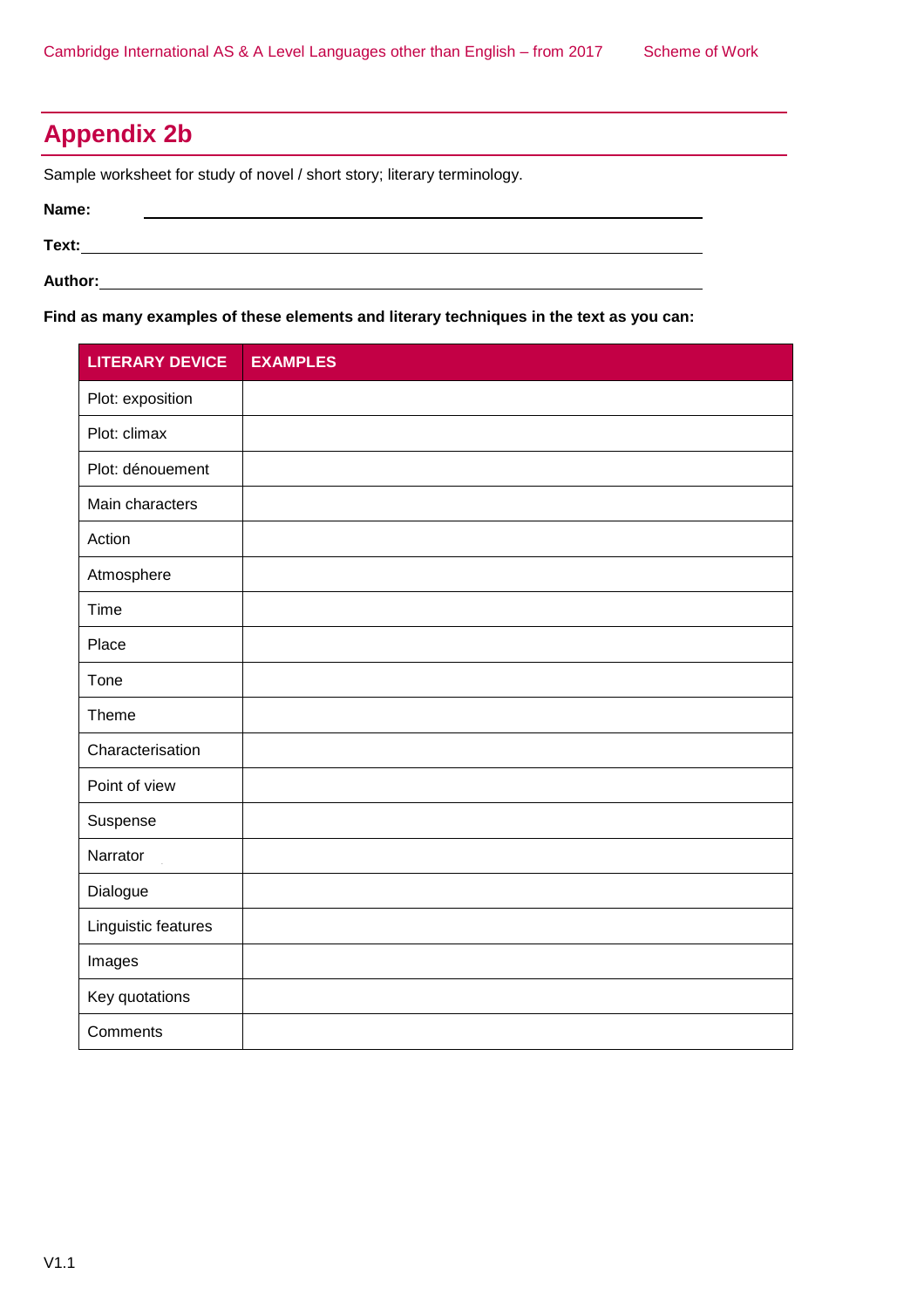# <span id="page-44-0"></span>**Appendix 2c**

Sample worksheet for a poem.

**Name: Date: Poem: Poet:**

| <b>CONTENT</b> – what does<br>the poet talk about? | <b>EXAMPLES</b> |
|----------------------------------------------------|-----------------|
| Verse 1                                            |                 |
| Verse 2                                            |                 |
| Verse 3                                            |                 |

| <b>FORM AND THEME</b>  | <b>EXAMPLES</b> |
|------------------------|-----------------|
| Theme                  |                 |
| Structure              |                 |
| Imagery                |                 |
| Other literary devices |                 |

| <b>ANALYSIS</b>                | <b>EXAMPLES</b> |
|--------------------------------|-----------------|
| Literary context               |                 |
| Development of theme -<br>how? |                 |
| Effectiveness of<br>language   |                 |
| Conclusion                     |                 |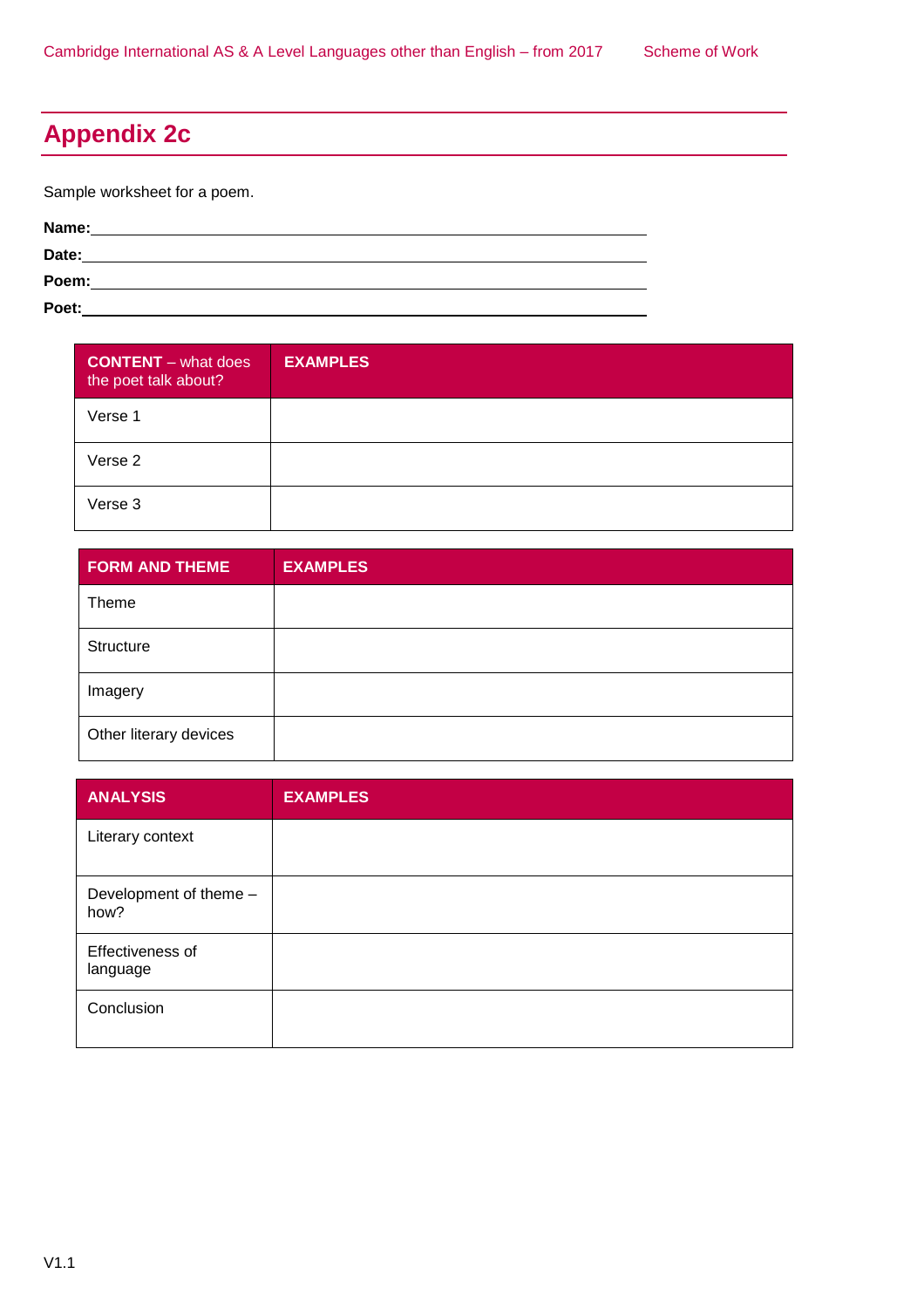# <span id="page-45-0"></span>**Appendix 2d**

Sample worksheet for a poem.

This worksheet needs to be created specifically for each poem. The following is a generic example.

**Poem:**

Author: **Author: Author: Author: Author: Author: Author: Author: Author: Author: Author: Author: Author: Author: Author: Author: Author: Author: Author: Author: Author: Author: Aut** 

| <b>CHARACTERISTIC</b>                             | <b>EXAMPLE AND EFFECT(S)</b> |
|---------------------------------------------------|------------------------------|
| Use of popular language -<br>colloquialisms, etc. |                              |
| Metaphors                                         |                              |
| Irony                                             |                              |
| Hyperbole                                         |                              |
| Humour                                            |                              |
| Alliteration                                      |                              |
| Comparisons                                       |                              |
| Imagery                                           |                              |
| Antithesis                                        |                              |
| Paradox                                           |                              |

Other sections could be: references to senses (touch/sight/hearing/taste); onomatopoeia; personification; symbols; sensuality; repetition.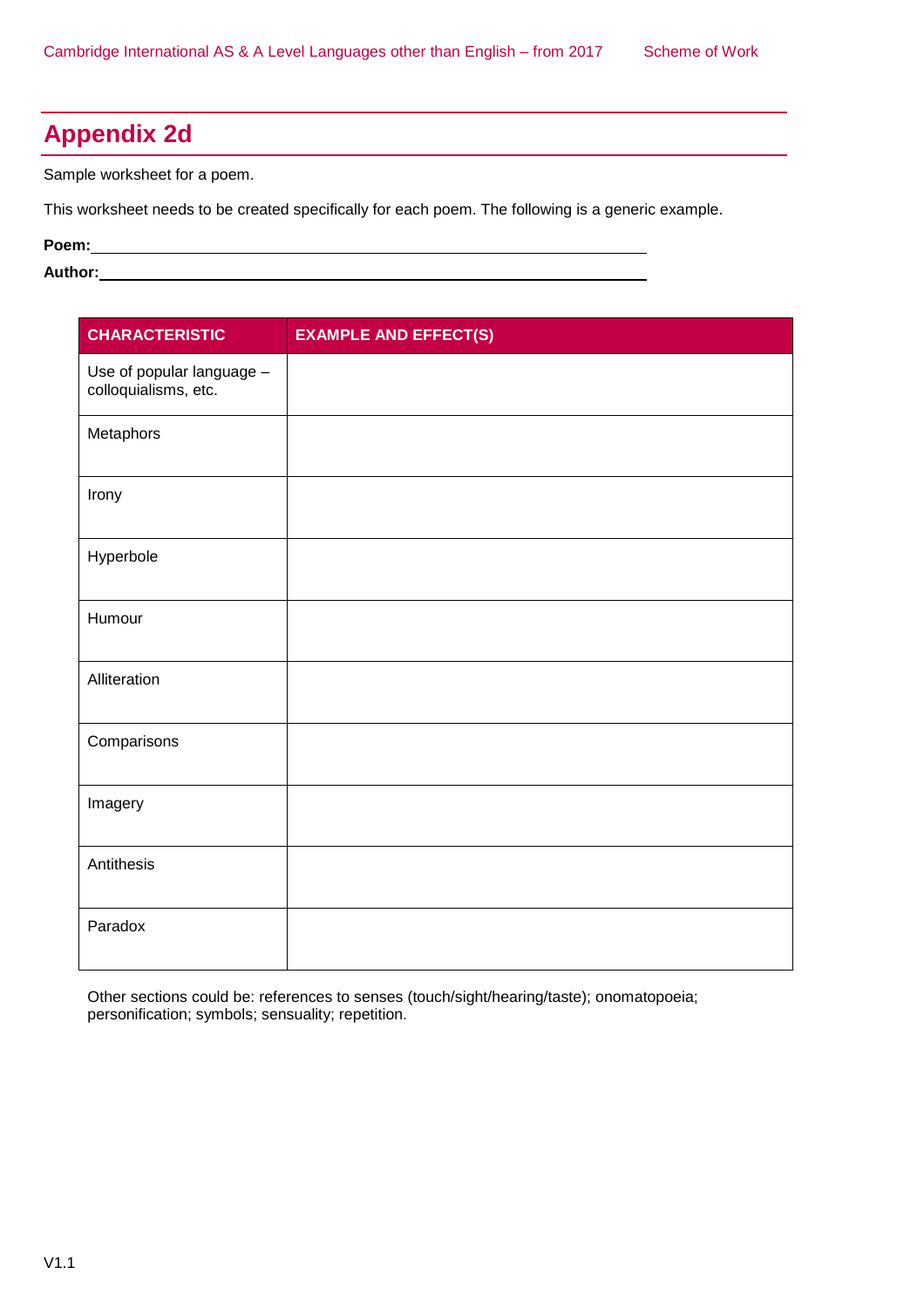# <span id="page-46-0"></span>**Appendix 2e**

Sample worksheet for a play. This could be one Act from a play or the whole play. This is a generic example – a specific worksheet is required for each play.

# **Title of play:**

#### **Author:**

Study of: Act 1 / Act 2 / Act 3 / whole play (delete as applicable)

### **Section 1**

| Summary of plot             |  |
|-----------------------------|--|
| Characters and<br>groupings |  |

## **Section 2**

| Opening impact                                                 |  |
|----------------------------------------------------------------|--|
| Key aspects of the<br>set (objects on stage,<br>lighting etc.) |  |
| Stage directions                                               |  |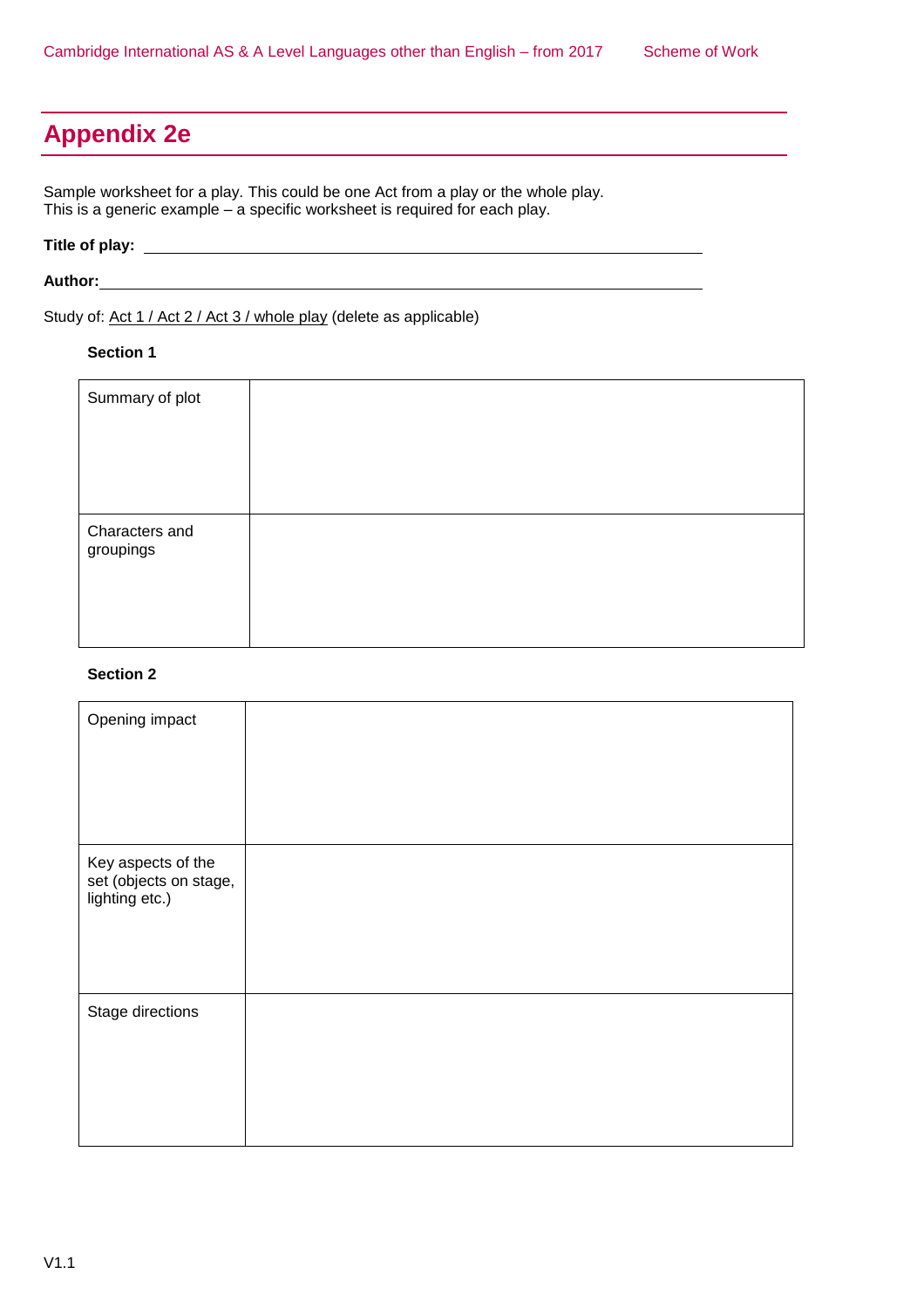| Central issue                   |  |
|---------------------------------|--|
|                                 |  |
| Sub-plot                        |  |
|                                 |  |
|                                 |  |
|                                 |  |
|                                 |  |
| Development of central<br>issue |  |
|                                 |  |
|                                 |  |
|                                 |  |
| Characterisation                |  |
|                                 |  |
|                                 |  |
|                                 |  |
|                                 |  |
| Dramatic imagery                |  |
|                                 |  |
|                                 |  |
|                                 |  |
|                                 |  |
| Dramatic symbols                |  |
|                                 |  |
|                                 |  |
|                                 |  |
|                                 |  |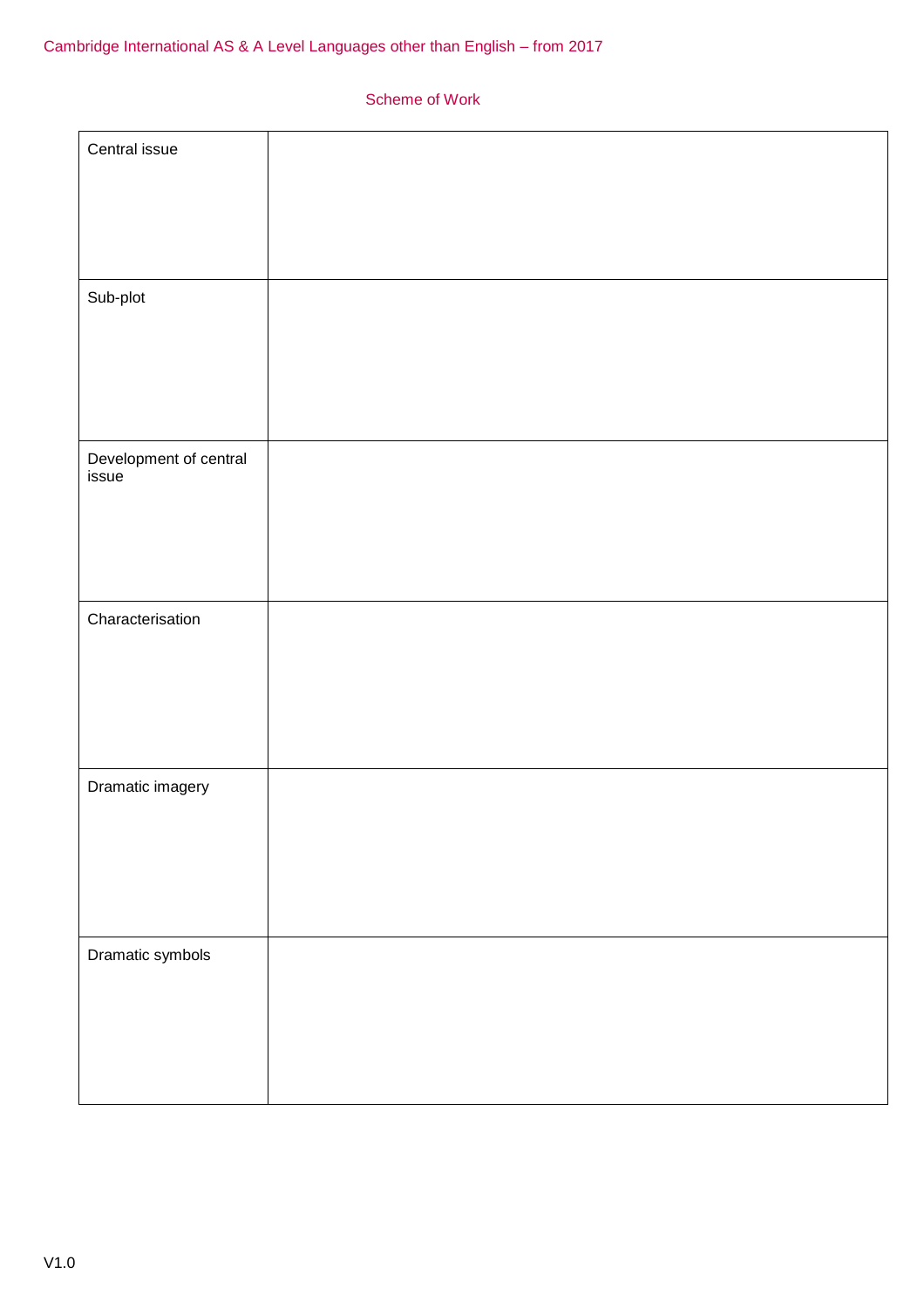| Time / place / action           |  |
|---------------------------------|--|
| Creation of<br>dramatic tension |  |
| Key scenes / episodes           |  |
| Suspense                        |  |
| Humour                          |  |
| Language                        |  |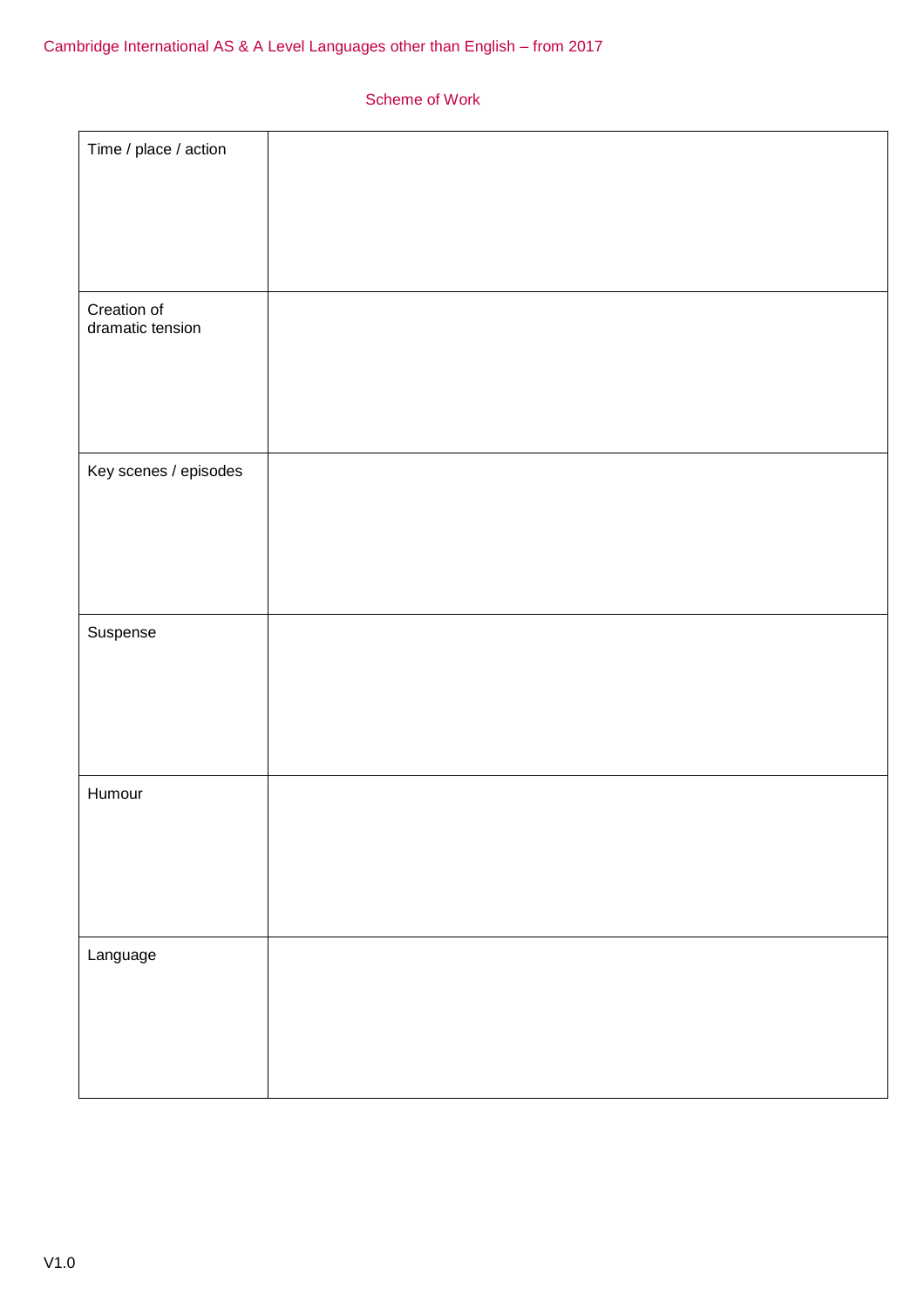| Audience<br>involvement              |  |
|--------------------------------------|--|
|                                      |  |
|                                      |  |
|                                      |  |
| Key quotations - plot                |  |
|                                      |  |
|                                      |  |
|                                      |  |
| Key quotations - main<br>character 1 |  |
|                                      |  |
|                                      |  |
|                                      |  |
| Key quotations - main<br>character 2 |  |
|                                      |  |
|                                      |  |
|                                      |  |
| Key quotations - theme               |  |
|                                      |  |
|                                      |  |
|                                      |  |
| Personal reaction                    |  |
|                                      |  |
|                                      |  |
|                                      |  |

With a historical play, reference must be made to the presentation of this and how the theme is made universal. Consideration of how to stage a performance is also important. In this regard, watching a film or a recording of the play is invaluable. Comparing the effect of a film with that of a stage performance is most interesting with specific reference to the way the audience interacts with the work. Other aspects to consider would be all the aspects of poetry if applicable, the inclusion of music or dance, sub-plots and elements of classical tragedy or comedy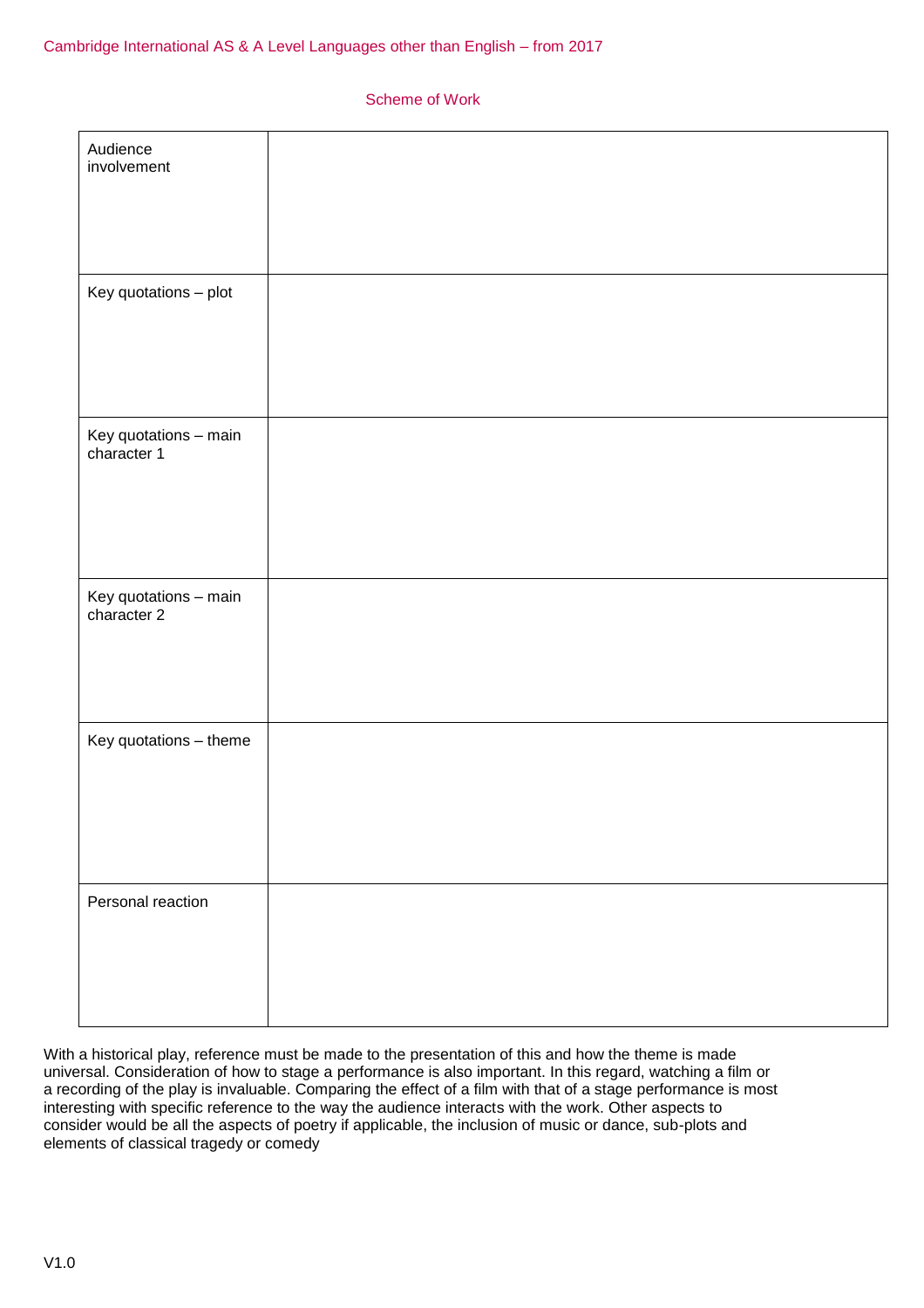# <span id="page-50-0"></span>**Appendix 3**

Grid to record quotations from any set text.

#### **Text:**

| QUOTATION | <b>PAGE</b><br>NO. | Reason for choosing this quotation. Write two complete<br>sentences. |
|-----------|--------------------|----------------------------------------------------------------------|
|           |                    |                                                                      |
|           |                    |                                                                      |
|           |                    |                                                                      |
|           |                    |                                                                      |
|           |                    |                                                                      |
|           |                    |                                                                      |
|           |                    |                                                                      |
|           |                    |                                                                      |
|           |                    |                                                                      |
|           |                    |                                                                      |
|           |                    |                                                                      |
|           |                    |                                                                      |
|           |                    |                                                                      |

Learners complete all sections of the grid as they read and should note any phrase they find important or interesting, and the reason why that particular quote stands out for them.

The teacher may choose to give a specific focus for the quotations, e.g. a particular theme or character. This task lends itself to group discussion as learners compare their chosen quotations and justifications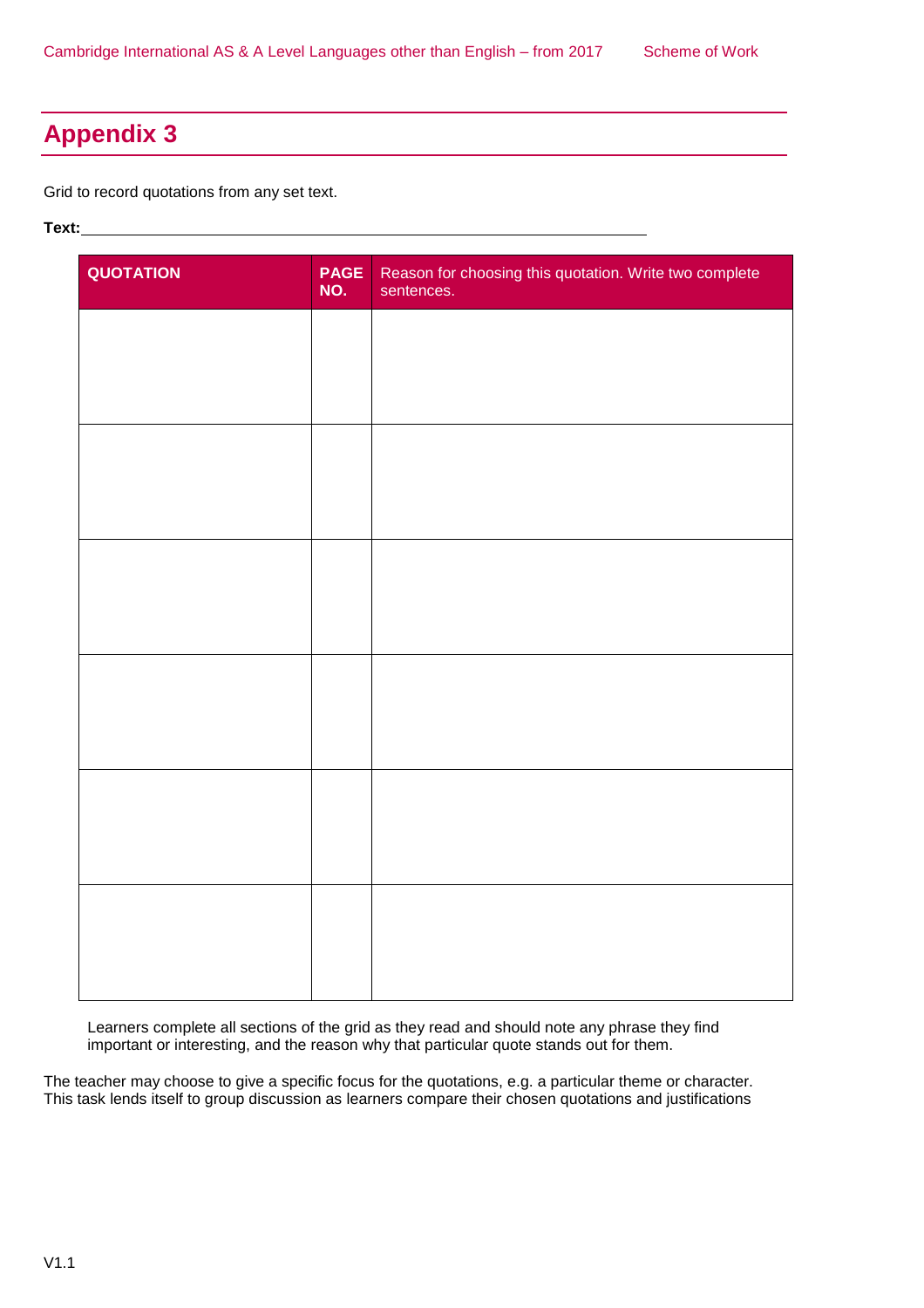# <span id="page-51-0"></span>**Appendix 4**

Games and other activities

Venn diagrams: can be used to clarify structure and the relationships of the characters within the text. The idea is to pinpoint the interrelationships of characters, which are shown in the intersections of the circles. [www.purplemath.com/modules/venndiag.htm](http://www.purplemath.com/modules/venndiag.htm)

Noughts and crosses: draw up a grid as shown below of nine squares.

Fill in the squares with prompts – names of characters, incidents, places, quotations (whatever is appropriate to the text being studied). A non-specific example could be:

| ent |             | е            |
|-----|-------------|--------------|
|     | eadful day" |              |
|     | om          | <b>graph</b> |

The class could be in teams (X and O) or learners could be in pairs. Each would take turns to choose an item from the grid and talk about it in relation to the text. If this is successful, they 'win' the square and put an X or O in it. The aim is either to gain as many squares as possible or to get three in a row. The prompts would then be changed for another game.

Bingo: to revise specific vocabulary. Learners are asked to learn vocabulary from a particular chapter or poem, for example.

Learners are given a game card – a grid of 5x5 squares. They fill it in at random with a selection of the words they had to learn. The teacher will then read, or put up on PowerPoint, a synonym or explanation of each word. Learners must match the explanation with the correct word. The first to complete the card wins. This could also be done with characters' names – the teacher gives a clue and the learners cross off the name.

True / false: the teacher or a learner reads or displays a PowerPoint with sentences about the plot or characters in a chapter/section/novel. Learners decide true or false – if false, they correct it. Another similar activity could be that the teacher gives a summary of a chapter, for example, but some events are not in the correct order, or reference is made to the wrong character. The learners have to find the mistakes and correct them.

Gap fill: the teacher produces a summary of a chapter, for example, with key words left blank. Learners must fill in the blanks. At the beginning of the course, the missing words could be given in a random order but later these could be omitted.

Who am  $12$ : each learner chooses a character from the text. Their partner or group must find out who they are by asking questions. The learner can only answer 'yes' or 'no'. The identity would be revealed after a certain number of questions e.g. 20 or 25. If the group does not guess, the learner wins.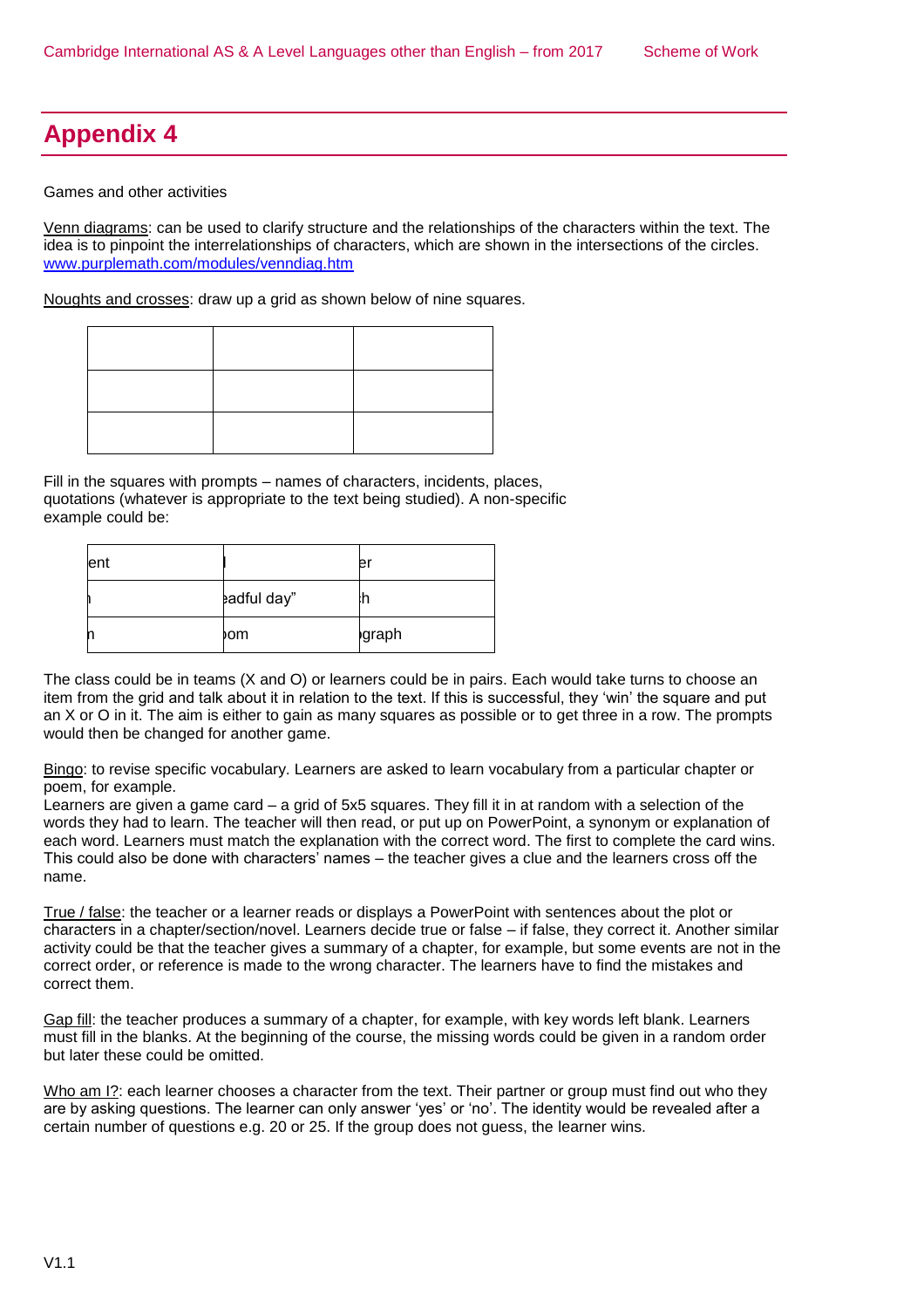Time lines: this may be helpful for complicated plots. The teacher prepares a set of cards with an event on each one. The learners must place the events in the correct order according to the set text. This can be an individual/pair/group activity.

What happened next?: on the same lines as the previous activity, cards are prepared and learners have to say what happened next in the plot.

Spidergrams or mind maps: learners are given one word, e.g. a theme, a literary device such as suspense, a character, and they have to construct as large a web as they can, showing how the central element relates to other events/characters/themes in the set text. A double web can be made when learners are asked to compare and contrast two short stories or poems. [http://en.wikipedia.org/wiki/Mind\\_map](http://en.wikipedia.org/wiki/Mind_map)

How much can you say?: learners are in groups. The teacher gives an opening phrase or name, such as 'poverty' – the learners each have to say something about the prompt, which is related to the text. The activity continues until no-one has anything else to add. Keep a record of how many contributions were made.

Alphabet game: the letters of the alphabet are written up with a score attached to each one. The most difficult letters, e.g. Z, would have a high score and the easier ones, e.g. A, a lower score. Learners work in pairs or groups to devise sentences about the text, each starting with a different letter of the alphabet.

Quotation game: learners work in pairs/groups to draw up a list of key quotations. These are presented to the class and the other learners have to identify the quotations and explain their importance. This could also be a teacher-prepared activity or a test.

Emotions: the teacher gives the class a list of emotions that are portrayed in the text. The learners have to find examples of each one. This could be prepared on a worksheet and given as homework to be brought to the next class for discussion.

There are many more games and activities. The key principle in devising your own is to ensure that the learners are doing the work – they are practising the language and deepening their knowledge and understanding of the text. Pair or group work is helpful in encouraging debate and discussion, in the target language. Many other types of practice are possible, such as preparing cartoons of a chapter or scene and asking others to identify it, summarising a scene / chapter / short story in pictures or symbols and explaining why these were chosen or devising an interview with one of the main characters and acting it out.